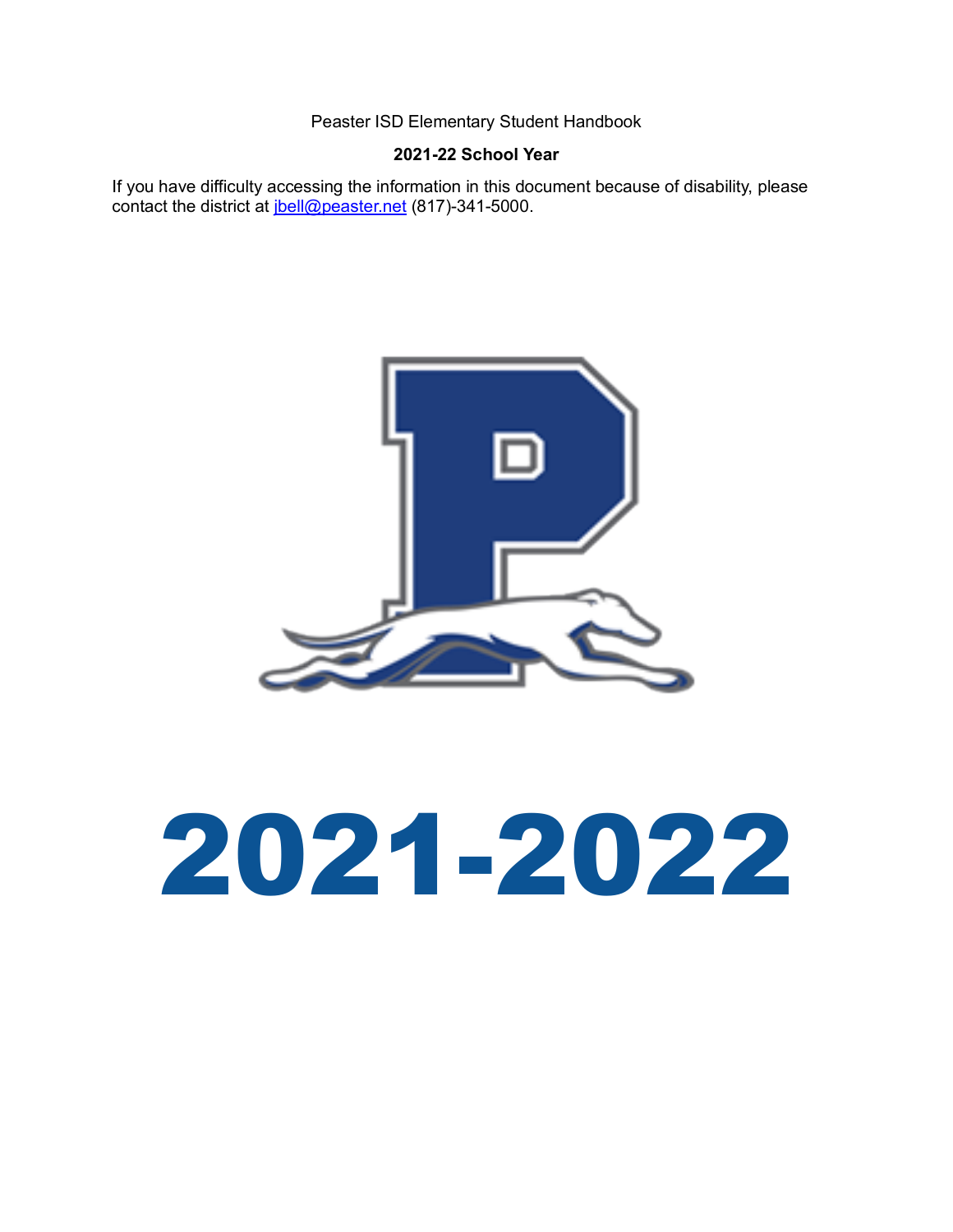| <b>Contents</b>                                                                                    |  |
|----------------------------------------------------------------------------------------------------|--|
|                                                                                                    |  |
|                                                                                                    |  |
|                                                                                                    |  |
| Consent to Conduct a Psychological Evaluation or Provide a Mental Health Care Service 11           |  |
|                                                                                                    |  |
|                                                                                                    |  |
|                                                                                                    |  |
|                                                                                                    |  |
|                                                                                                    |  |
| Consent to Receive Parenting and Paternity Awareness Instruction if a Student is under Age 14      |  |
| Consent to Video or Audio Record a Student when Not Already Permitted by Law 13                    |  |
|                                                                                                    |  |
| Limiting Electronic Communications between Students and District Employees 13                      |  |
|                                                                                                    |  |
|                                                                                                    |  |
| Consent Required Before Student Participation in a Federally Funded Survey, Analysis, or           |  |
| "Opting Out" of Participation in Other Types of Surveys or Screenings and the Disclosure of        |  |
| Removing a Student from Instruction or Excusing a Student from a Required Component of Instruction |  |
|                                                                                                    |  |
|                                                                                                    |  |
|                                                                                                    |  |
|                                                                                                    |  |
|                                                                                                    |  |
| Right of Access to Student Records, Curriculum Materials, and District Records/Policies  18        |  |
|                                                                                                    |  |
|                                                                                                    |  |
| Participation in Federally Required, State-Mandated, and District Assessments 18                   |  |
|                                                                                                    |  |
|                                                                                                    |  |
|                                                                                                    |  |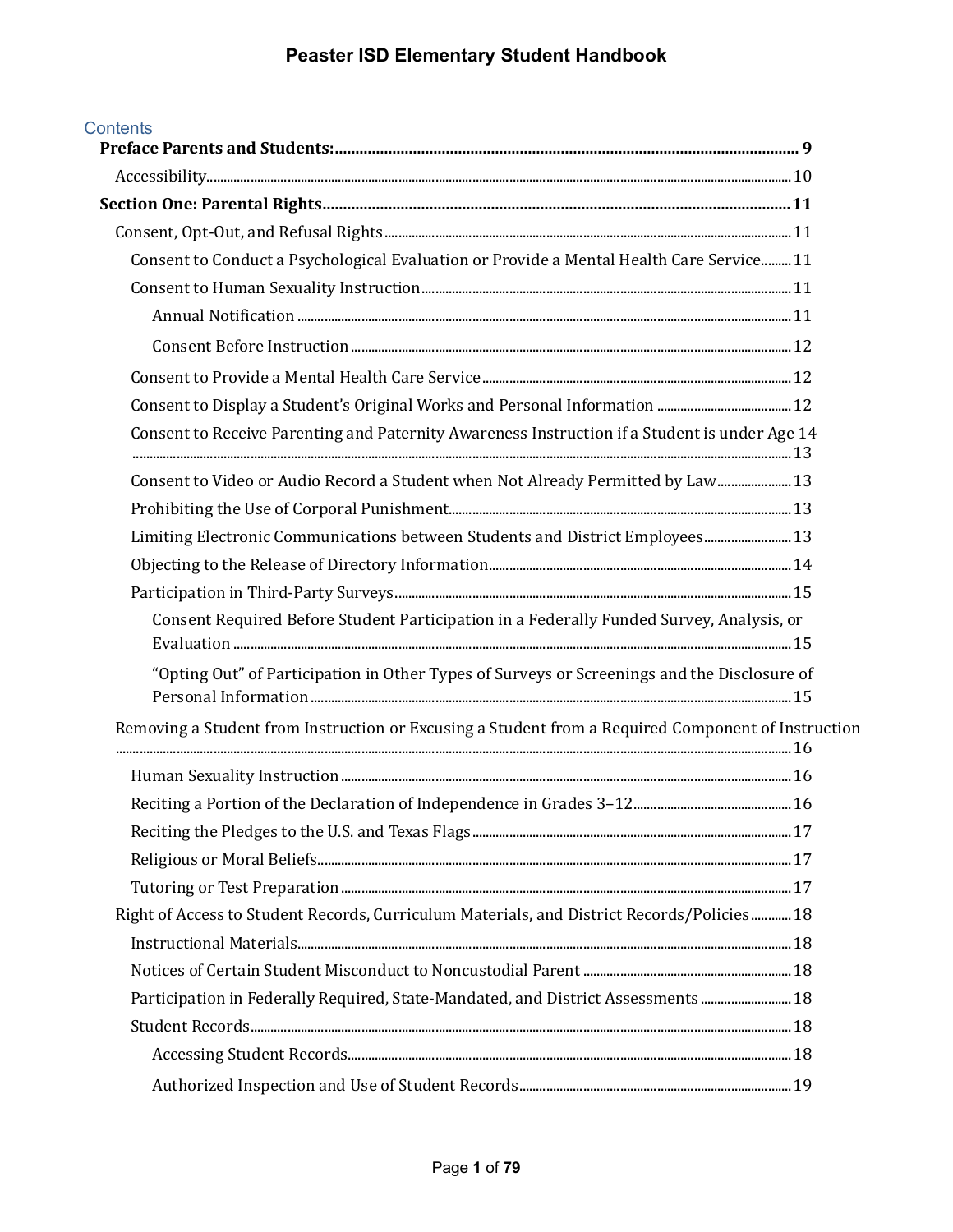| A Student Who Has Learning Difficulties or Who Needs Special Education or Section 504 Services       |  |
|------------------------------------------------------------------------------------------------------|--|
|                                                                                                      |  |
|                                                                                                      |  |
|                                                                                                      |  |
|                                                                                                      |  |
| Notification to Parents of Intervention Strategies for Learning Difficulties Provided to Students in |  |
| A Student Who Receives Special Education Services with Other School-Aged Children in the Home        |  |
|                                                                                                      |  |
|                                                                                                      |  |
|                                                                                                      |  |
|                                                                                                      |  |
|                                                                                                      |  |
|                                                                                                      |  |
|                                                                                                      |  |
|                                                                                                      |  |
|                                                                                                      |  |
|                                                                                                      |  |
|                                                                                                      |  |
|                                                                                                      |  |
|                                                                                                      |  |
|                                                                                                      |  |
|                                                                                                      |  |
|                                                                                                      |  |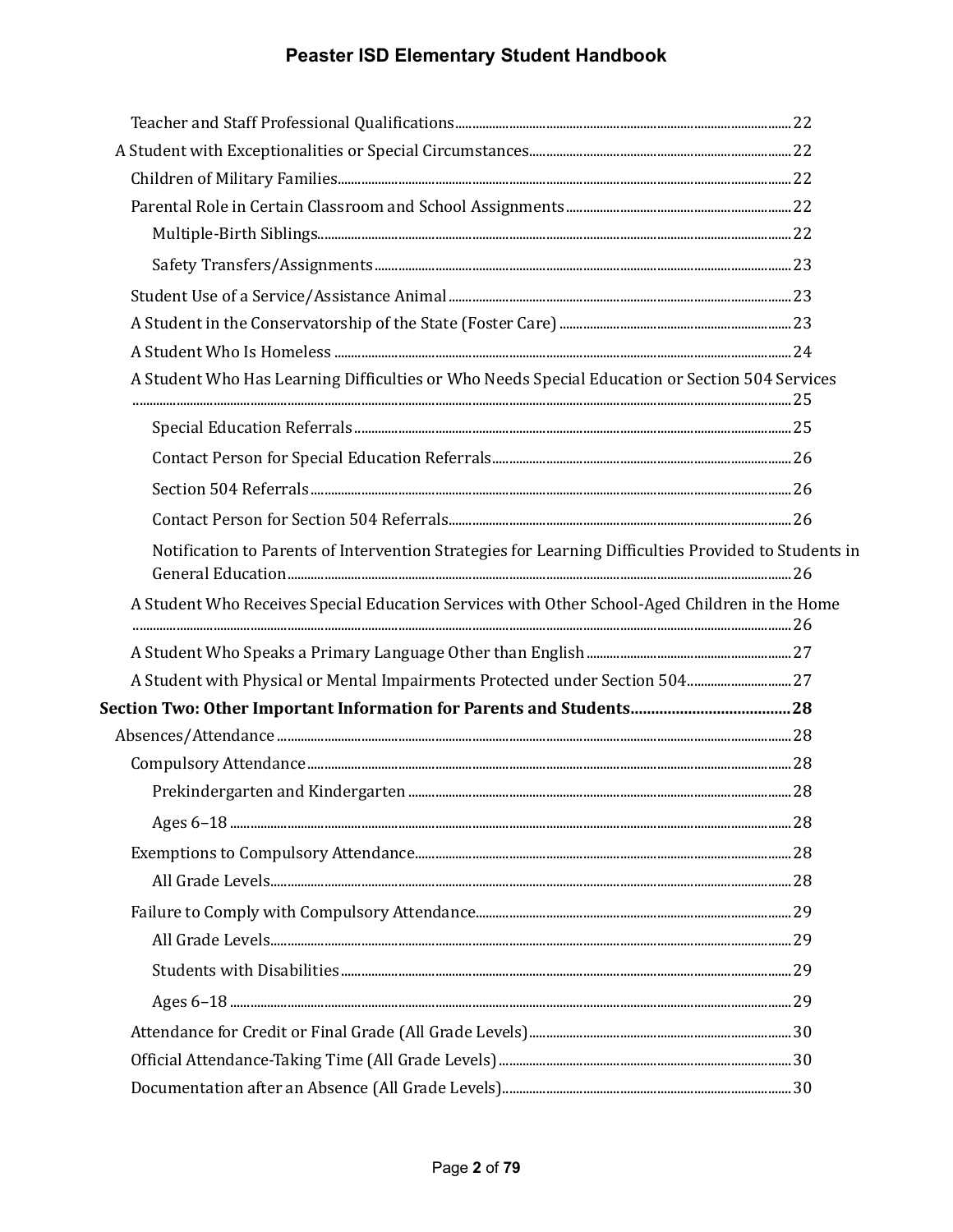| Child Sexual Abuse, Trafficking, and Other Maltreatment of Children (All Grade Levels) 34        |  |
|--------------------------------------------------------------------------------------------------|--|
|                                                                                                  |  |
|                                                                                                  |  |
| Reporting and Responding to Sexual Abuse, Trafficking, and Other Maltreatment of Children35      |  |
| Further Resources on Sexual Abuse, Trafficking, and Other Maltreatment of Children  36           |  |
|                                                                                                  |  |
|                                                                                                  |  |
|                                                                                                  |  |
|                                                                                                  |  |
|                                                                                                  |  |
|                                                                                                  |  |
|                                                                                                  |  |
|                                                                                                  |  |
|                                                                                                  |  |
|                                                                                                  |  |
|                                                                                                  |  |
|                                                                                                  |  |
|                                                                                                  |  |
|                                                                                                  |  |
| Credit by Examination for Advancement/Acceleration-If a Student Has Not Taken the Course/Subject |  |
|                                                                                                  |  |
|                                                                                                  |  |
| 40 Dating Violence, Discrimination, Harassment, and Retaliation (All Grade Levels) 40            |  |
|                                                                                                  |  |
|                                                                                                  |  |
|                                                                                                  |  |
|                                                                                                  |  |
|                                                                                                  |  |
|                                                                                                  |  |
|                                                                                                  |  |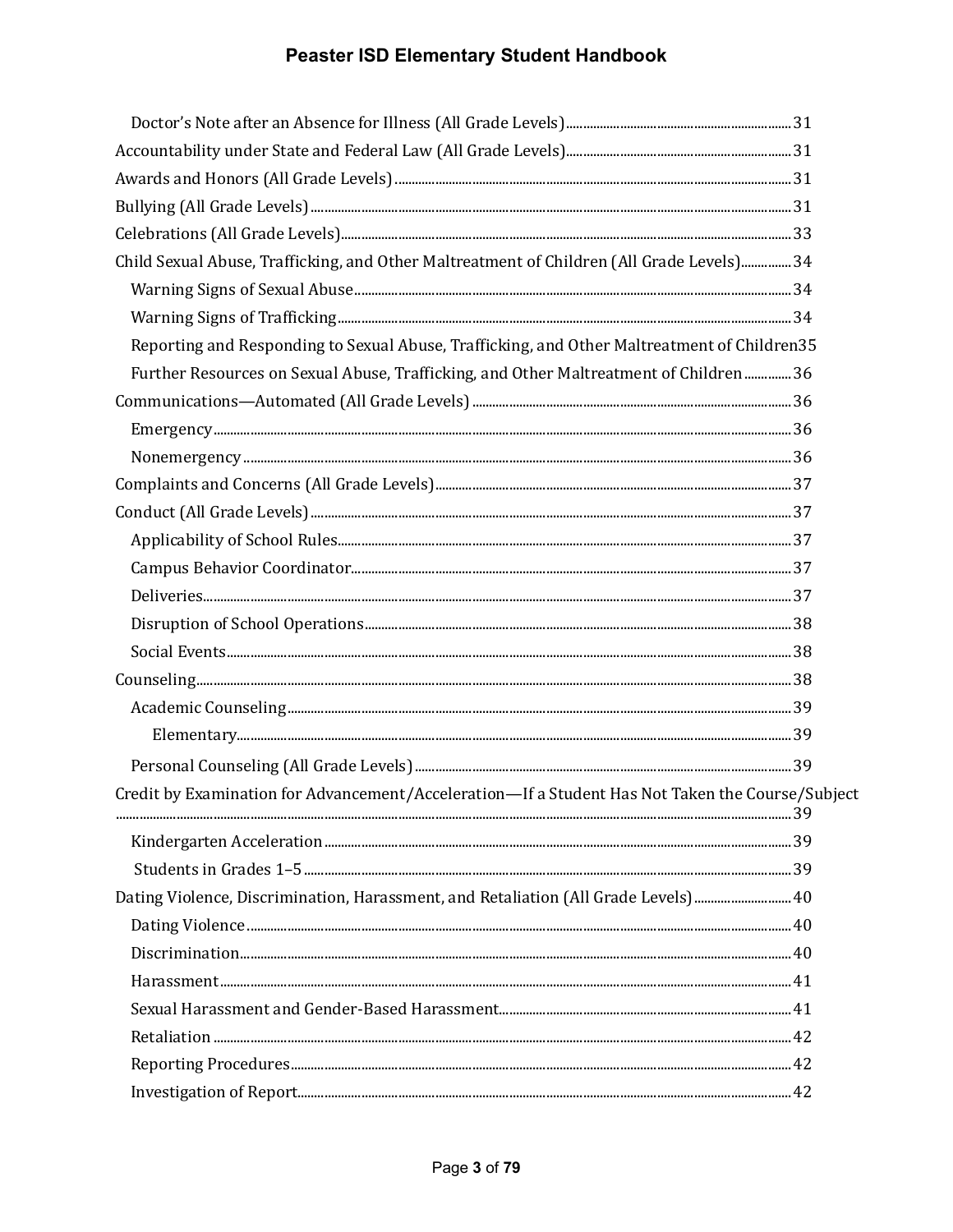| Distribution of Literature, Published Materials, or Other Documents (All Grade Levels) 43   |  |
|---------------------------------------------------------------------------------------------|--|
|                                                                                             |  |
|                                                                                             |  |
|                                                                                             |  |
|                                                                                             |  |
|                                                                                             |  |
|                                                                                             |  |
| Possession and Use of Personal Telecommunications Devices, Including Cell Phones, and Other |  |
| Instructional Use of Personal Telecommunications and Other Electronic Devices 46            |  |
|                                                                                             |  |
|                                                                                             |  |
|                                                                                             |  |
|                                                                                             |  |
|                                                                                             |  |
|                                                                                             |  |
|                                                                                             |  |
|                                                                                             |  |
|                                                                                             |  |
|                                                                                             |  |
|                                                                                             |  |
| $\frac{Harassment150}{Harassment100}$                                                       |  |
|                                                                                             |  |
|                                                                                             |  |
|                                                                                             |  |
|                                                                                             |  |
|                                                                                             |  |
|                                                                                             |  |
|                                                                                             |  |
|                                                                                             |  |
|                                                                                             |  |
|                                                                                             |  |
|                                                                                             |  |
|                                                                                             |  |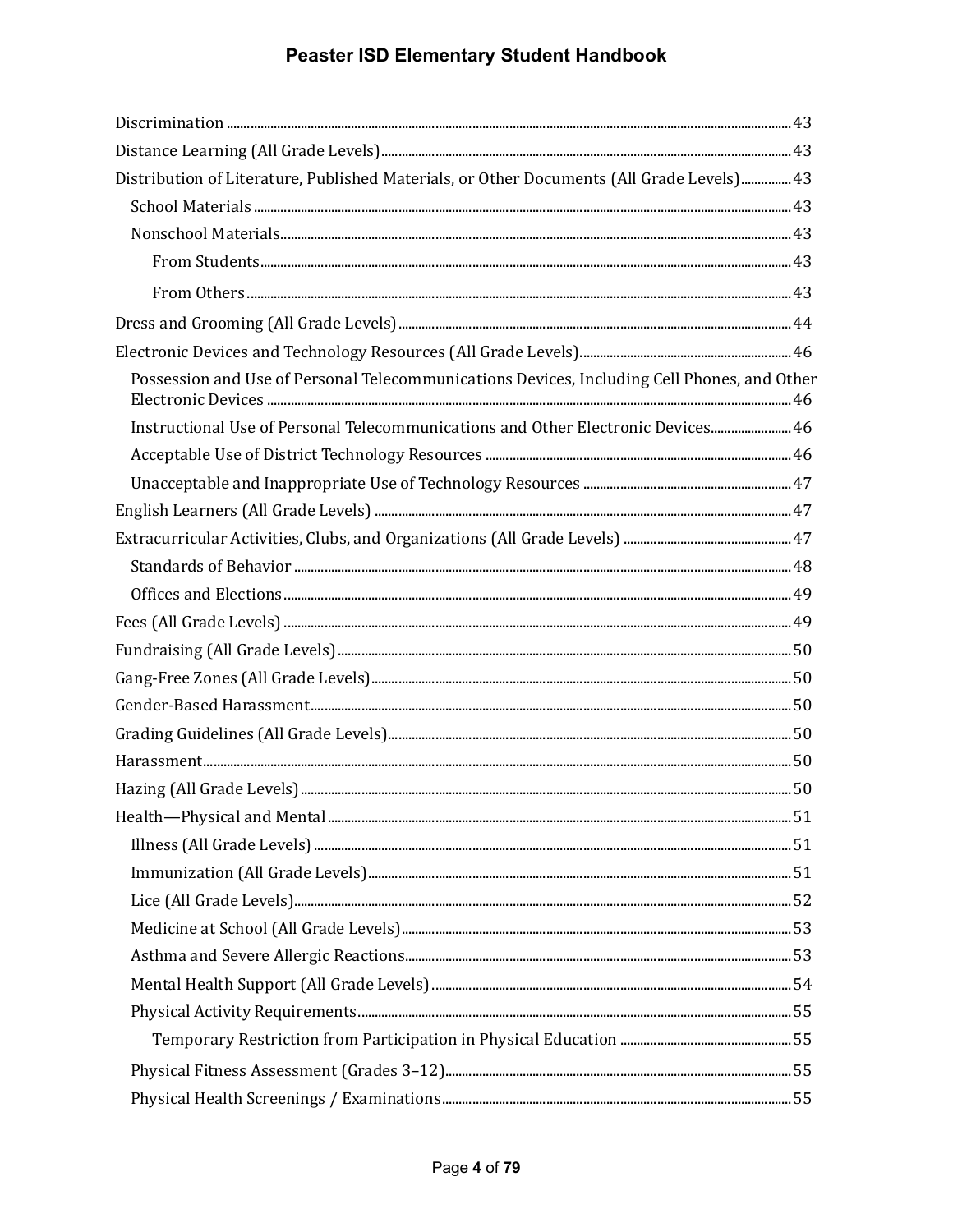| Tobacco and E-Cigarettes Prohibited (All Grade Levels and All Others on School Property) 56                                                                                                               |  |
|-----------------------------------------------------------------------------------------------------------------------------------------------------------------------------------------------------------|--|
|                                                                                                                                                                                                           |  |
|                                                                                                                                                                                                           |  |
| Policies and Procedures that Promote Student Physical and Mental Health (All Grade Levels) 57                                                                                                             |  |
|                                                                                                                                                                                                           |  |
|                                                                                                                                                                                                           |  |
|                                                                                                                                                                                                           |  |
|                                                                                                                                                                                                           |  |
|                                                                                                                                                                                                           |  |
|                                                                                                                                                                                                           |  |
|                                                                                                                                                                                                           |  |
|                                                                                                                                                                                                           |  |
| All campuses at Peaster ISD are closed campuses. Students will not be allowed to leave during lunch<br>unaccompanied by a parent or guardian. Deliveries of outside food are not accepted. Visitors other |  |
|                                                                                                                                                                                                           |  |
|                                                                                                                                                                                                           |  |
|                                                                                                                                                                                                           |  |
|                                                                                                                                                                                                           |  |
|                                                                                                                                                                                                           |  |
| In-School Suspension (ISS) and Out-of-School Suspension (OSS) Makeup Work (All Grade Levels)                                                                                                              |  |
|                                                                                                                                                                                                           |  |
|                                                                                                                                                                                                           |  |
|                                                                                                                                                                                                           |  |
|                                                                                                                                                                                                           |  |
|                                                                                                                                                                                                           |  |
|                                                                                                                                                                                                           |  |
|                                                                                                                                                                                                           |  |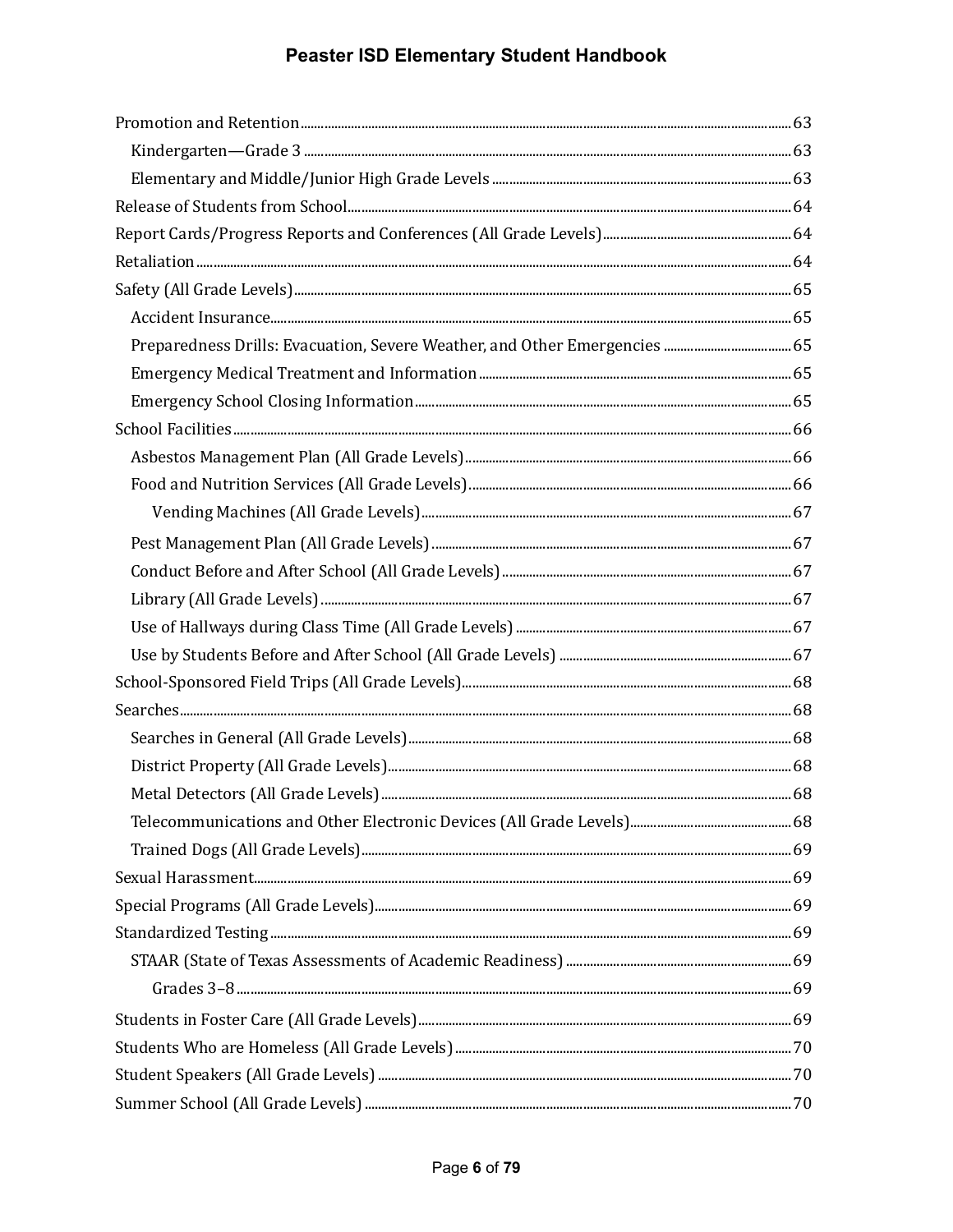| Textbooks, Electronic Textbooks, Technological Equipment, and Other Instructional Materials (Al |
|-------------------------------------------------------------------------------------------------|
|                                                                                                 |
|                                                                                                 |
|                                                                                                 |
|                                                                                                 |
|                                                                                                 |
|                                                                                                 |
|                                                                                                 |
|                                                                                                 |
|                                                                                                 |
|                                                                                                 |
|                                                                                                 |
|                                                                                                 |
|                                                                                                 |
|                                                                                                 |
|                                                                                                 |
|                                                                                                 |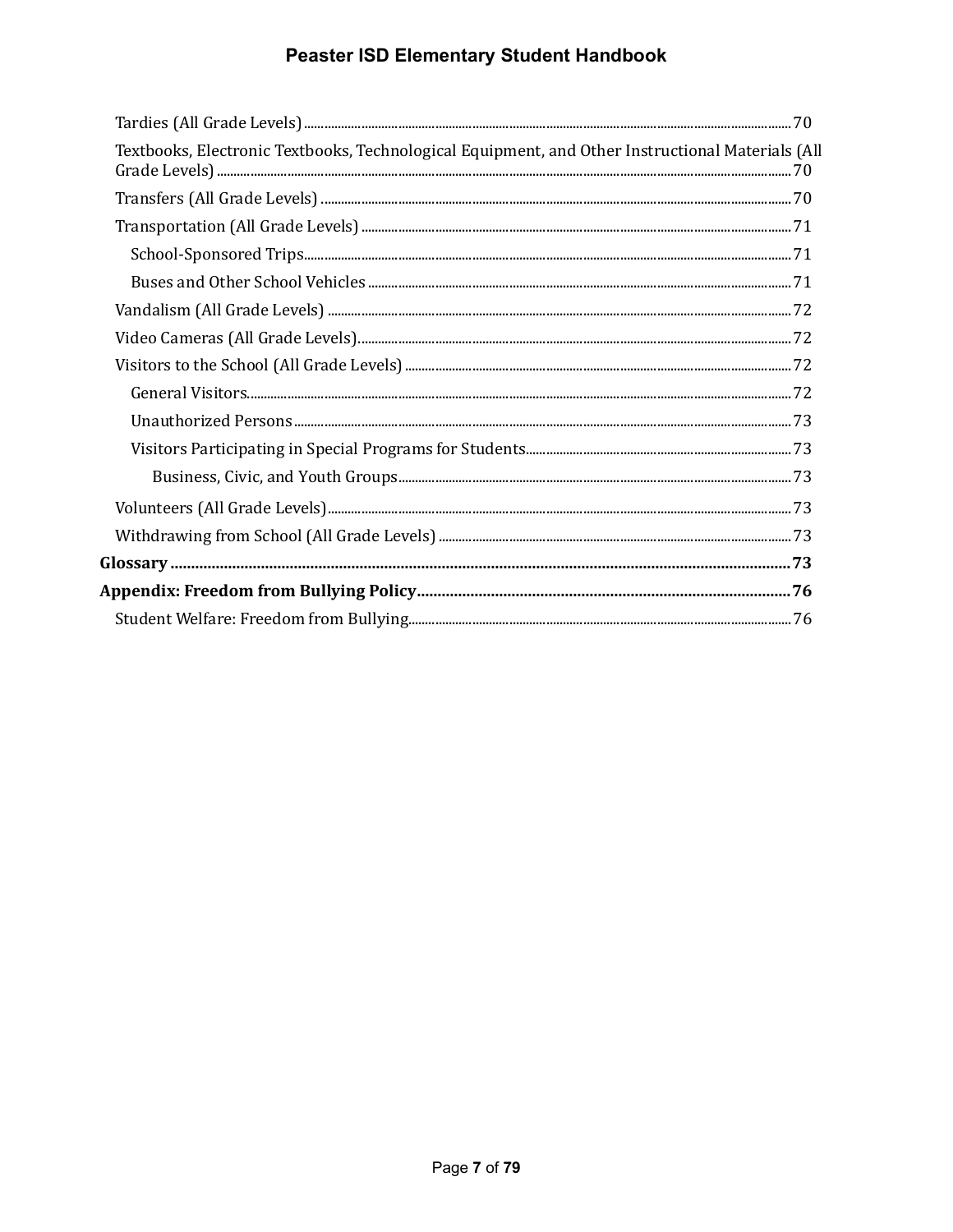- Board of Trustees: Mike Bowling, President; Aric Kram, Vice President; Justin McKinley, Secretary; Keith Busby, Chuck Bratcher, Scott Johnson, Jacob Holt
- Superintendent: Lance Johnson
- Principal: Becky Glenn, Assistant Principal: Britnye Graves, and Coordinator: Allison Wicker
- Counselors: Julie West and Lynsey McCormick
- Elementary Nurse: Renee Oetgen
- Peaster Elementary: 3400 Harwell Lake Rd., Weatherford, Texas 76088 (817) 345000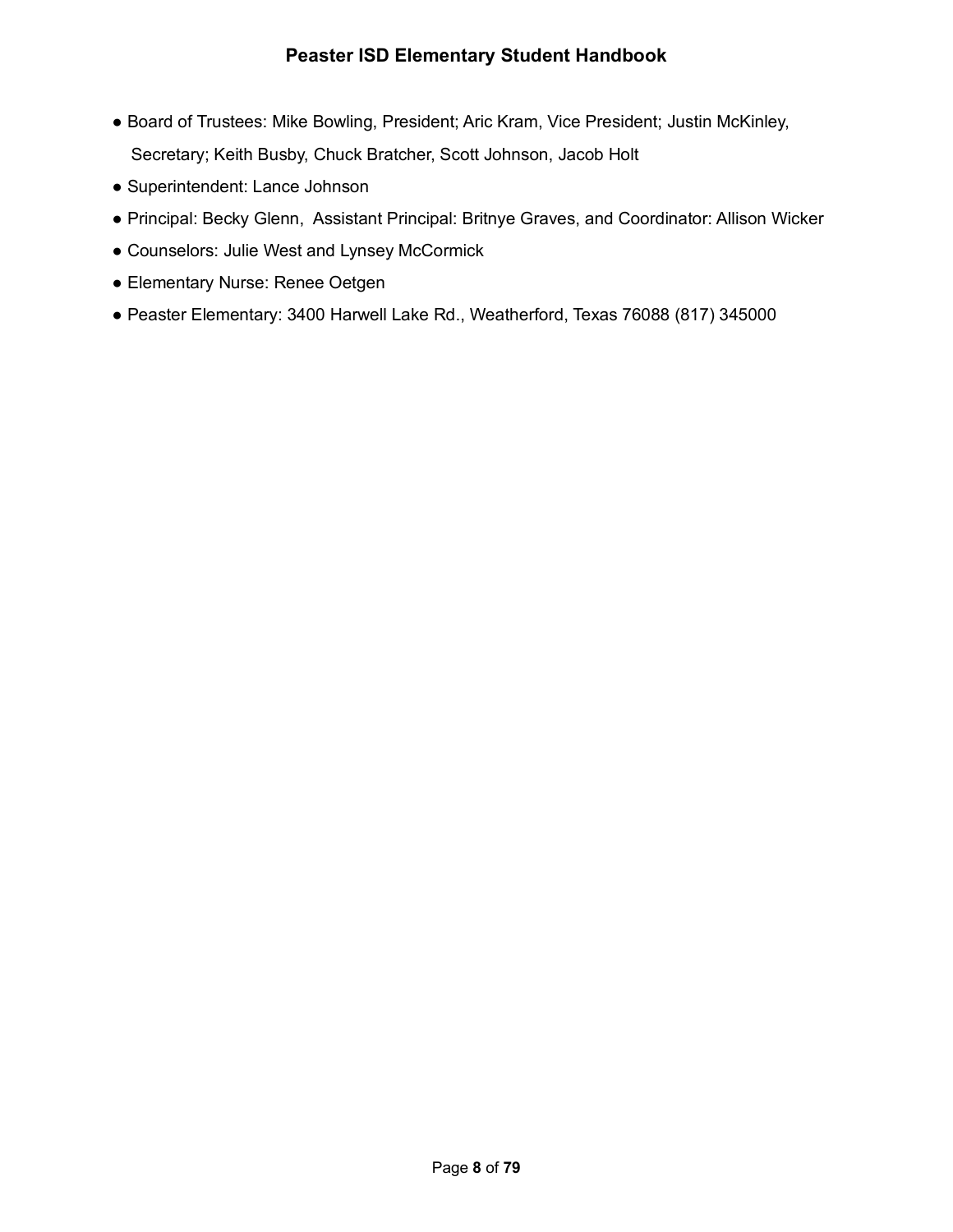# **Preface Parents and Students:**

Welcome to the new school year!

Education is a team effort. Students, parents, teachers, and other staff members working together will make this a successful year.

The Peaster Elementary Student Handbook is a general reference guide that is divided into two sections:

**Section One: Parental Rights** describes certain parental rights as specified in state or federal law.

**Section Two: Other Important Information for Parents and Students** is organized alphabetically by topic. Where applicable, the topics are further organized by grade level.

**Note:** Unless otherwise noted, the term "parent" refers to the parent, legal guardian, any person granted some other type of lawful control of a student, or any other person who has agreed to assume school-related responsibility for a student.

The Student Handbook is designed to align with law, board-adopted policy, and the Student Code of Conduct, a board-adopted document intended to promote school safety and an atmosphere for learning. The Student Handbook is not meant to be a complete statement of all policies, procedures, or rules in any given circumstance.

In case of conflicts between board policy (including the Student Code of Conduct) and any Student Handbook provision, the district will follow board policy and the Student Code of Conduct.

Therefore, parents and students should become familiar with the Peaster ISD Student Code of Conduct. To review the Code of Conduct, visit the district's website at www.peaster.net. State law requires that the Code of Conduct be prominently displayed or made available for review at each campus.

The Student Handbook is updated annually; however, policy adoption and revisions may occur throughout the year. The district encourages parents to stay informed of proposed policy changes by attending board meetings and reviewing newsletter and other communications explaining changes in policy or other rules that affect Student Handbook provisions. The district reserves the right to modify the Student Handbook at any time. Notice of revisions will be provided as is reasonably practical.

Although the Student Handbook may refer to rights established through law or district policy, it does not create additional rights for parents and students. It does not, nor is it intended to, represent a contract between any parent or student and the district.

A hard copy of either the Student Code of Conduct or Student Handbook can be requested at campus office.

**Note:** References to board policy codes are included for ease of reference. The hard copy of the district's official policy manual is available for review in the district administration office, and an unofficial electronic copy is available at www.peaster.net.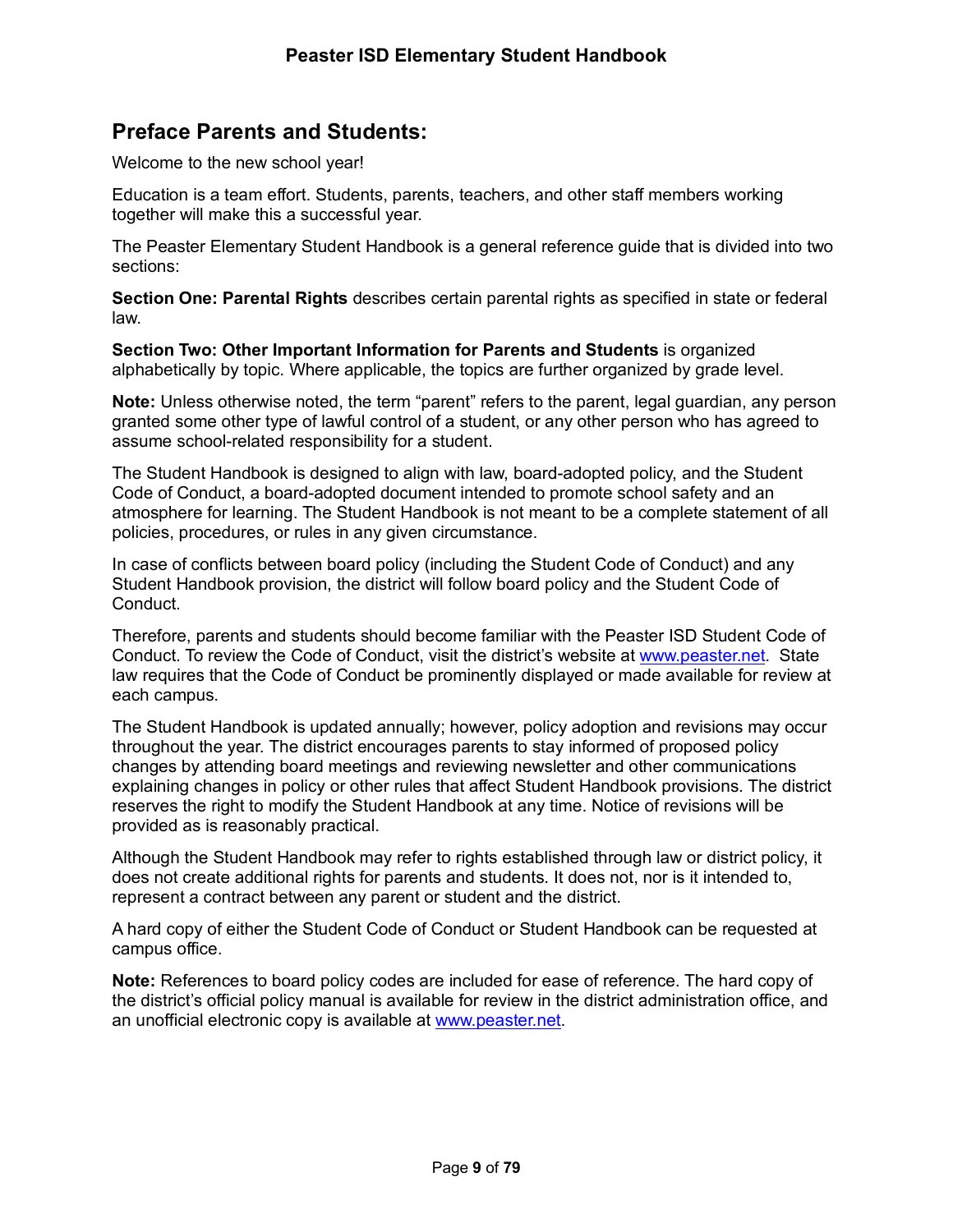The policy manual includes:

- Legally referenced (LEGAL) policies that contain provisions from federal and state laws and regulations, case law, and other legal authorities that provide the legal framework for school districts.
- Board-adopted (LOCAL) policies that articulate the board's choices and values regarding district practices.

For questions about the material in this handbook, please contact Judi Bell.

Complete and return to the student's campus the following forms (provided in the forms packet distributed at the beginning of the year or upon enrollment):

- Acknowledgment of Electronic Distribution of Student Handbook,
- Notice Regarding Directory Information and Parent's Response Regarding Release of Student Information,
- Parent's Objection to the Release of Student Information to Military Recruiters and Institutions of Higher Education (if you choose to restrict the release of information to these entities), and
- Consent/Opt-Out Form for participation in third-party surveys.

[See **Objecting to the Release of Directory Information** on page 14 and **Consent Required Before Student Participation in a Federally Funded Survey, Analysis, or Evaluation** on page 15 for more information.]

#### **Accessibility**

If you have difficulty accessing this handbook because of a disability, please contact the appropriate campus at 817-341-5000.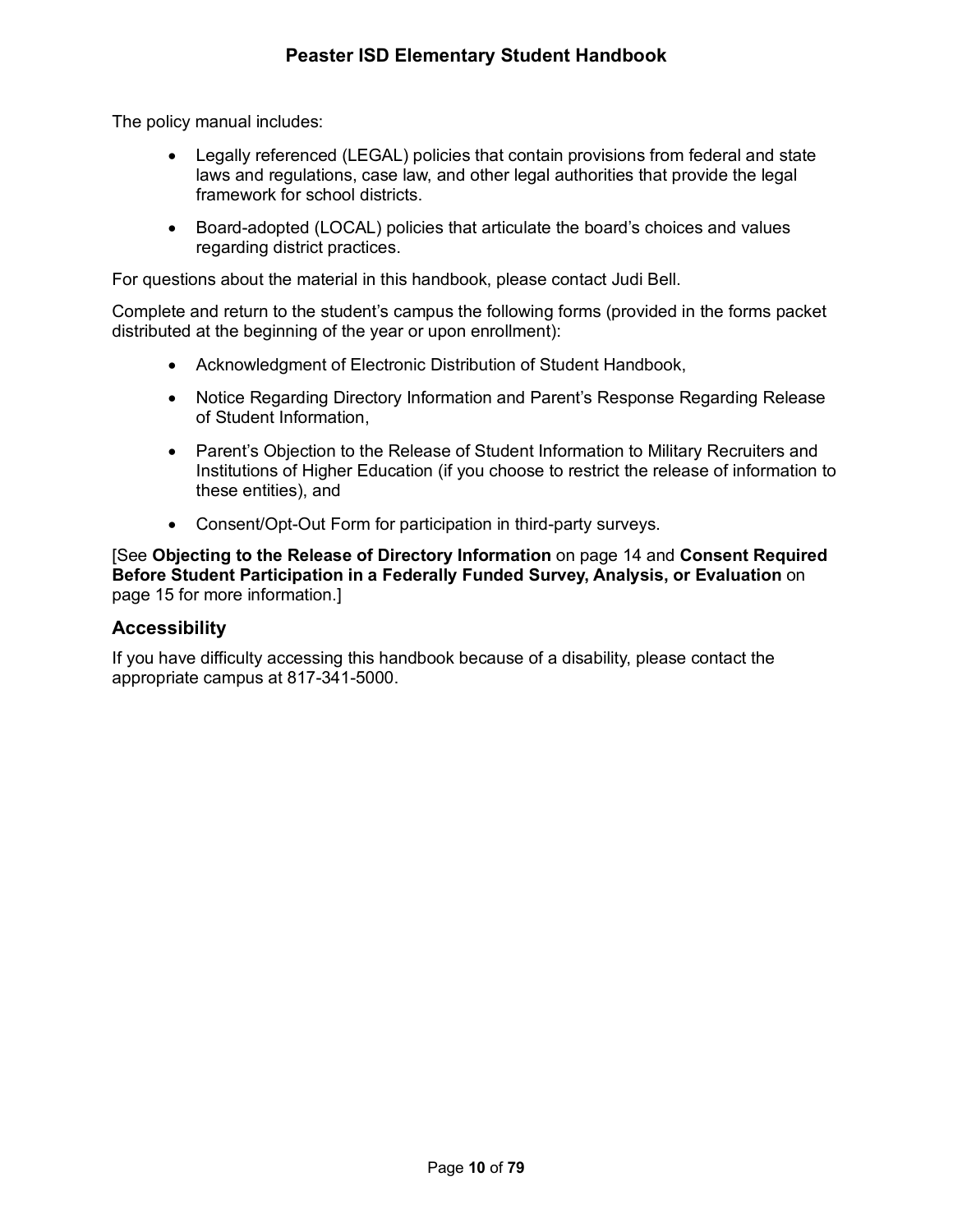# **Section One: Parental Rights**

This section describes certain parental rights as specified in state or federal law.

## **Consent, Opt-Out, and Refusal Rights**

#### **Consent to Conduct a Psychological Evaluation or Provide a Mental Health Care Service**

Unless required under state or federal law, a district employee will not conduct a psychological examination, test, screening, or treatment, without obtaining prior written parental consent.

**Note:** An evaluation may be legally required under special education rules or by the Texas Education Agency for child abuse investigations and reports.

#### **Consent to Human Sexuality Instruction**

#### *Annual Notification*

As a part of the district's curriculum, students receive instruction related to human sexuality. The School Health Advisory Council (SHAC) makes recommendations for curriculum materials, and the school board adopts the materials and determines the specific content of the instruction.

For further information, see the district's human sexuality instruction website at www.peaster.net

In accordance with state law, a parent may:

- Review, receive a copy of, or purchase a copy of curriculum materials depending on the copyright of the materials.
- Remove his or her child from any part of the human sexuality instruction without academic, disciplinary, or other penalties.
- Become involved in the development of this curriculum by becoming a member of the district's SHAC or attending SHAC meetings. (See the campus principal for details.)
- Use the district's grievance procedure concerning a complaint. See **Complaints and Concerns (All Grade Levels)** on page 37 and FNG(LOCAL).

State law also requires that instruction related to human sexuality, sexually transmitted diseases, or human immunodeficiency virus (HIV) or acquired immune deficiency syndrome (AIDS):

- Present abstinence from sexual activity as the preferred choice in relationship to all sexual activity for unmarried persons of school age;
- Devote more attention to abstinence from sexual activity than to any other behavior;
- Emphasize that abstinence, if used consistently and correctly, is the only method that is 100 percent effective in preventing pregnancy, sexually transmitted infections, and the emotional trauma associated with adolescent sexual activity;
- Direct adolescents to abstain from sexual activity before marriage as the most effective way to prevent pregnancy and sexually transmitted diseases; and
- If included in the content of the curriculum, teach contraception and condom use in terms of human use reality rates instead of theoretical laboratory rates.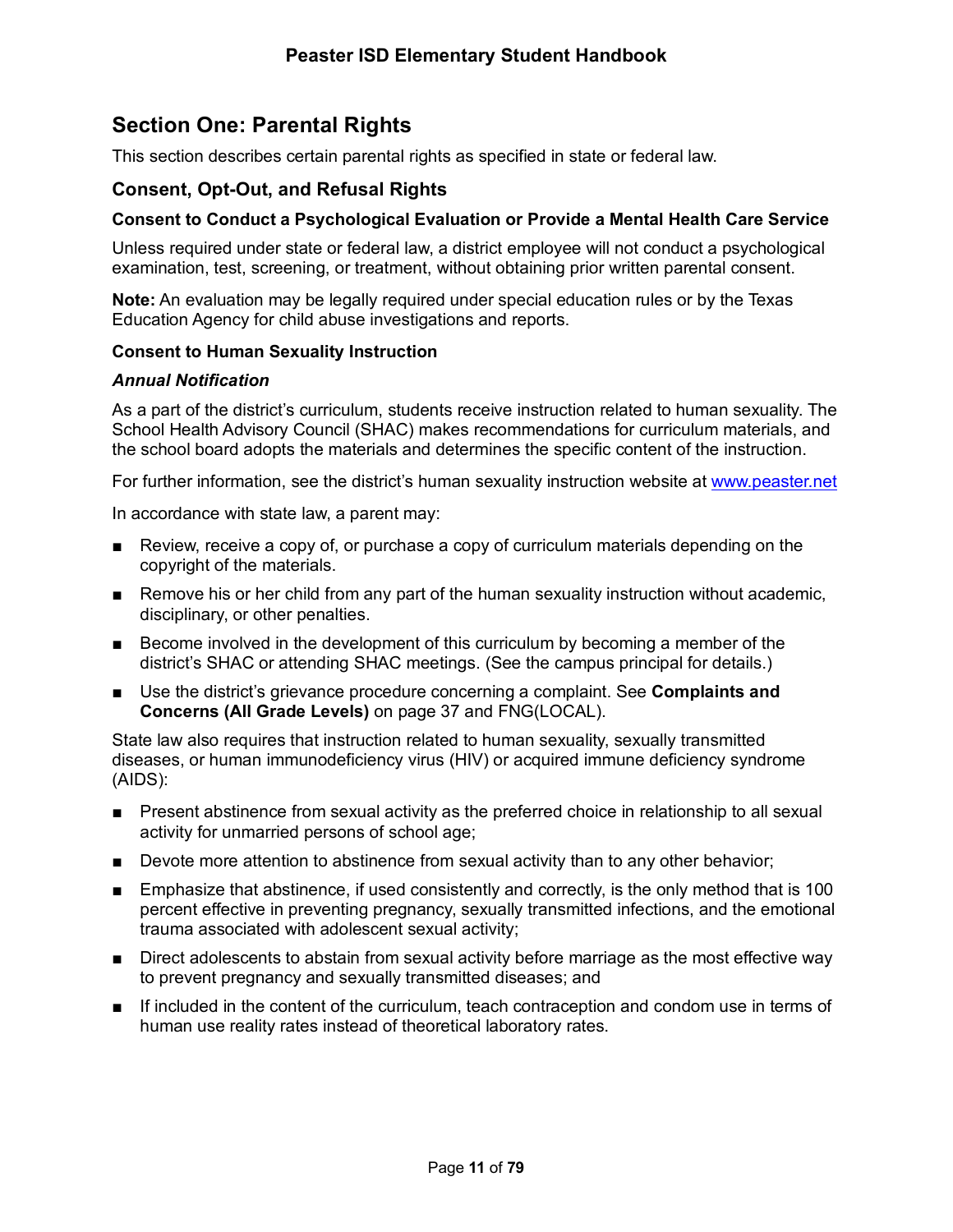#### *Consent Before Instruction*

Before a student receives human sexuality instruction, the district must obtain written consent from the student's parent. Parents will be sent a request for written consent at least 14 days before the instruction.

#### **Consent to Provide a Mental Health Care Service**

The district will not provide a mental health care service to a student or conduct a medical screening of a student as part of the district's intervention procedures except as permitted by law.

The district has established procedures for recommending to a parent an intervention for a student with early warning signs of mental health concerns, substance abuse, or suicide risk. The district's mental health liaison will notify the student's parent within a reasonable amount of time after the liaison learns that a student has displayed early warning signs and provide information about available counseling options.

The district has also established procedures for staff to notify the mental health liaison regarding a student who may need intervention.

The mental health liaison can be reached at:

Campus Counseling Office

817-341-5000

The mental health liaison can provide further information regarding these procedures as well as educational materials on identifying risk factors, accessing resources for treatment or support on and off campus, and accessing available student accommodations provided on campus.

#### [See **Mental Health Support** on page 54.]

#### **Consent to Display a Student's Original Works and Personal Information**

Teachers may display a student's work in classrooms or elsewhere on campus as recognition of student achievement without seeking prior parental consent. These displays may include personally identifiable student information. Student work includes:

- Artwork,
- Special projects,
- Photographs,
- Original videos or voice recordings, and
- Other original works.

However, the district will seek parental consent before displaying a student's work on the district's website, a website affiliated or sponsored by the district (such as a campus or classroom website), or in district publications, which may include printed materials, videos, or other methods of mass communication.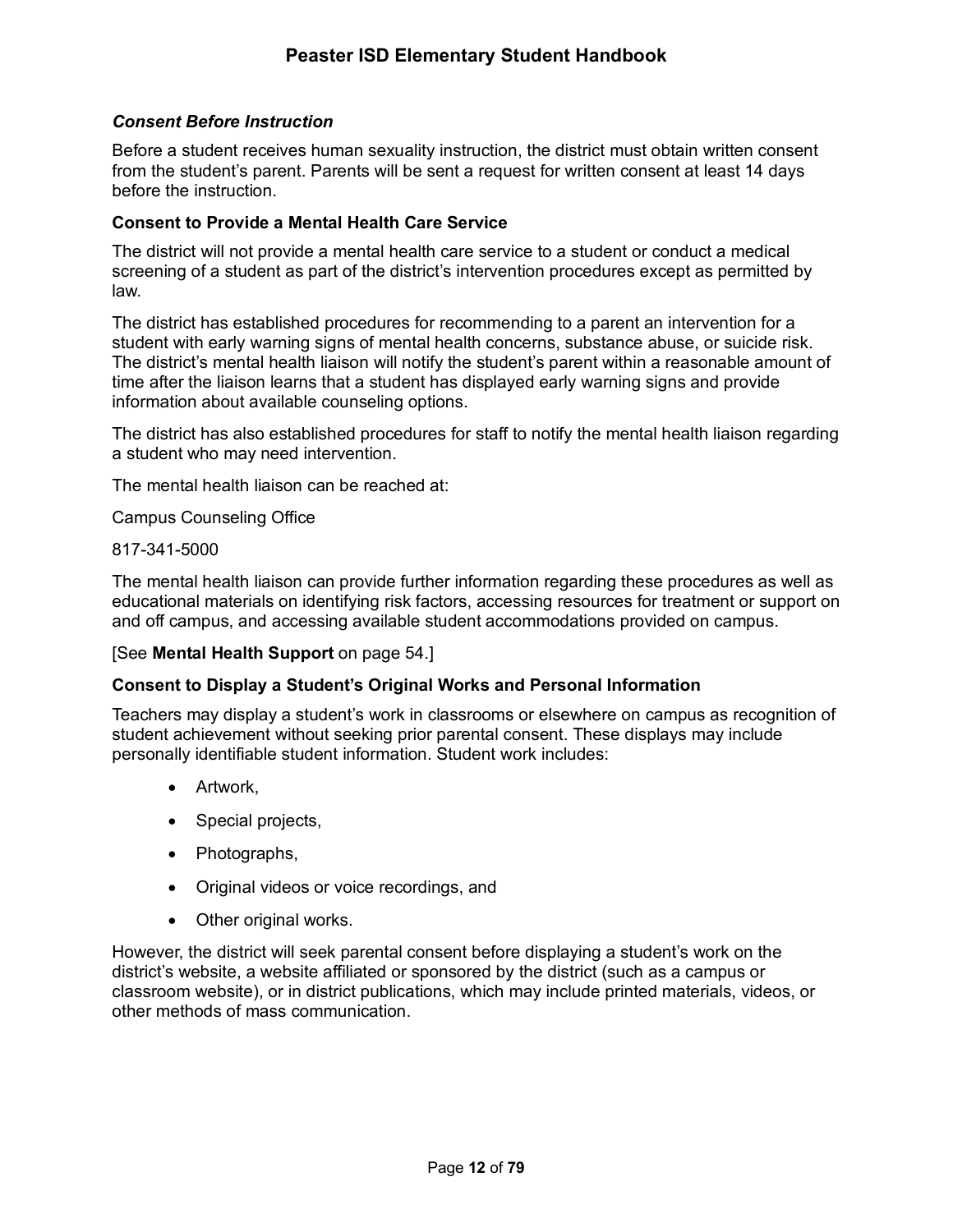#### **Consent to Receive Parenting and Paternity Awareness Instruction if a Student is under Age 14**

A student under age 14 must have parental permission to participate in the district's parenting and paternity awareness program. This program was developed by the Office of the Texas Attorney General and the State Board of Education (SBOE) to be incorporated into health education classes.

#### **Consent to Video or Audio Record a Student when Not Already Permitted by Law**

State law permits the school to make a video or voice recording without parental permission when it:

- Is to be used for school safety,
- Relates to classroom instruction or a cocurricular or extracurricular activity,
- Relates to media coverage of the school, or
- Relates to the promotion of student safety as provided by law for a student receiving special education services in certain settings.

In other circumstances, the district will seek written parental consent before making a video or voice recording of a student.

#### **Prohibiting the Use of Corporal Punishment**

Corporal punishment—spanking or paddling a student—may be used as a discipline management technique in accordance with the Student Code of Conduct and district policy FO(LOCAL).

However, in accordance with law, the district may not administer corporal punishment if a student's parent submits a signed, written statement prohibiting its use.

A parent who does not want corporal punishment administered to his or her child must submit a written statement to the campus principal stating this decision. This signed statement must be submitted each school year. A parent may revoke this prohibition at any time during the school year by providing a signed statement to the campus principal.

#### **Note:**

- District personnel may use discipline methods other than corporal punishment if a parent requests that corporal punishment not be used.
- If the district knows that a student is in temporary or permanent custody of the state (through foster care, kinship care, or other arrangements), corporal punishment will not be administered, even when the student's caregiver or caseworker has not submitted a signed statement prohibiting its use.

#### **Limiting Electronic Communications between Students and District Employees**

The district permits teachers and other approved employees to use electronic communications with students within the scope of professional responsibilities, as described by district guidelines.

For example, a teacher may create a social networking page for his or her class to relay information regarding class work, homework, and tests. A parent is welcome to access such a page.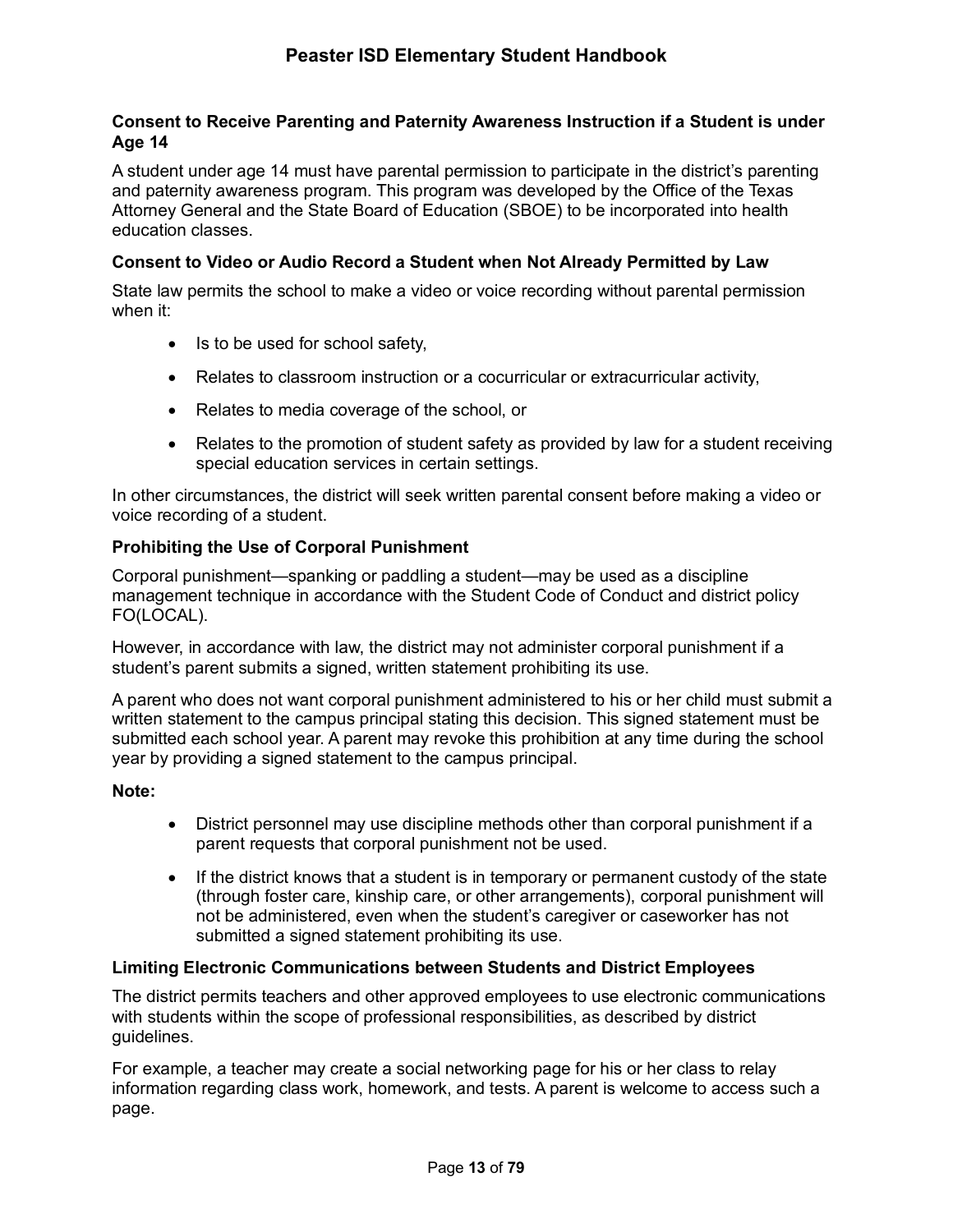However, text messages sent to an individual student are only allowed if a district employee with responsibility for an extracurricular activity must communicate with a student participating in that activity.

The employee is required to include his or her immediate supervisor and the student's parent as recipients on all text messages.

A parent who does not want his or her child to receive one-to-one electronic communications from a district employee should contact the campus principal.

#### **Objecting to the Release of Directory Information**

The Family Educational Rights and Privacy Act, or FERPA, permits the district to disclose appropriately designated "directory information" from a student's education records without written consent.

"Directory information" is information that, if released, is generally not considered harmful or an invasion of privacy. Examples include:

- A student's photograph (for publication in the school yearbook);
- A student's name and grade level (for communicating class and teacher assignments);
- The name, weight, and height of an athlete (for publication in a school athletic program);
- A list of student birthdays (for generating schoolwide or classroom recognition),
- A student's name and photograph (posted on a district-approved and -managed social media platform); and
- The names and grade levels of students submitted by the district to a local newspaper or other community publication (to recognize the A/B honor roll for a specific grading period.)

Directory information will be released to anyone who follows procedures for requesting it.

However, a parent or eligible student may object to the release of this information. Any objection must be made in writing to the principal within ten school days of the student's first day of instruction for this school year*.* [See **Notice Regarding Directory Information and Parent's Response Regarding Release of Student Information**, included in the forms packet.]

The district requests that families living in a shelter for survivors of family violence or trafficking notify district personnel that the student currently resides in such a shelter. Families may want to opt out of the release of directory information so that the district does not release any information that might reveal the location of such a shelter.

As allowed by state law, the district has identified two directory information lists—one for schoolsponsored purposes and a second for all other requests.

For district publications and announcements, the district has designated the following as directory information: student name, photograph, date of birth, honors and awards, dates of attendance, grade level, enrollment status, participation in officially recognized activities and sports, and weight and height of members of athletic teams*.*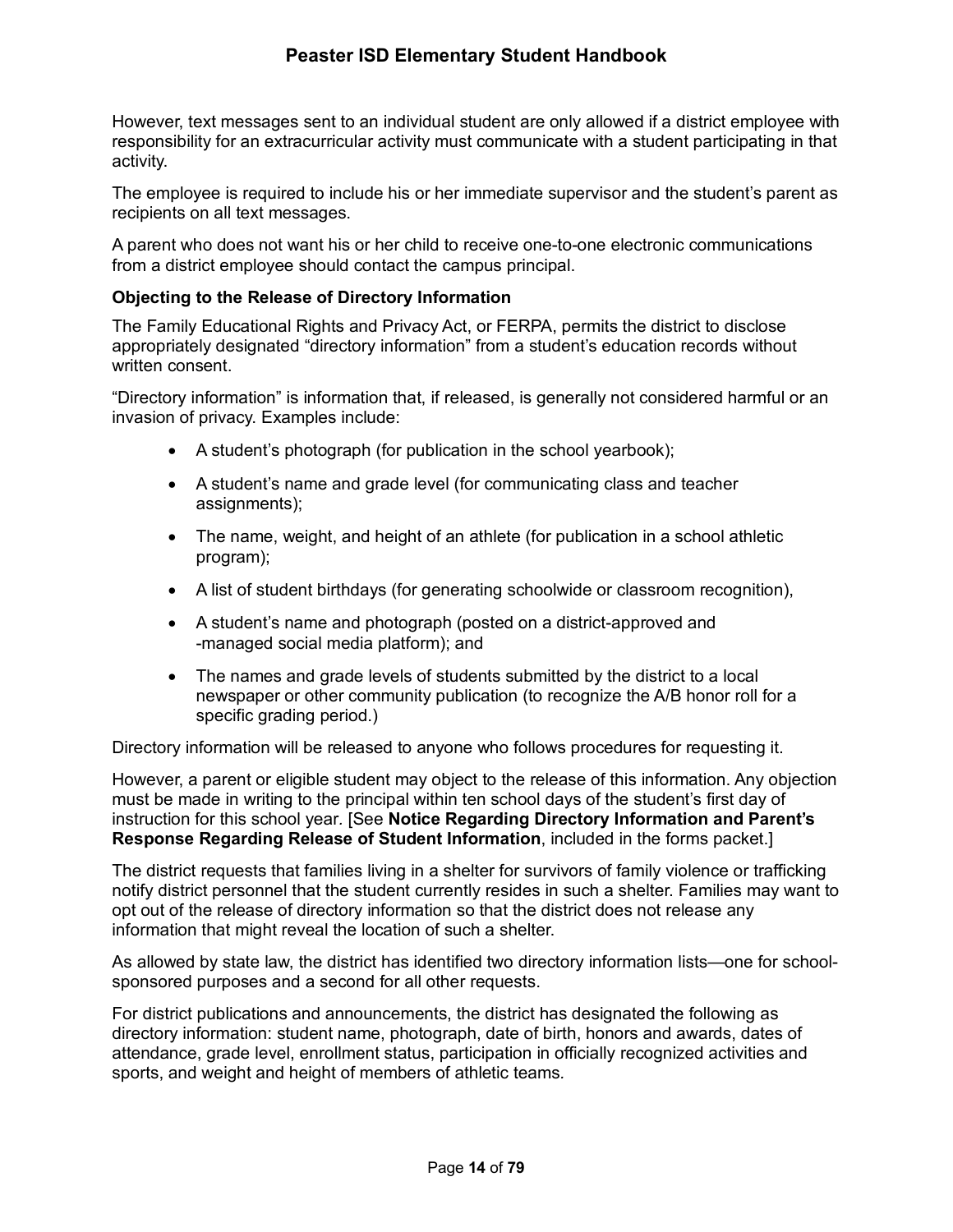For all other purposes, the district has identified the following as directory information student name, honors and awards, grade level, enrollment status, participation in officially recognized activities and sports, and weight and height of members of athletic teams*.*

If a parent does not object to the use of the student's information for these purposes, the school **must** release this information when requested by an outside entity or individual.

#### **Note:** Review **Authorized Inspection and Use of Student Records** on page 19.

#### **Participation in Third-Party Surveys**

#### *Consent Required Before Student Participation in a Federally Funded Survey, Analysis, or Evaluation*

The Protection of Pupil Rights Amendment (PPRA) mandates that a student will not be required to participate without parental consent in any survey, analysis, or evaluation—funded in whole or in part by the U.S. Department of Education—that concerns:

- Political affiliations or beliefs of the student or the student's parent;
- Mental or psychological problems of the student or the student's family;
- Sex behavior or attitudes;
- Illegal, antisocial, self-incriminating, or demeaning behavior;
- Critical appraisals of individuals with whom the student has a close family relationship;
- Legally recognized privileged relationships, such as with lawyers, physicians, and ministers;
- Religious practices, affiliations, or beliefs of the student or parent; or
- Income, except when the information is required by law and will be used to determine the student's eligibility for a program.

A parent can inspect the survey or other instrument and any corresponding instructional materials used in connection with such a survey, analysis, or evaluation. [See policy EF(LEGAL) for more information.]

#### *"Opting Out" of Participation in Other Types of Surveys or Screenings and the Disclosure of Personal Information*

The PPRA gives parents the right to receive notice and an opportunity to opt a student out of:

- Any survey concerning protected information, regardless of funding.
- Activities involving the collection, disclosure, or use of personal information gathered from the child for the purpose of marketing, selling, or otherwise disclosing that information to others.
- Any nonemergency, invasive physical examination or screening required as a condition of attendance, administered by the school or its agent, and not necessary to protect the immediate health and safety of the student.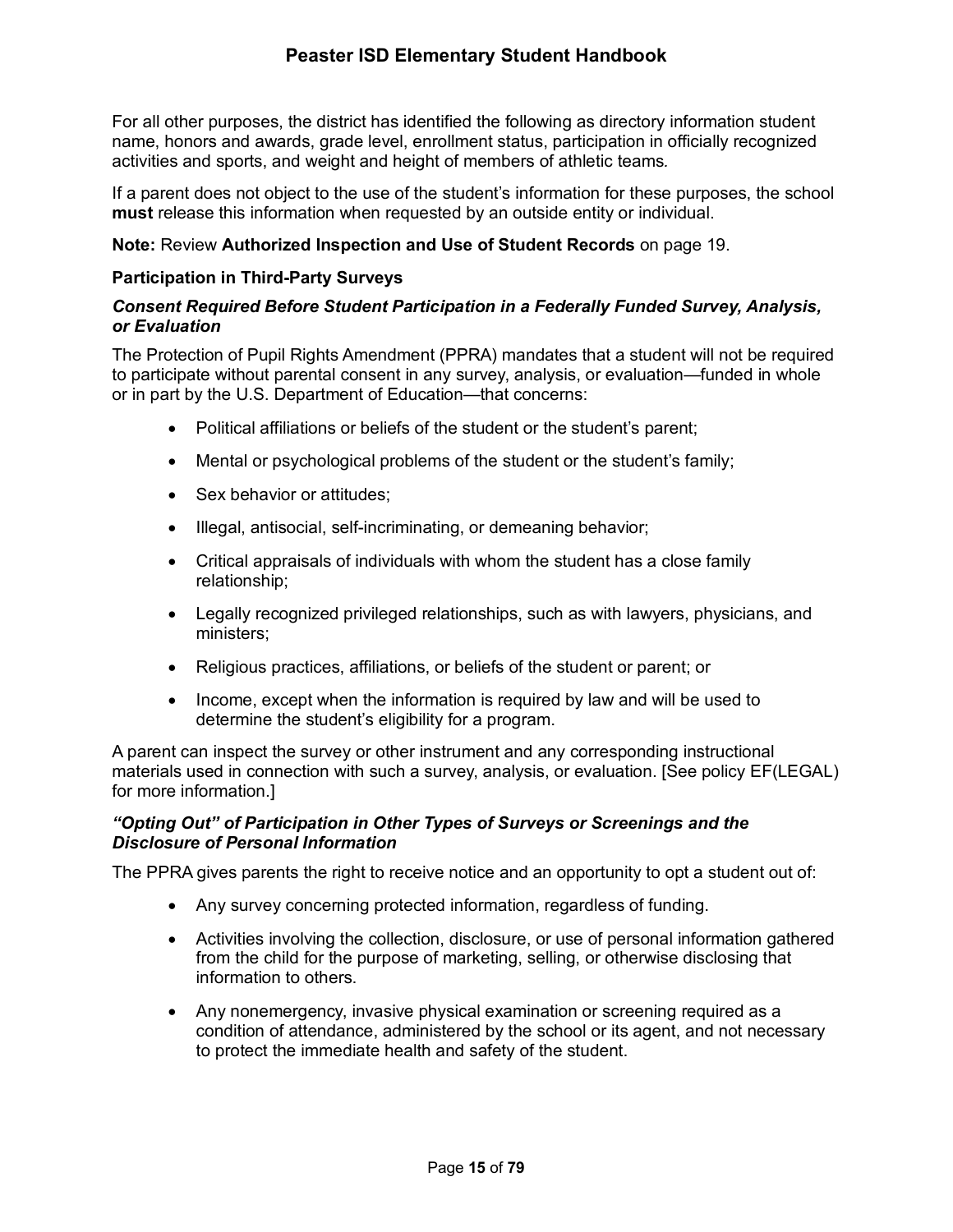Exceptions are hearing, vision, or spinal screenings, or any physical examination or screening permitted or required under state law. [See policies EF and FFAA for more information.]

A parent may inspect:

- Protected information surveys of students and surveys created by a third party;
- Instruments used to collect personal information from students for any of the above marketing, sales, or other distribution purposes; and
- Instructional material used as part of the educational curriculum.

## **Removing a Student from Instruction or Excusing a Student from a Required Component of Instruction**

#### **Human Sexuality Instruction**

As a part of the district's curriculum, students receive instruction related to human sexuality. The School Health Advisory Council (SHAC) makes recommendations for course materials.

State law requires that the district provide written notice before each school year of the board's decision to provide human sexuality instruction.

State law also requires that instruction related to human sexuality, sexually transmitted diseases, or human immunodeficiency virus (HIV) or acquired immune deficiency syndrome (AIDS):

- Present abstinence from sexual activity as the preferred choice in relationship to all sexual activity for unmarried persons of school age;
- Devote more attention to abstinence from sexual activity than to any other behavior;
- Emphasize that abstinence, if used consistently and correctly, is the only method that is 100 percent effective in preventing pregnancy, sexually transmitted infections and the emotional trauma associated with adolescent sexual activity;
- Direct adolescents to abstain from sexual activity before marriage as the most effective way to prevent pregnancy and sexually transmitted diseases; and
- If included in the content of the curriculum, teach contraception and condom use in terms of human use reality rates instead of theoretical laboratory rates.

Per state law, here is a summary of the district's curriculum regarding human sexuality instruction:

Peaster ISD follows state TEKS standards in all courses when covering human sexuality.

A parent is entitled to review the curriculum materials. In addition, a parent may remove his or her child from any part of the human sexuality instruction without academic, disciplinary, or other penalties. A parent may also choose to become more involved with the development of this curriculum by becoming a member of the district's SHAC. (See the campus principal for details.)

#### **Reciting a Portion of the Declaration of Independence in Grades 3–12**

State law designates the week of September 17 as Celebrate Freedom Week and requires all social studies classes provide: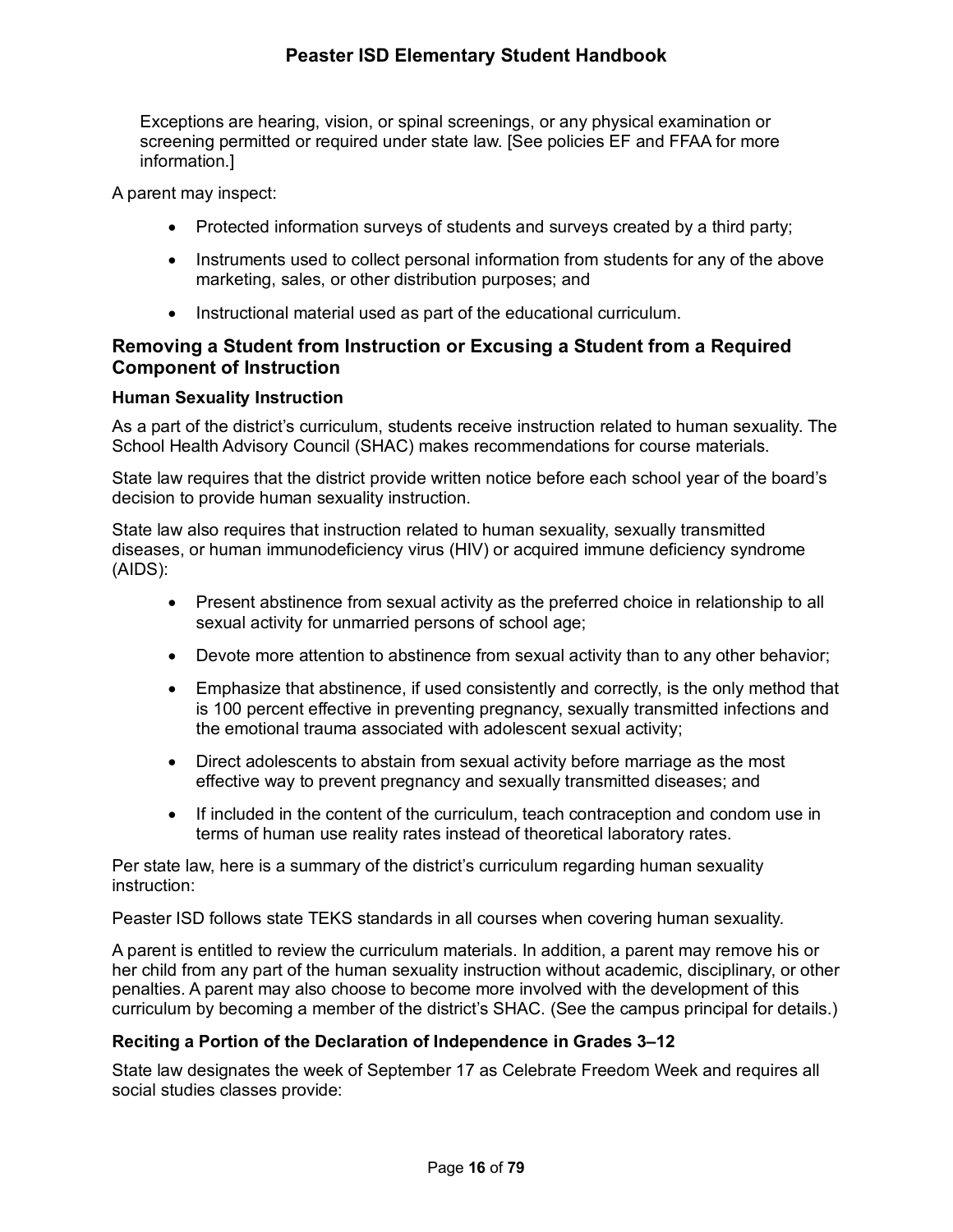- Instruction concerning the intent, meaning, and importance of the Declaration of Independence and the U.S. Constitution, and
- A specific recitation from the Declaration of Independence for students in grades 3– 12.

Per state law, a student may be excused from recitation of a portion of the Declaration of Independence if:

- A parent provides a written statement requesting that his or her child be excused,
- The district determines that the student has a conscientious objection to the recitation, or
- A parent is a representative of a foreign government to whom the U.S. government extends diplomatic immunity.

[See policy EHBK(LEGAL) for more information.]

#### **Reciting the Pledges to the U.S. and Texas Flags**

A parent may request that his or her child be excused from participation in the daily recitation of the Pledge of Allegiance to the U.S. flag and the Pledge of Allegiance to the Texas flag. The request must be made in writing.

State law, however, requires that all students participate in one minute of silence following recitation of the pledges.

[See **Pledges of Allegiance and a Minute of Silence** on page 62 and policy EC(LEGAL) for more information.]

#### **Religious or Moral Beliefs**

A parent may remove his or her child temporarily from the classroom if a scheduled instructional activity conflicts with the parent's religious or moral beliefs.

The removal may not be used to avoid a test and may not extend for an entire semester. Further, the student must satisfy grade-level and graduation requirements as determined by the school and by state law.

#### **Tutoring or Test Preparation**

A teacher may determine that a student needs additional targeted assistance for the student to achieve mastery in state-developed essential knowledge and skills based on:

- Informal observations,
- Evaluative data such as grades earned on assignments or tests, or
- Results from diagnostic assessments.

The school will always attempt to provide tutoring and strategies for test-taking in ways that prevent removal from other instruction as much as possible.

In accordance with state law and policy EC, without parental permission, districts are prohibited from removing a student from a regularly scheduled class for remedial tutoring or test preparation for more than ten percent of the days the class is offered.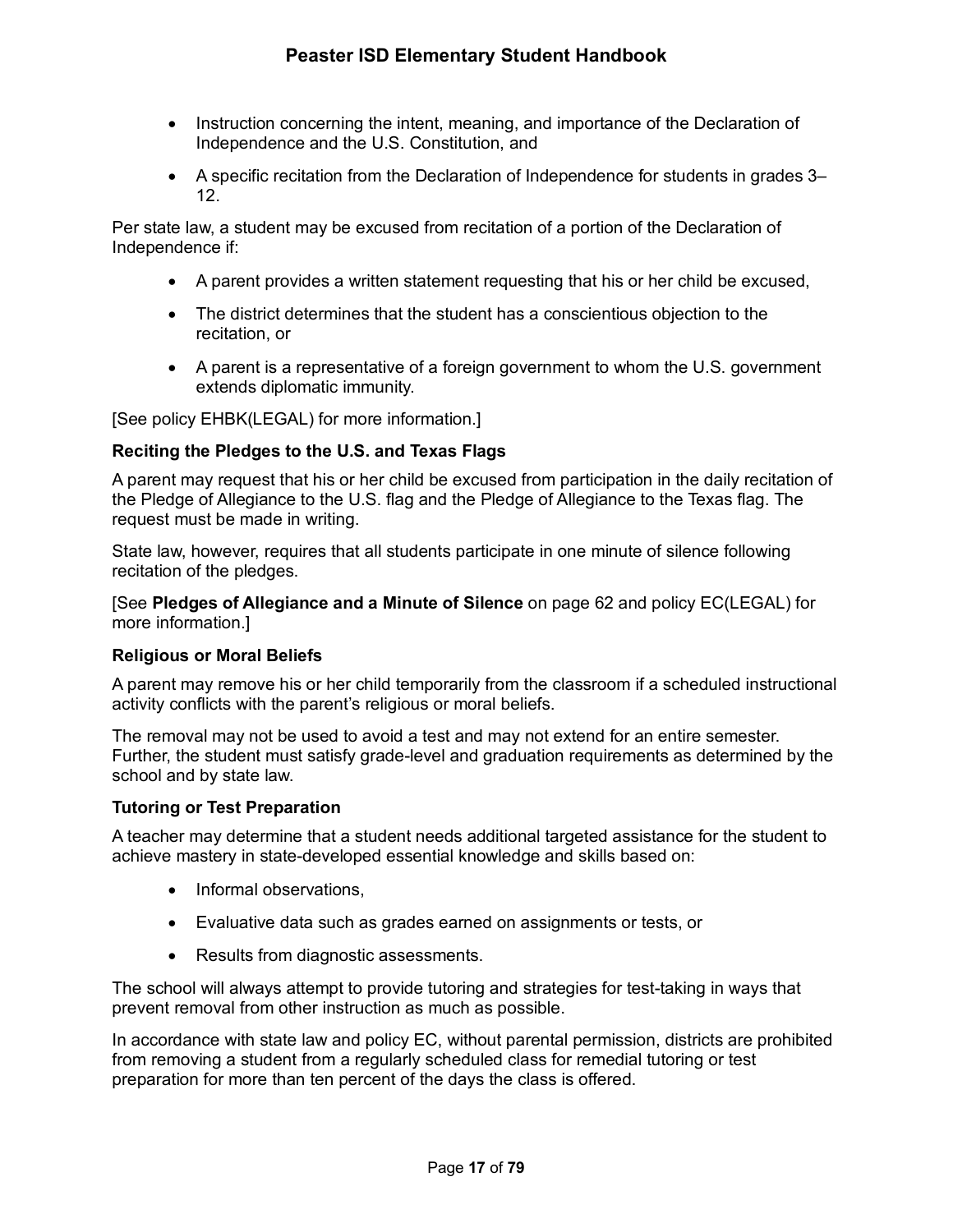Under state law, students with grades below 70 for a reporting period are required to attend tutorial services—if the district offers these services.

[For questions about school-provided tutoring programs contact the student's teacher, and see policies EC and EHBC.]

## **Right of Access to Student Records, Curriculum Materials, and District Records/Policies**

#### **Instructional Materials**

A parent has the right to review teaching materials, textbooks, and other teaching aids and instructional materials used in the curriculum, and to examine tests that have been administered.

A parent is also entitled to request that the school allow the student to take home instructional materials the student uses. The school may ask the student to return the materials at the beginning of the next school day.

A school must provide printed versions of electronic instructional materials to a student if the student does not have reliable access to technology at home.

#### **Notices of Certain Student Misconduct to Noncustodial Parent**

A noncustodial parent may request in writing that he or she be provided, for the remainder of the school year, a copy of any written notice usually provided to a parent related to his or her child's misconduct that may involve placement in a disciplinary alternative education program (DAEP) or expulsion. [See the Student Code of Conduct and policy FO(LEGAL) for more information.]

#### **Participation in Federally Required, State-Mandated, and District Assessments**

In accordance with the Every Student Succeeds Act (ESSA), a parent may request information regarding any federal, state, or district policy related to his or her child's participation in required assessments.

#### **Student Records**

#### *Accessing Student Records*

A parent may review his or her child's records. These records include:

- Attendance records,
- Test scores,
- Grades,
- Disciplinary records,
- Counseling records,
- Psychological records,
- Applications for admission,
- Health and immunization information,
- Other medical records,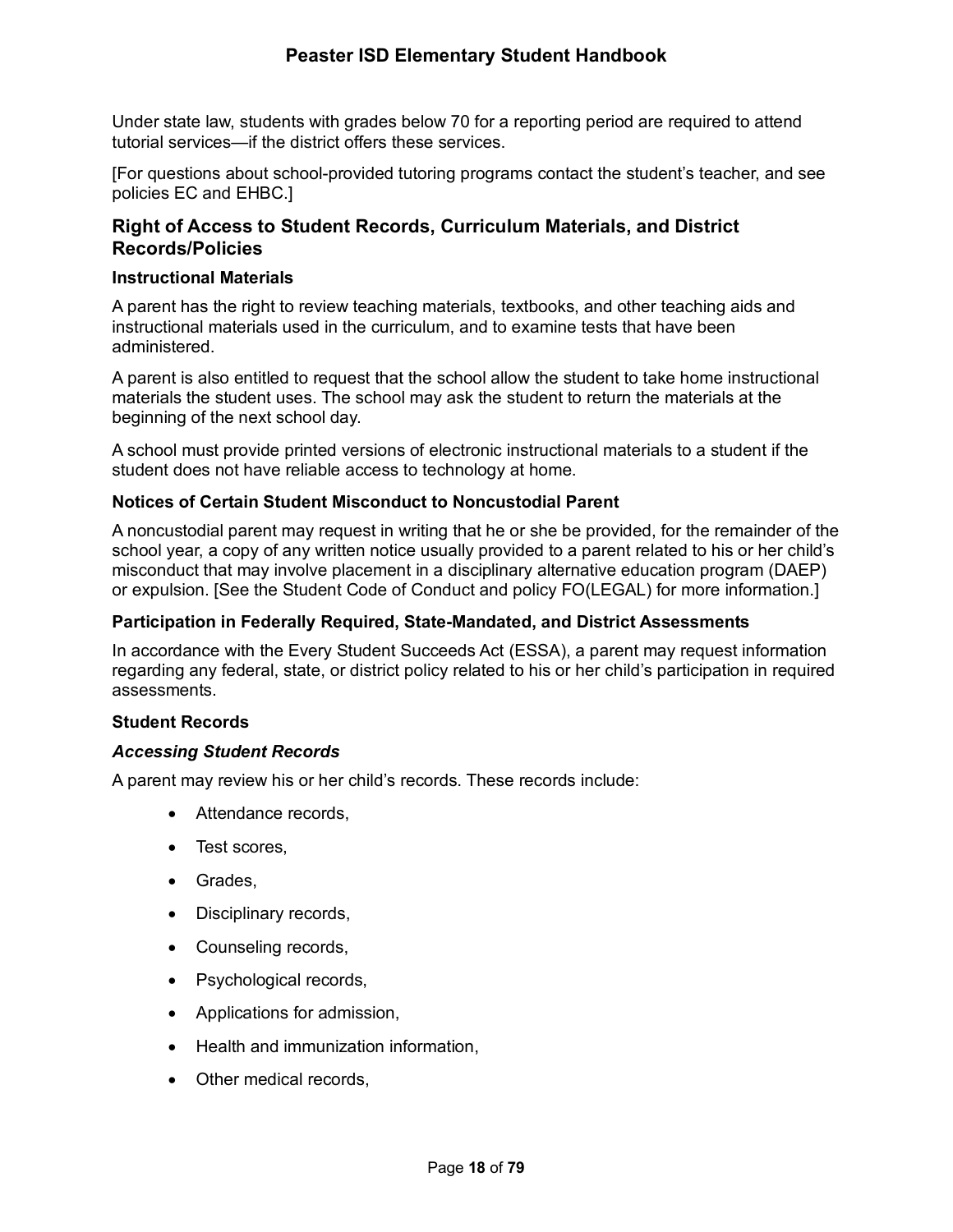- Teacher and school counselor evaluations,
- Reports of behavioral patterns,
- Records relating to assistance provided for learning difficulties, including information collected regarding any intervention strategies used with the child, as the term "intervention strategy" is defined by law,
- State assessment instruments that have been administered to the child, and
- Teaching materials and tests used in the child's classroom.

#### *Authorized Inspection and Use of Student Records*

The Family Educational Rights and Privacy Act (FERPA) affords parents and eligible students certain rights regarding student education records.

For purposes of student records, an "eligible" student is anyone age 18 or older or who attends a postsecondary educational institution. These rights, as discussed here and at **Objecting to the Release of Directory Information** on page 14, are the right to:

- Inspect and review student records within 45 days after the day the school receives a request for access;
- Request an amendment to a student record the parent or eligible student believes is inaccurate, misleading, or otherwise in violation of FERPA;
- Provide written consent before the school discloses personally identifiable information from the student's records, except to the extent that FERPA authorizes disclosure without consent; and
- File a complaint with the U.S. Department of Education concerning failures by the school to comply with FERPA requirements.
- For more information about how to file a complaint, see https://studentprivacy.ed.gov/file-a-complaint.

Both FERPA and state laws safeguard student records from unauthorized inspection or use and provide parents and eligible students certain rights of privacy.

Before disclosing personally identifiable information from a student's records, the district must verify the identity of the person, including a parent or the student, requesting the information.

Virtually all information pertaining to student performance—including grades, test results, and disciplinary records—is considered confidential educational records.

Inspection and release of student records is restricted to an eligible student or a student's parent unless the school receives a copy of a court order terminating parental rights or the right to access a student's education records. A parent's rights regarding access to student records are not affected by the parent's marital status.

Federal law requires that control of the records goes to the student as soon as the student:

- Reaches the age of 18,
- Is emancipated by a court, or
- Enrolls in a postsecondary educational institution.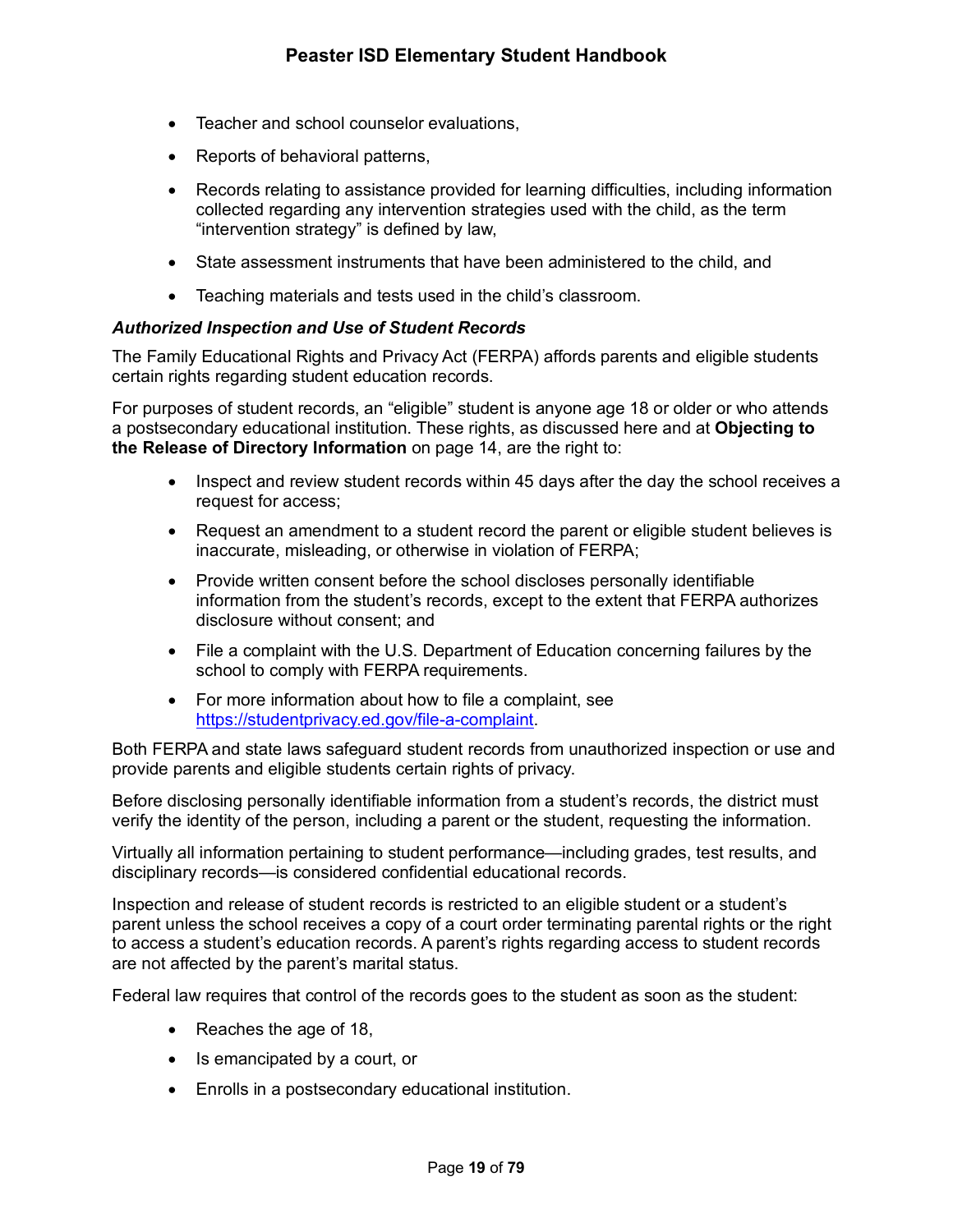However, the parent may continue to have access to the records if the student is a dependent for tax purposes and, under limited circumstances, when there is a threat to the health and safety of the student or other individuals.

FERPA permits the disclosure of personally identifiable information from a student's education records without written consent of the parent or eligible student when school officials have what federal law refers to as a "legitimate educational interest" in a student's records.

- Legitimate educational interest may include:
	- Working with the student;
	- Considering disciplinary or academic actions, the student's case, or an individualized education program for a student with disabilities;
	- Compiling statistical data;
	- Reviewing an educational record to fulfill the official's professional responsibility; or
	- Investigating or evaluating programs.
- School officials may include:
	- Board members and employees, such as the superintendent, administrators, and principals;
	- Teachers, school counselors, diagnosticians, and support staff (including district health or medical staff);
	- A person or company with whom the district has contracted or allowed to provide a specific institutional service or function (such as an attorney, consultant, third-party vendor that offers online programs or software, auditor, medical consultant, therapist, school resource officer, or volunteer);
	- A person appointed to serve on a team to support the district's safe and supportive school program;
	- A parent or student serving on a school committee; or
	- A parent or student assisting a school official in the performance of his or her duties.

FERPA also permits the disclosure of personally identifiable information without written consent:

- To authorized representatives of various governmental agencies, including juvenile service providers, the U.S. Comptroller General's office, the U.S. Attorney General's office, the U.S. Secretary of Education, the Texas Education Agency, the U.S. Secretary of Agriculture's office, and Child Protective Services (CPS) caseworkers or, in certain cases, other child welfare representatives.
- To individuals or entities granted access in response to a subpoena or court order.
- To another school, district/system, or postsecondary educational institution to which a student seeks or intends to enroll or in which the student already is enrolled.
- In connection with financial aid for which a student has applied or has received.
- To accrediting organizations to carry out accrediting functions.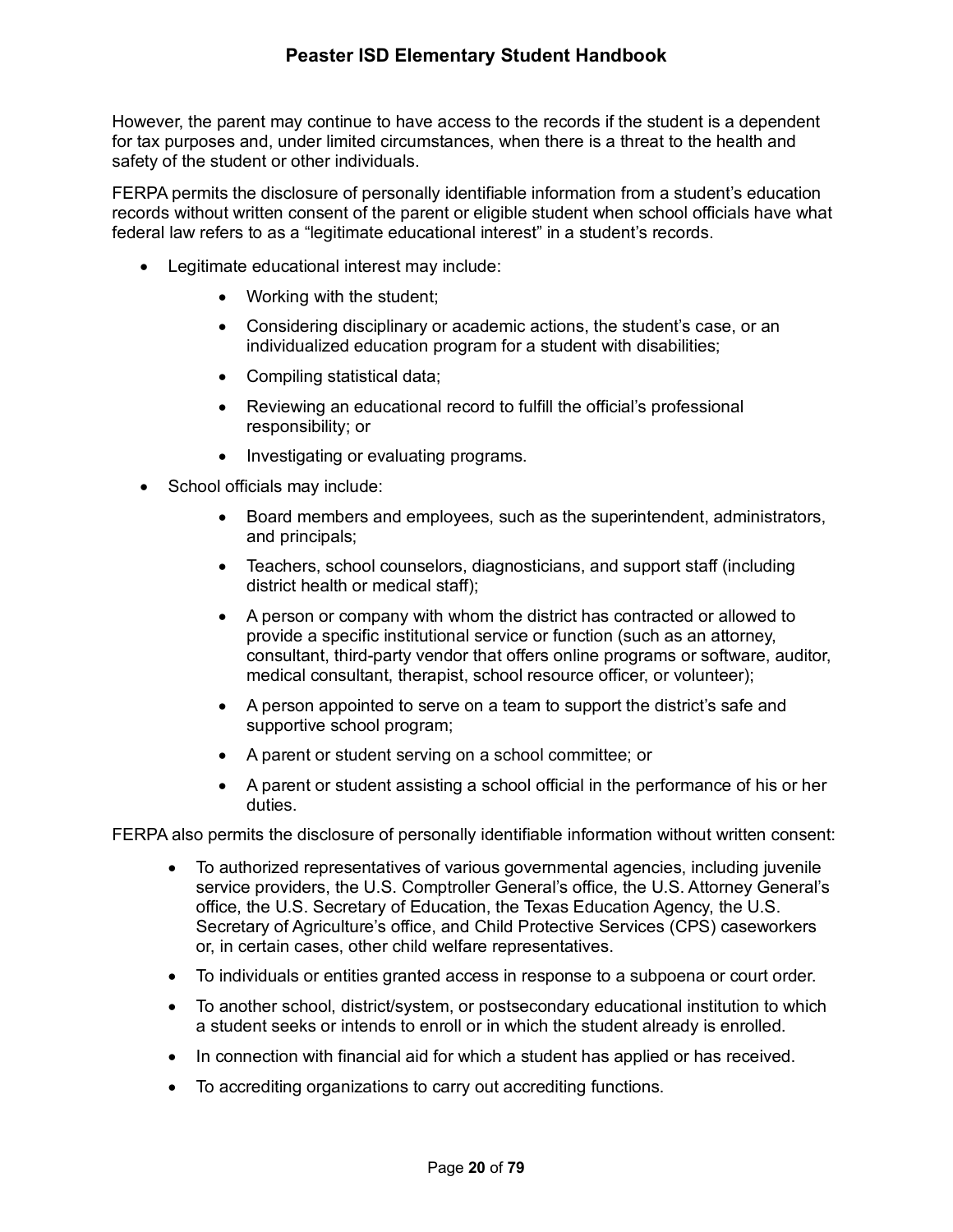- To organizations conducting studies for, or on behalf of, the school to develop, validate, or administer predictive tests; administer student aid programs; or improve instruction.
- To appropriate officials in connection with a health or safety emergency.
- When the district discloses directory information-designated details. [See **Objecting to the Release of Directory Information** on page 14 to prohibit this disclosure.]

Release of personally identifiable information to any other person or agency—such as a prospective employer or for a scholarship application—will occur only with parental or student permission as appropriate.

The principal is custodian of all records for currently enrolled students at the assigned school. The principal is the custodian of all records for students who have withdrawn or graduated.

A parent or eligible student who wants to inspect the student's records should submit a written request to the records custodian identifying the records he or she wants to inspect.

Records may be reviewed in person during regular school hours. The records custodian or designee will be available to explain the record and to answer questions.

A parent or eligible student who submits a written request and pays copying costs of ten cents per page may obtain copies. If circumstances prevent inspection during regular school hours and the student qualifies for free or reduced-price meals, the district will either provide a copy of the records requested or make other arrangements for the parent or student to review the records.

The address of the superintendent's office is 3602 Harwell Lake Rd, Weatherford, TX 76088.

The address of the principal's office is 3400 Harwell Lake Rd, Weatherford, TX 76088.

A parent or eligible student may inspect the student's records and request a correction or amendment if the records are considered inaccurate, misleading, or otherwise in violation of the student's privacy rights.

A request to correct a student's record should be submitted to the appropriate records custodian. The request must clearly identify the part of the record that should be corrected and include an explanation of how the information is inaccurate. If the district denies the request to amend the records, the parent or eligible student has the right to request a hearing. If after the hearing the records are not amended, the parent or eligible student has 30 school days to place a statement in the student's record.

Although improperly recorded grades may be challenged, contesting a student's grade in a course or on an examination is handled through the complaint process found in policy FNG(LOCAL). A grade issued by a teacher can be changed only if, as determined by the board of trustees, the grade is arbitrary, erroneous, or inconsistent with the district's grading guidelines. [See **Report Cards/Progress Reports and Conferences** on page 64, **Complaints and Concerns** on page 37, and Finality of Grades at policy FNG(LEGAL).]

The district's student records policy is found at policy FL(LEGAL) and (LOCAL) and is available at the principal's or superintendent's office [or on the district's website at www.peaster.net.

**Note:** The parent's or eligible student's right of access to and copies of student records does not extend to all records. Materials that are not considered educational records—such as a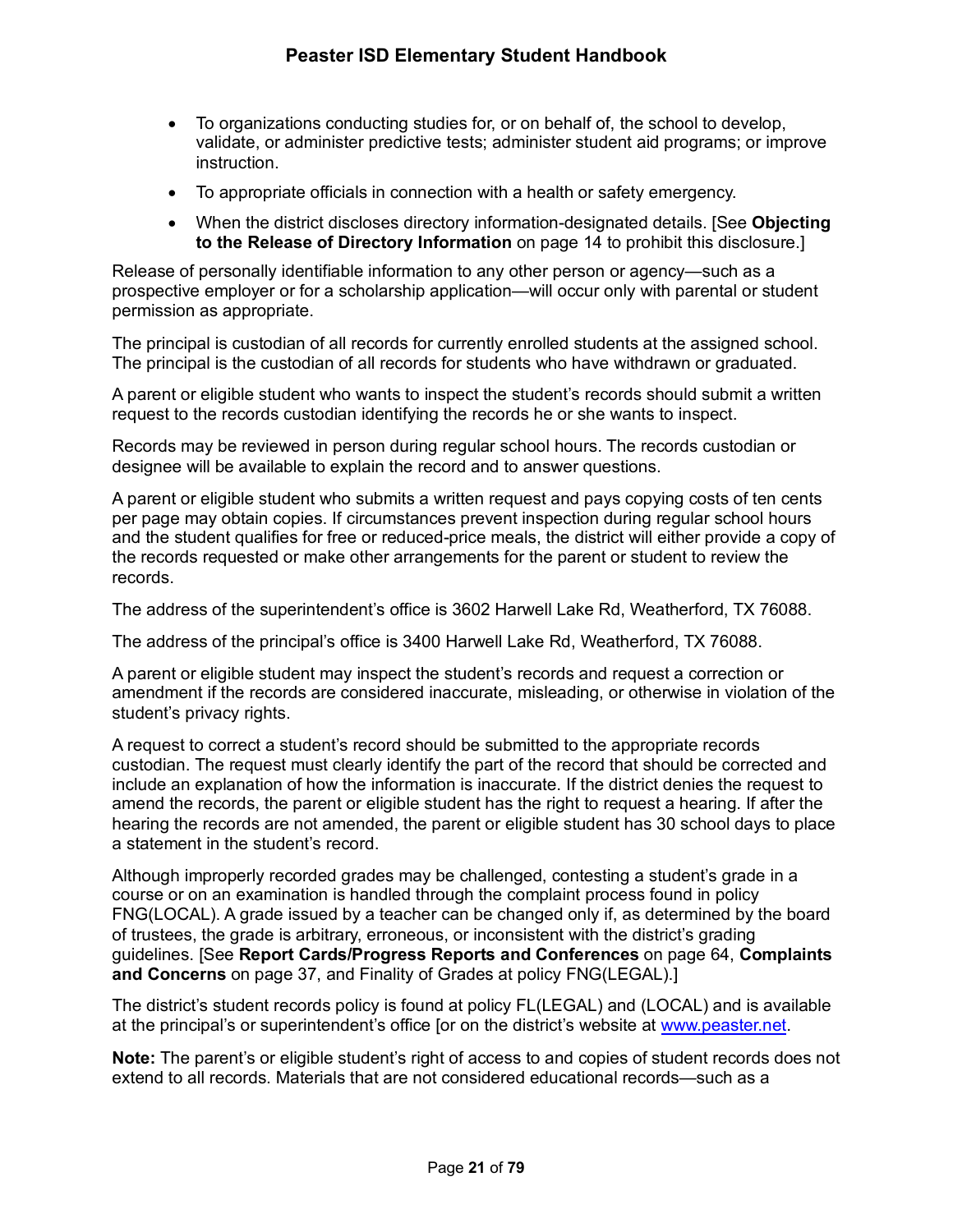teacher's personal notes about a student shared only with a substitute teacher—do not have to be made available.

#### **Teacher and Staff Professional Qualifications**

A parent may request information regarding the professional qualifications of his or her child's teachers, including whether the teacher:

- Has met state qualification and licensing criteria for the grade levels and subject areas in which the teacher provides instruction,
- Has an emergency permit or other provisional status for which state requirements have been waived, and
- Is currently teaching in the field of discipline of his or her certification.

The parent also has the right to request information about the qualifications of any paraprofessional who may provide services to the child.

## **A Student with Exceptionalities or Special Circumstances**

#### **Children of Military Families**

The Interstate Compact on Educational Opportunities for Military Children entitles children of military families to flexibility regarding certain district and state requirements, including:

- Immunization requirements;
- Grade level, course, or educational program placement;
- Eligibility requirements for participation in extracurricular activities;
- Enrollment in the Texas Virtual School Network (TXVSN); and
- Graduation requirements.

The district will excuse absences related to a student visiting a parent, including a stepparent or legal guardian, who is:

- Called to active duty,
- On leave, or
- Returning from a deployment of at least four months.

The district will permit **no more than five** excused absences per year for this purpose. For the absence to be excused, the absence must occur no earlier than the 60th day before deployment or no later than the 30th day after the parent's return from deployment.

Additional information may be found at Military Family Resources at the Texas Education Agency.

#### **Parental Role in Certain Classroom and School Assignments**

#### *Multiple-Birth Siblings*

State law permits a parent of multiple-birth siblings (e.g., twins, triplets) assigned to the same grade and campus to request in writing that the children be placed in either the same classroom or separate classrooms.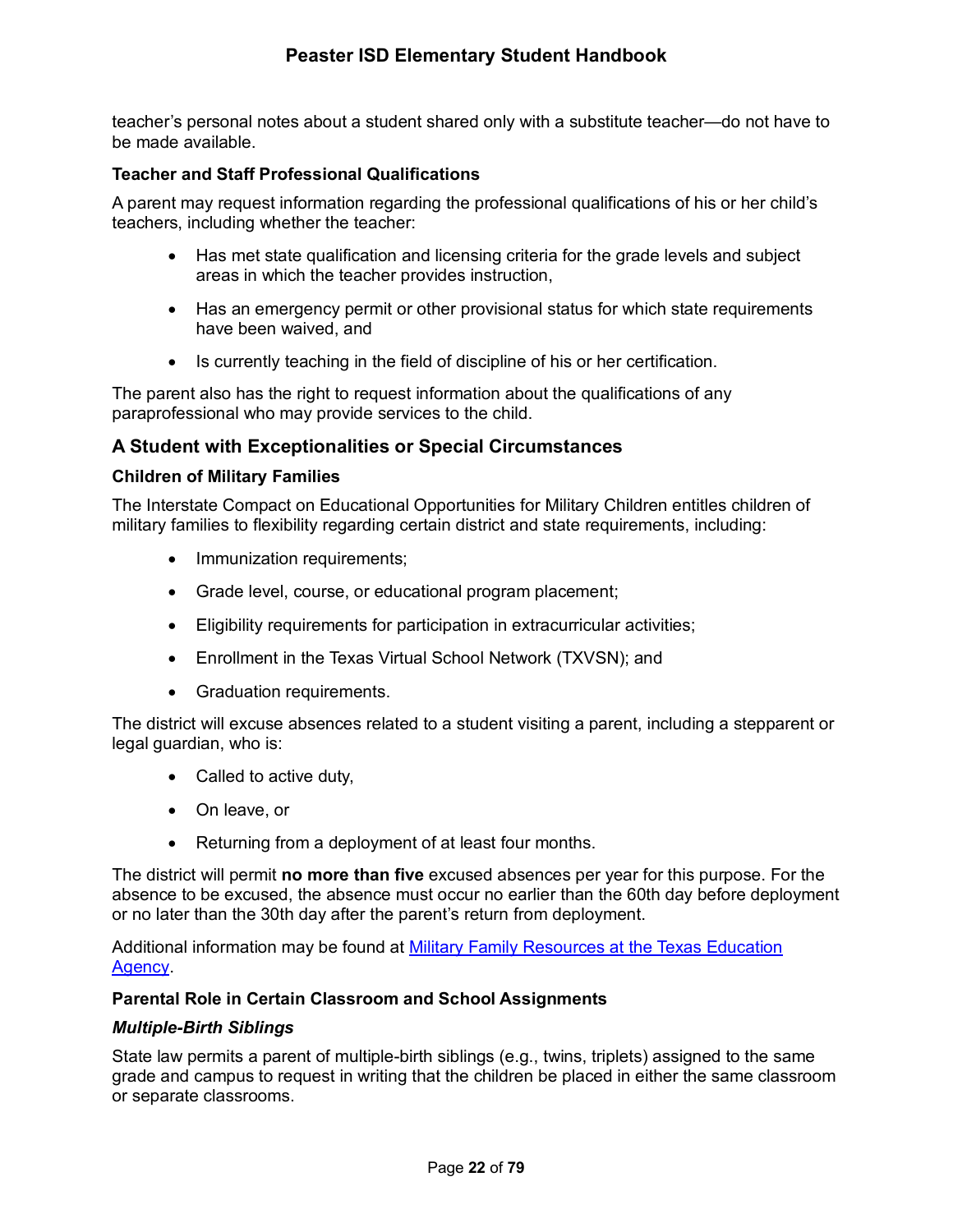Written requests must be submitted by the 14th day after the students' enrollment. [See policy FDB(LEGAL) for more information.]

#### *Safety Transfers/Assignments*

The board or its designee will honor a parent's request to transfer his or her child to another classroom or campus if the district has determined that the child has been a victim of bullying, including cyberbullying, as defined by Education Code 37.0832.

The board may transfer a student who has engaged in bullying to another classroom.

Transportation is not provided for a transfer to another campus. See the superintendent for more information.

[See **Bullying** on page 31, and policies FDB and FFI for more information.]

The district will honor a parent's request for the transfer of his or her child to a safe public school in the district if the child attends a school identified by the Texas Education Agency as persistently dangerous or if the child has been a victim of a violent criminal offense while at school or on school grounds.

[See policy FDE for more information.]

The board will honor a parent's request for the transfer of his or her child to a neighboring district if the child has been the victim of sexual assault by another student assigned to the same campus, whether the assault occurred on or off campus, and that student has been convicted of or placed on deferred adjudication for the assault. In accordance with policy FDE, if the victim does not wish to transfer, the board will transfer the assailant.

#### **Student Use of a Service/Assistance Animal**

A parent of a student who uses a service/assistance animal because of the student's disability must submit a written request to the principal before bringing the service/assistance animal on campus. The district will try to accommodate a request as soon as possible but will do so within ten district business days.

#### **A Student in the Conservatorship of the State (Foster Care)**

A student in the conservatorship (custody) of the state who enrolls in the district after the beginning of the school year will be allowed credit-by-examination opportunities at any point during the year.

The district will grant partial course credit by semester when the student only passes one semester of a two-semester course

A student in the conservatorship of the state who is moved outside the district's or school's attendance boundaries—or who is initially placed in the conservatorship of the state and moved outside the district's or school's boundaries—is entitled to remain at the school the student was attending prior to the placement or move until the student reaches the highest grade level at that particular school.

If a student in grade 11 or 12 transfers to another district but does not meet the graduation requirements of the receiving district, the student can request a diploma from the previous district if the student meets its graduation criteria.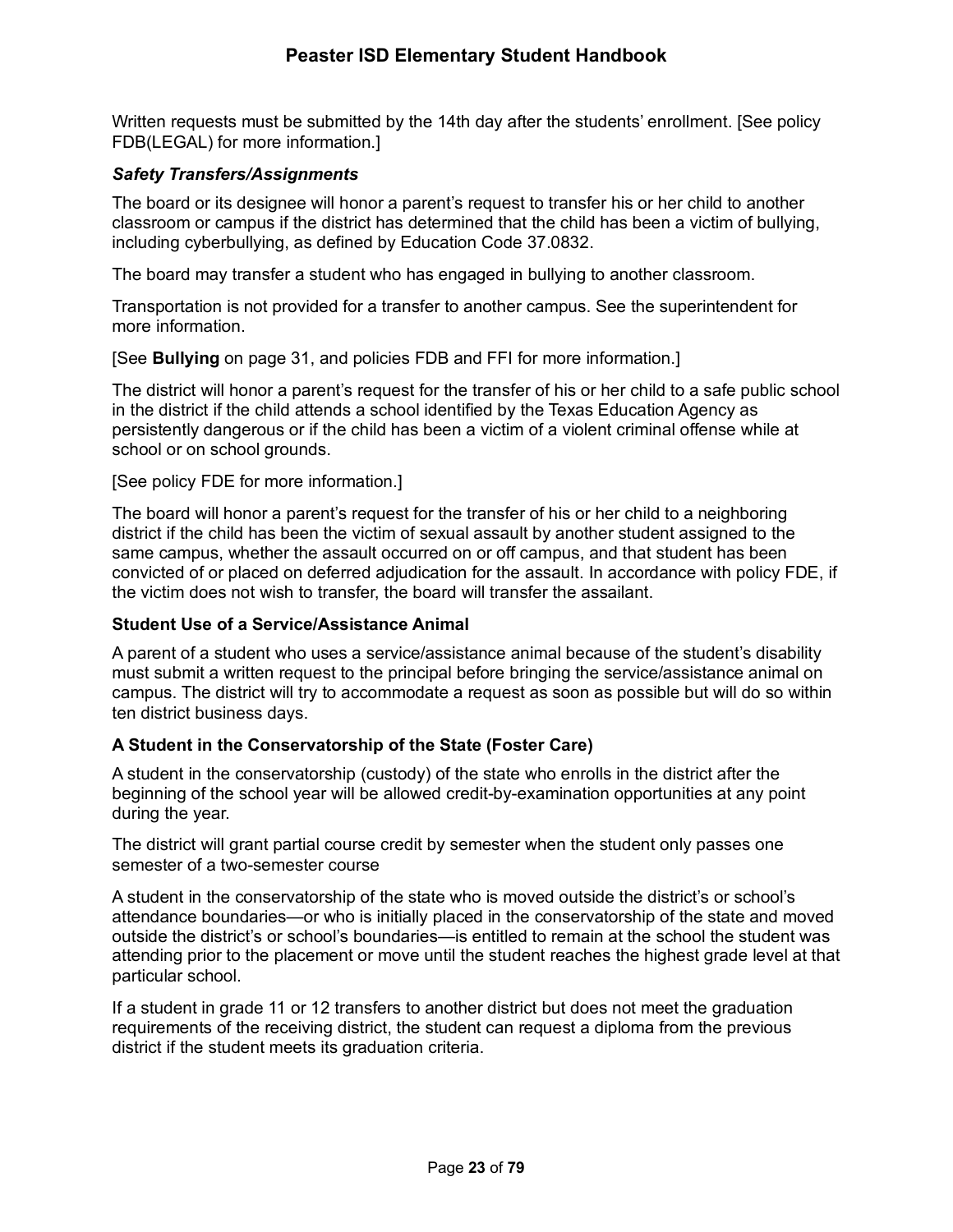For a student in the conservatorship of the state who is eligible for a tuition and fee exemption under state law and likely to be in care on the day preceding the student's 18th birthday, the district will:

- Assist the student with the completion of applications for admission or financial aid;
- Arrange and accompany the student on campus visits;
- Assist in researching and applying for private or institution-sponsored scholarships;
- Identify whether the student is a candidate for appointment to a military academy;
- Assist the student in registering and preparing for college entrance examinations, including (subject to the availability of funds) arranging for the payment of examination fees by the Texas Department of Family and Protective Services (DFPS); and
- Coordinate contact between the student and a liaison officer for students formerly in the conservatorship of the state.

#### [See **Credit by Examination for Advancement/Acceleration** on page 39, **Course Credit** on page **Error! Bookmark not defined.**, and **A Student in Foster Care** on page 69.]

#### **A Student Who Is Homeless**

Children who are homeless will be provided flexibility regarding certain district provisions, including:

- Proof of residency requirements;
- Immunization requirements;
- Educational program placement (if the student is unable to provide previous academic records or misses an application deadline during a period of homelessness);
- Credit-by-examination opportunities at any point during the year (if the student enrolled in the district after the beginning of the school year), per State Board of Education (SBOE) rules;
- Awarding partial credit when a student passes only one semester of a two-semester course;
- Eligibility requirements for participation in extracurricular activities; and
- Graduation requirements.

Federal law allows a student who is homeless to remain enrolled in the "school of origin" or to enroll in a new school in the attendance area where the student is currently residing.

A student or parent who is dissatisfied by the district's eligibility, school selection, or enrollment decision may appeal through policy FNG(LOCAL). The district will expedite local timelines, when possible, for prompt dispute resolution.

[See **Credit by Examination for Advancement/Acceleration** on page 39, **Course Credit** on page **Error! Bookmark not defined.**, and **Students who are Homeless** on page 70.]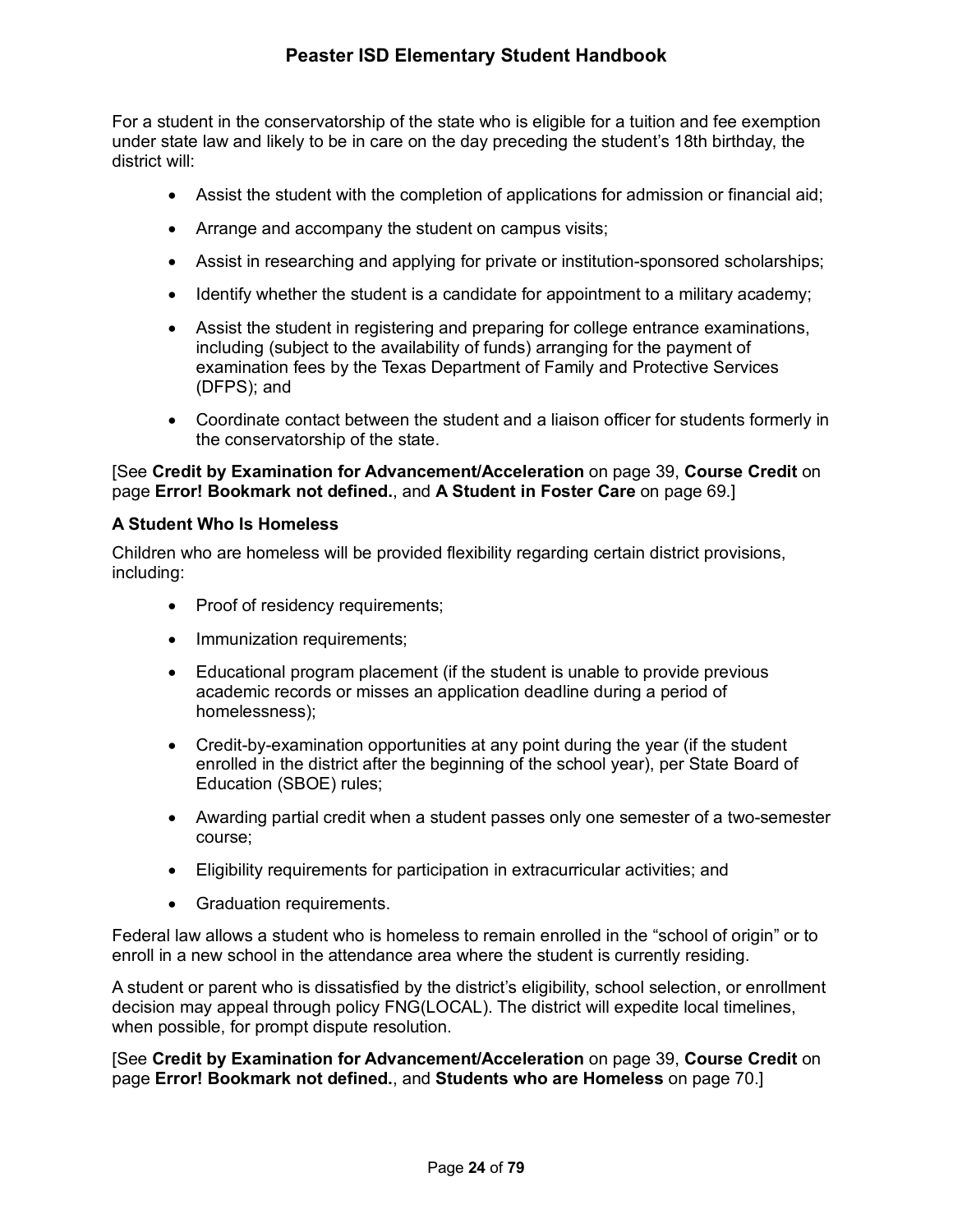#### **A Student Who Has Learning Difficulties or Who Needs Special Education or Section 504 Services**

For those students who are having difficulty in the regular classroom, all school districts must consider tutorial, compensatory, and other academic or behavior support services that are available to all students, including a process based on Response to Intervention (RtI). The implementation of RtI has the potential to have a positive impact on the ability of districts to meet the needs of all struggling students.

If a student is experiencing learning difficulties, his or her parent may contact the individuals listed below to learn about the school's overall general education referral or screening system for support services.

This system links students to a variety of support options, including making a referral for a special education evaluation or for a Section 504 evaluation to determine whether the student needs specific aids, accommodations, or services. A parent may request an evaluation for special education or Section 504 services at any time.

#### *Special Education Referrals*

If a parent makes a **written request** for an initial evaluation for special education services to the director of special education services or to a district administrative employee of the school district, the district must respond no later than **15 school days** after receiving the request. At that time, the district must give the parent prior written notice of whether it agrees or refuses to evaluate the student, along with a copy of the *Notice of Procedural Safeguards*. If the district agrees to evaluate the student, it must also give the parent the opportunity to give written consent for the evaluation.

**Note:** A request for a special education evaluation may be made verbally; it does not need to be made in writing. Districts must still comply with all federal prior-written notices and procedural safeguard requirements as well as the requirements for identifying, locating, and evaluating children who are suspected of having a disability and in need of special education. However, a verbal request does not require the district to respond within the 15 school-day timeline.

If the district decides to evaluate the student, it must complete the student's initial evaluation and evaluation report no later than 45 school days from the day it receives a parent's written consent. However, if the student is absent from school during the evaluation period for three or more school days, the evaluation period will be extended by the number of school days equal to the number of school days that the student is absent.

There is an **exception** to the 45-school-day timeline. If the district receives a parent's consent for the initial evaluation at least 35 but less than 45 school days before the last instructional day of the school year, it must complete the written report and provide a copy of the report to the parent by June 30 of that year. However, if the student is absent from school for three or more days during the evaluation period, the June 30 due date no longer applies. Instead, the general timeline of 45 school days plus extensions for absences of three or more days will apply.

Upon completing the evaluation, the district must give the parent a copy of the evaluation report at no cost.

Additional information regarding special education is available from the school district in a companion document titled *Parent's Guide to the Admission, Review, and Dismissal Process*.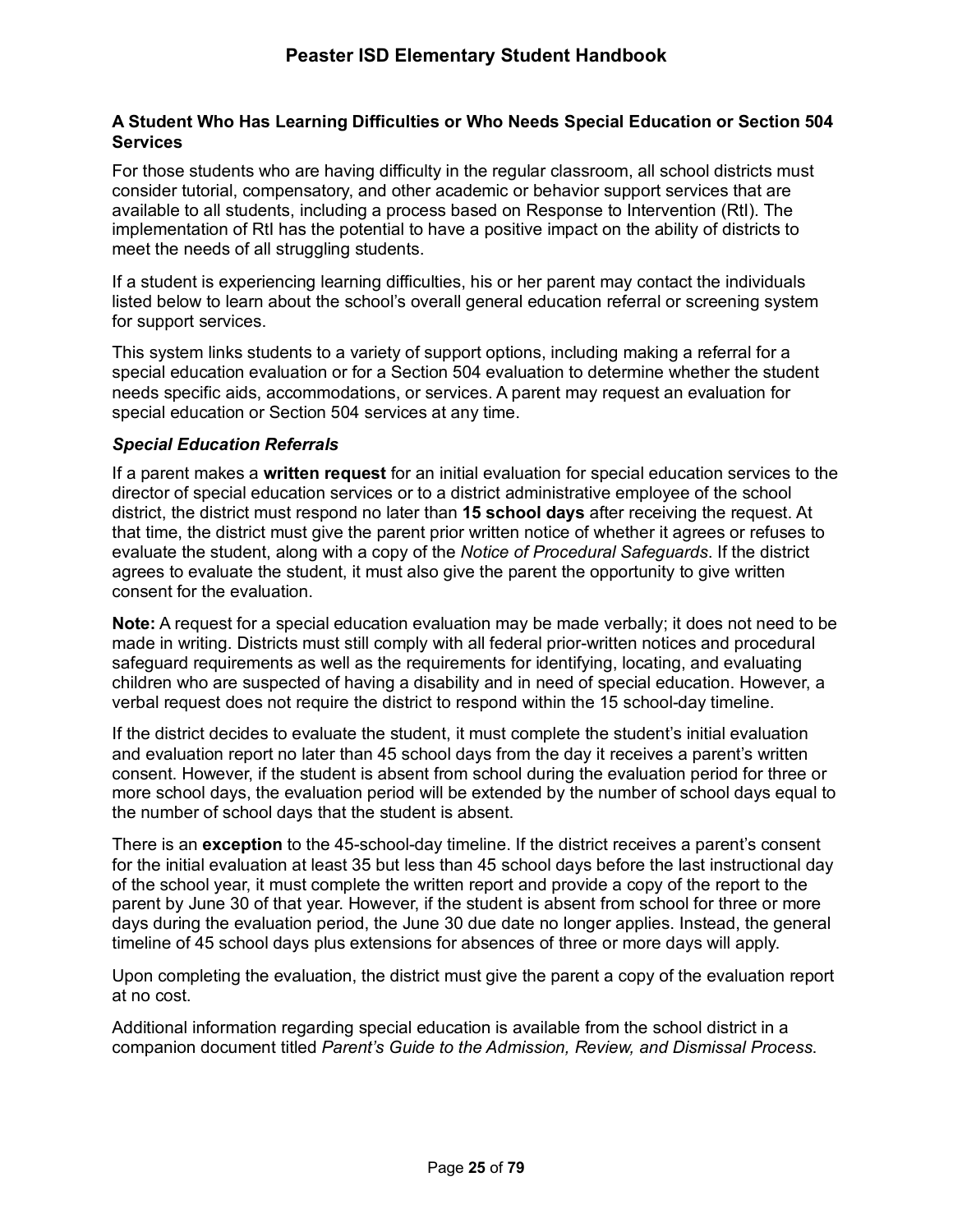#### *Contact Person for Special Education Referrals*

The designated person to contact regarding options for a student experiencing learning difficulties or regarding a referral for evaluation for special education services is the principal at 817-341-5000.

#### *Section 504 Referrals*

Each school district must have standards and procedures in place for the evaluation and placement of students in the district's Section 504 program. Districts must also implement a system of procedural safeguards that includes:

- Notice,
- An opportunity for a parent or guardian to examine relevant records,
- An impartial hearing with an opportunity for participation by the parent or guardian and representation by counsel, and
- A review procedure.

#### *Contact Person for Section 504 Referrals*

The designated person to contact regarding options for a student experiencing learning difficulties or regarding a referral for evaluation for Section 504 services is the principal at 817- 341-5000.

#### [See **A Student with Physical or Mental Impairments Protected under Section 504** on page 27.]

Visit these websites for information regarding students with disabilities and the family:

- Legal Framework for the Child-Centered Special Education Process
- Partners Resource Network
- Special Education Information Center
- Texas Project First

#### *Notification to Parents of Intervention Strategies for Learning Difficulties Provided to Students in General Education*

In accordance with state law, the district will annually notify parents if their child receives assistance for learning difficulties. Details of such assistance can include intervention strategies. This notice is not intended for those students already enrolled in a special education program.

#### **A Student Who Receives Special Education Services with Other School-Aged Children in the Home**

If a student is receiving special education services at a campus outside his or her attendance zone, state law permits the parent or guardian to request that other students residing in the household be transferred to the same campus—if the grade level for the transferring student is offered on that campus.

The student receiving special education services would be entitled to transportation; however, the district is not required to provide transportation to other children in the household.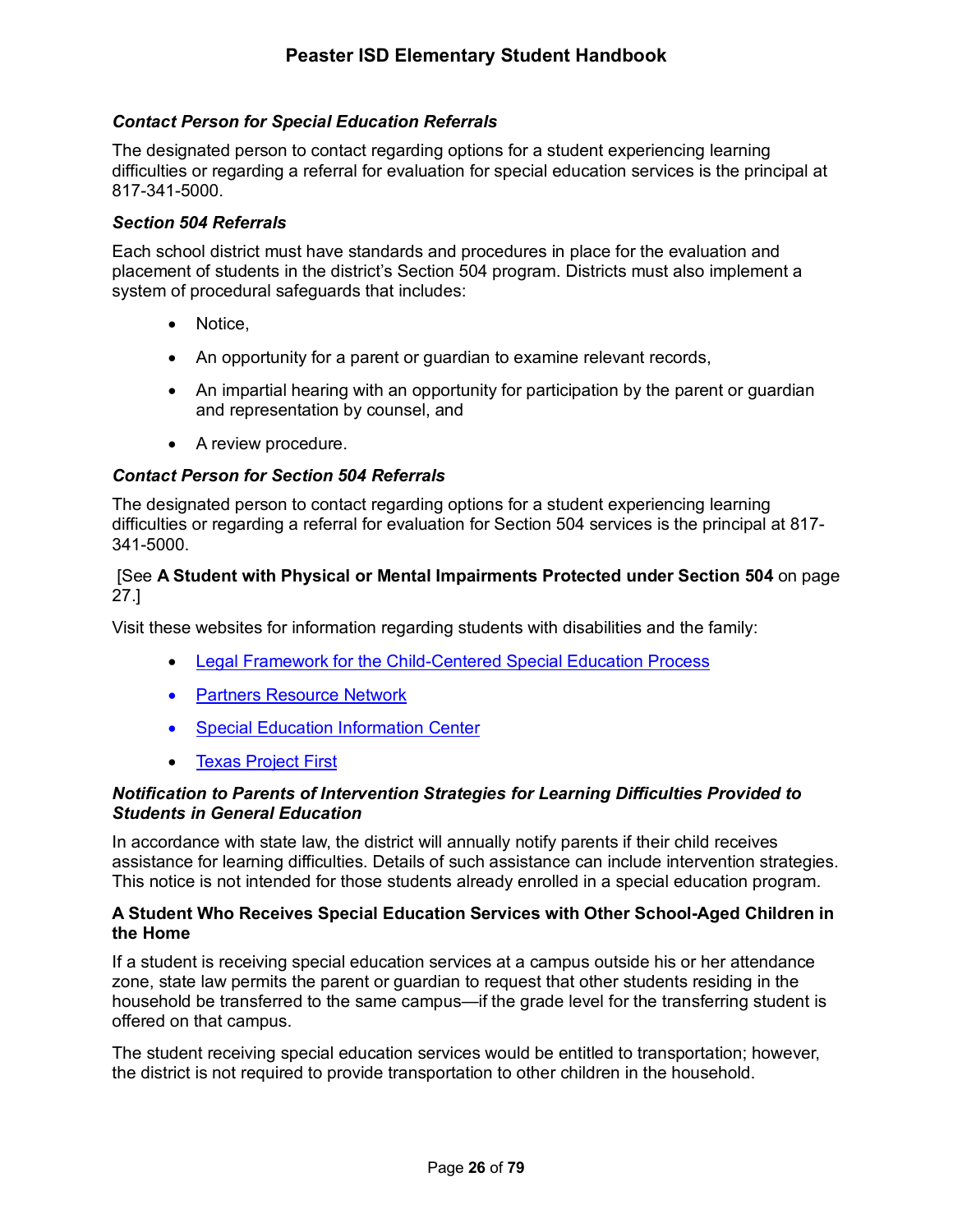The parent or guardian should contact the school principal regarding transportation needs prior to requesting a transfer for other children in the home. [See policy FDB(LOCAL) for more information.]

#### **A Student Who Speaks a Primary Language Other than English**

A student may be eligible to receive specialized support if his or her primary language is not English, and the student has difficulty performing ordinary class work in English.

If the student qualifies for these services, the Language Proficiency Assessment Committee (LPAC) will determine the types of services the student needs, including accommodations or modifications related to classroom instruction, local assessments, and state-mandated assessments.

[See **English Learners** on page 47 and **Special Programs** on page 69 .]

#### **A Student with Physical or Mental Impairments Protected under Section 504**

A student with a physical or mental impairment that substantially limits a major life activity, as defined by law—and who does not otherwise qualify for special education services—may qualify for protections under Section 504 of the Rehabilitation Act.

Section 504 is a federal law designed to prohibit discrimination against individuals with disabilities.

When an evaluation is requested, a committee will be formed to determine whether the student needs services and supports under Section 504 in order to receive a free appropriate public education (FAPE), as defined in federal law.

#### [See **A Student Who Has Learning Difficulties or Who Needs Special Education or Section 504 Services** on page 25 and policy FB for more information.]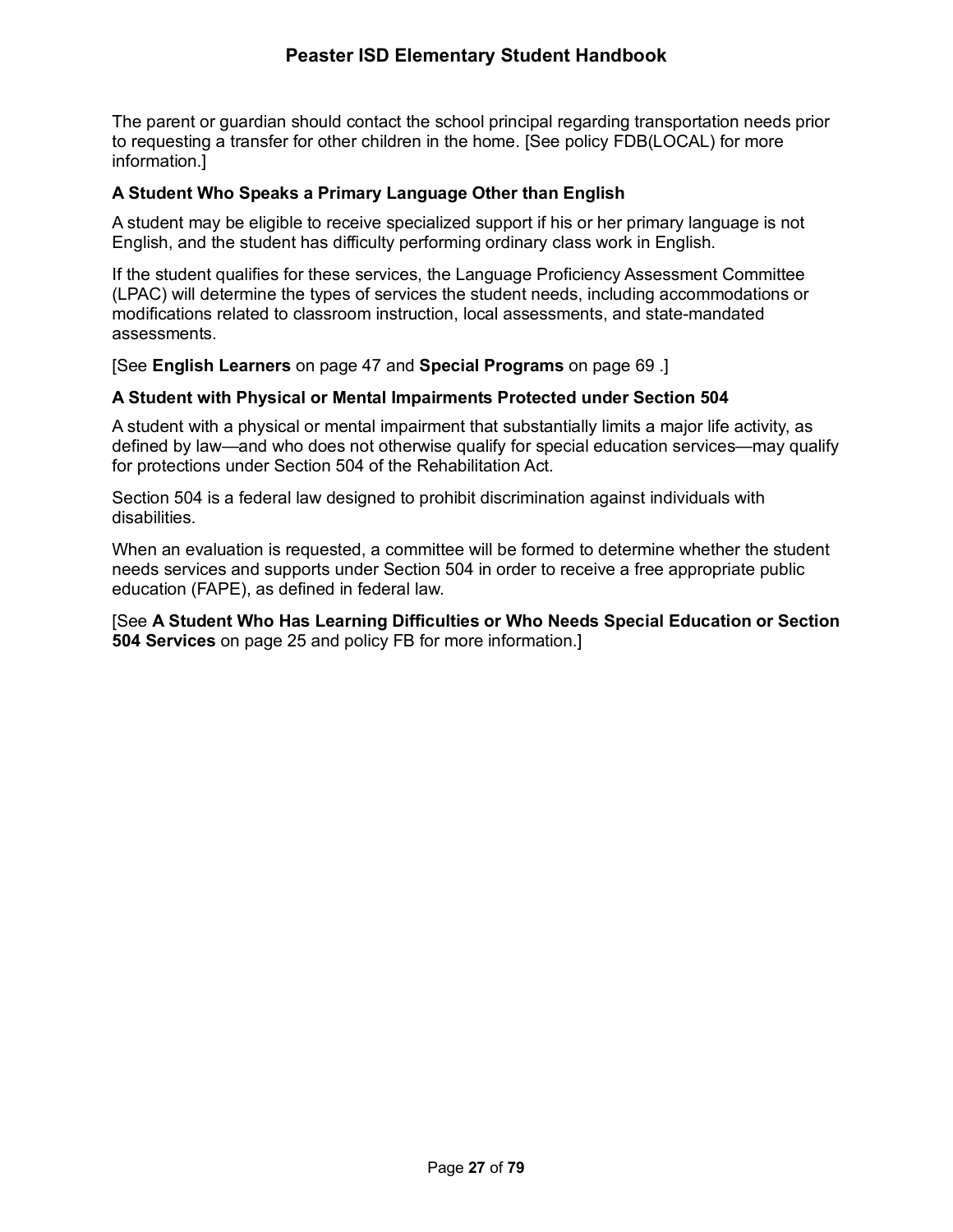# **Section Two: Other Important Information for Parents and Students**

This section contains important information on academics, school activities, and school operations and requirements.

It is organized alphabetically to serve as a quick-reference guide. Where applicable, the topics are further organized by grade level.

Parents and children should take a moment together to become familiar with the issues addressed in this section. For guidance on a particular topic, please contact the campus principal at 817-341-5000.

#### **Absences/Attendance**

Regular school attendance is essential. Absences from class may result in serious disruption of a student's education. The student and parent should avoid unnecessary absences.

Two important state laws—one dealing with compulsory attendance and the other with how attendance affects the award of a student's final grade or course credit—are discussed below.

#### **Compulsory Attendance**

#### *Prekindergarten and Kindergarten*

Students enrolled in prekindergarten or kindergarten are required to attend school and are subject to the compulsory attendance requirements as long as they remain enrolled.

#### *Ages 6–18*

State law requires that a student who is at least six years of age, or who is younger than six years of age and has previously been enrolled in first grade, and who has not yet reached their 19th birthday, shall attend school, as well as any applicable accelerated instruction program, extended-year program, or tutorial session, unless the student is otherwise excused from attendance or legally exempt.

A student will be required to attend any assigned accelerated instruction program before or after school or during the summer if the student does not meet the passing standards on the state assessment for his or her grade level and/or applicable subject area.

#### **Exemptions to Compulsory Attendance**

#### *All Grade Levels*

State law allows exemptions to the compulsory attendance requirements for the following activities and events, as long as the student makes up all work:

- Religious holy days;
- Required court appearances;
- Activities related to obtaining U.S. citizenship;
- Documented health-care appointments for the student or a child of the student, including absences related to autism services, if the student returns to school on the same day of the appointment and brings a note from the health-care provider;
- For students in the conservatorship of the state,
- An activity required under a court-ordered service plan; or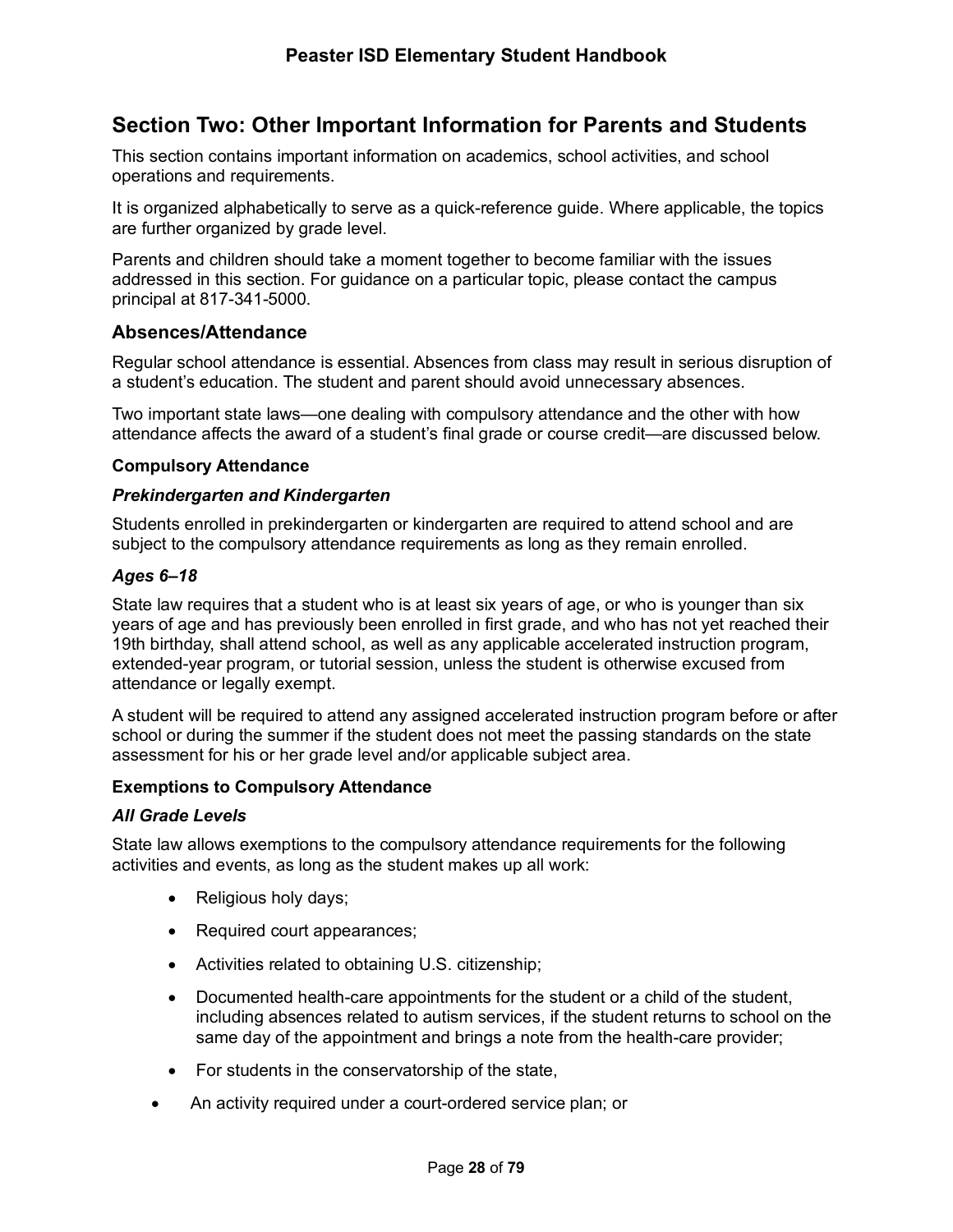• Any other court-ordered activity, provided it is not practicable to schedule the student's participation in the activity outside of school hours.

For children of military families, absences of up to five days will be excused for a student to visit a parent, stepparent, or legal guardian going to, on leave from, or returning from certain deployments.

The district will allow a student to be absent for up to two days per school year to serve as:

- An early voting clerk, provided the district's board has authorized this in policy FEA(LOCAL), the student notifies his or her teachers, and the student receives approval from the principal prior to the absences; or
- An election clerk, if the student makes up any work missed.

The district will allow a student in grades 6–12 to be absent for the purpose of sounding "Taps" at a military honors funeral for a deceased veteran.

#### **Failure to Comply with Compulsory Attendance**

#### *All Grade Levels*

School employees must investigate and report violations of the compulsory attendance law.

A student absent without permission from school, any class, any required special program, or any required tutorial will be considered in violation of the compulsory attendance law and subject to disciplinary action.

#### *Students with Disabilities*

If a student with a disability is experiencing attendance issues, the student's ARD or Section 504 committee will determine whether the attendance issues warrant an evaluation, a reevaluation, and/or modifications to the student's individualized education program or Section 504 plan, as appropriate.

#### *Ages 6–18*

When a student ages 6–18 incurs three or more unexcused absences within a four-week period, the law requires the school to send notice to the parent.

The notice will:

- Remind the parent of his or her duty to monitor the student's attendance and require the student to attend school;
- Request a conference between school administrators and the parent; and
- Inform the parent that the district will initiate truancy prevention measures, including a behavior improvement plan, school-based community service, referrals to counseling or other social services, or other appropriate measures.

The truancy prevention facilitator for the district is the campus principal. For any questions about student absences, parents should contact the facilitator or any other campus administrator.

A court of law may impose penalties against the parent if a school-aged student is deliberately not attending school. The district may file a complaint against the parent if the student incurs ten or more unexcused absences within a six-month period in the same school year.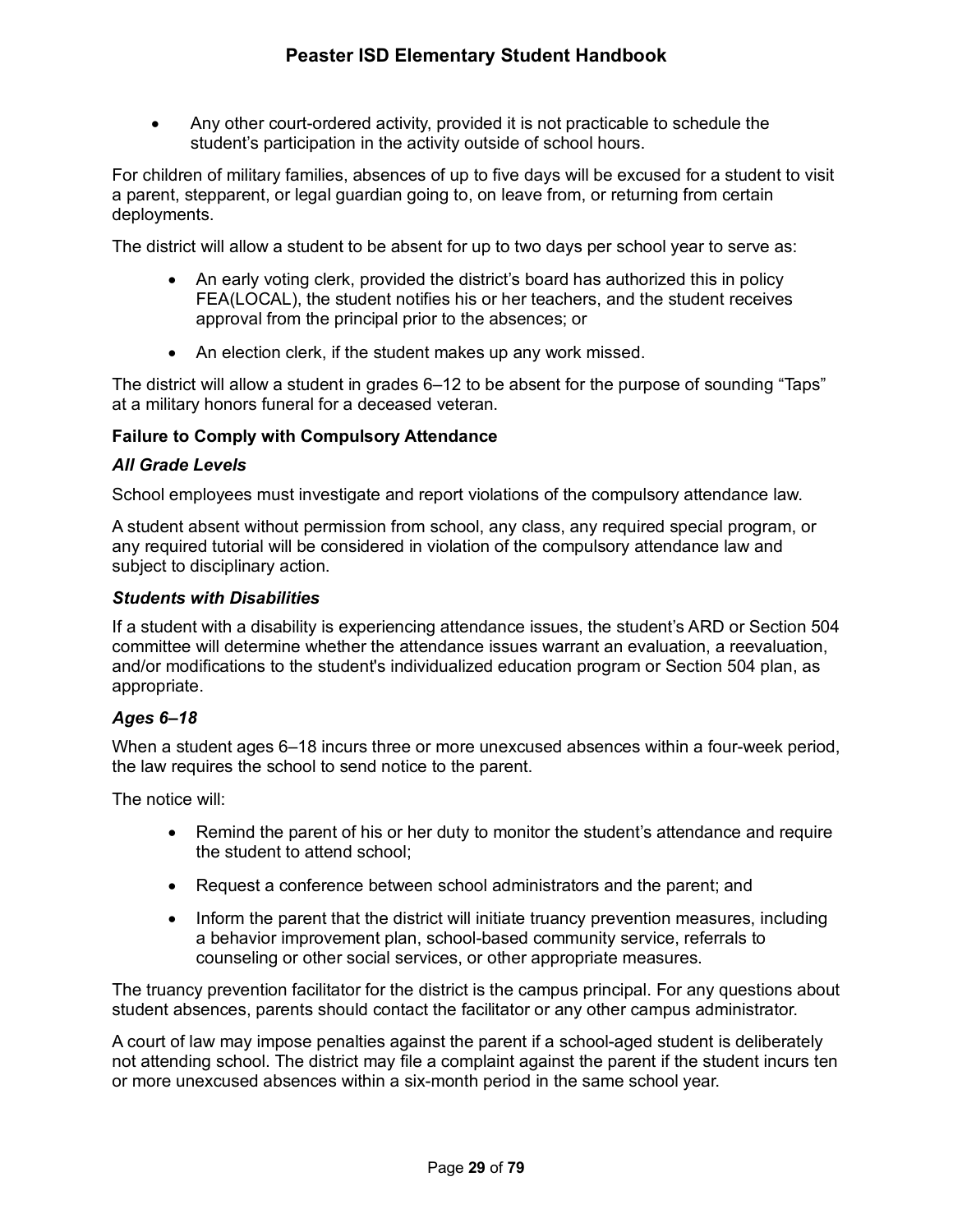[See policies FEA(LEGAL) and FED(LEGAL) for more information.]

#### **Attendance for Credit or Final Grade (All Grade Levels)**

To receive credit or a final grade in a class, a student must attend the class at least 90 percent of the days it is offered. A student who attends fewer than 90 percent of the days the class is offered will be referred to the attendance review committee. The committee will determine whether there are extenuating circumstances for the absences and how the student can regain credit or a final grade. [See policy FEC for more information.]

All absences, excused or unexcused, may be held against a student's attendance requirement. To determine whether there were extenuating circumstances for any absences, the attendance committee will use the following guidelines:

- If makeup work is completed, absences listed under **Exemptions to Compulsory Attendance** on page 28 will be considered extenuating circumstances.
- A transfer or migrant student incurs absences only after he or she has enrolled in the district.
- Absences incurred due to the student's participation in board-approved extracurricular activities will be considered by the attendance committee as extenuating circumstances if the student makes up the work missed in each class.
- The committee will consider the acceptability and authenticity of documented reasons for the student's absences
- The committee will consider whether the student or student's parent had any control over the absences.
- The committee will consider the extent to which the student has completed all assignments, mastered the essential knowledge and skills, and maintained passing grades in the course or subject.
- The student or parent will be given an opportunity to present any information to the committee about the absences and discuss ways to earn or regain credit or a final grade.

The student or parent may appeal the committee's decision to the board by following policy FNG(LOCAL).

#### **Official Attendance-Taking Time (All Grade Levels)**

The district will take official attendance every day at 10:05 a.m.

A student absent for any portion of the day, should follow the procedures below to provide documentation of the absence.

#### **Documentation after an Absence (All Grade Levels)**

A parent must provide an explanation for any absence upon the student's arrival or return to school. The student must submit a note signed by the parent. The campus may accept a phone call from the parent but reserves the right to require a written note.

A note signed by the student will not be accepted unless the student is age 18 or older or is an emancipated minor under state law.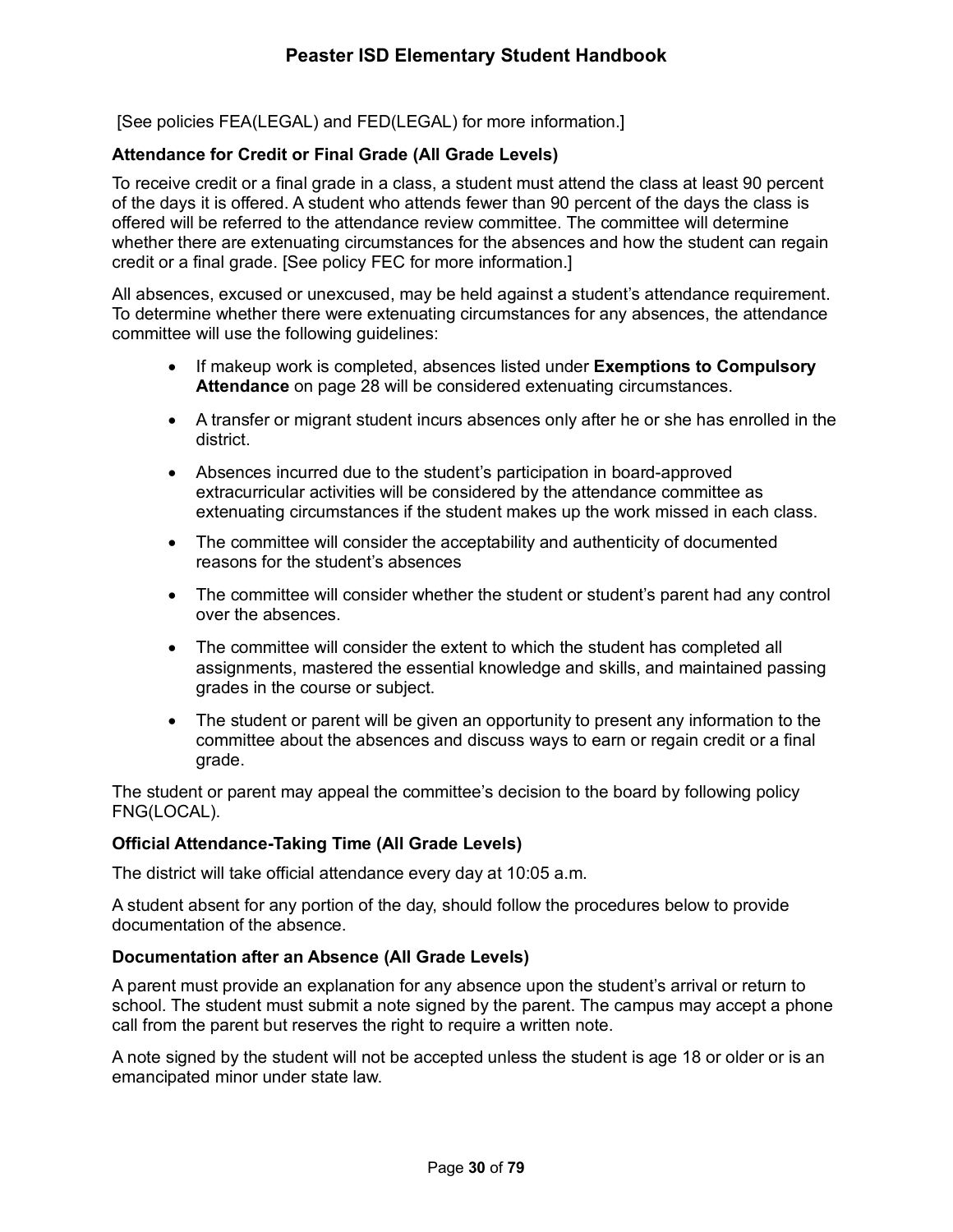The campus will document in its attendance records whether the absence is excused or unexcused.

**Note:** The district is not required to excuse any absence, even if the parent provides a note explaining the absence, unless the absence is an exemption under compulsory attendance laws.

#### **Doctor's Note after an Absence for Illness (All Grade Levels)**

Within 3 days of returning to school, a student absent for more than 5 consecutive days because of a personal illness must bring a statement from a doctor or health clinic verifying the illness or condition that caused the absence. Otherwise, the absence may be considered unexcused and in violation of compulsory attendance laws.

Should the student develop a questionable pattern of absences, the principal or attendance committee may require a statement from a doctor or health clinic verifying the illness or condition that caused the absence to determine whether an absence will be excused or unexcused.

[See policy FEC(LOCAL) for more information.]

#### **Accountability under State and Federal Law (All Grade Levels)**

Peaster ISD and each of its campuses are held to certain standards of accountability under state and federal law. A key component of accountability is the dissemination and publication of certain reports and information, including:

- The Texas Academic Performance Report (TAPR) for the district, compiled by the Texas Education Agency (TEA), based on academic factors and ratings;
- A School Report Card (SRC) for each campus in the district, compiled by TEA;
- The district's financial management report, which includes the financial accountability rating assigned to the district by TEA; and
- Information compiled by TEA for the submission of a federal report card that is required by federal law.

Accountability information can be found on the district's website at *www.peaster.net.* Hard copies of any reports are available upon request to the district's administration office.

TEA maintains additional accountability and accreditation information at TEA Performance Reporting Division and the TEA homepage.

#### **Awards and Honors (All Grade Levels)**

Awards and Honors are recognized at organizational banquets and other ceremonies sponsored by the district.

#### **Bullying (All Grade Levels)**

Bullying is defined in state law as a single significant act or a pattern of acts by one or more students directed at another student that exploits an imbalance of power and involves engaging in written or verbal expression, expression through electronic means, or physical conduct that: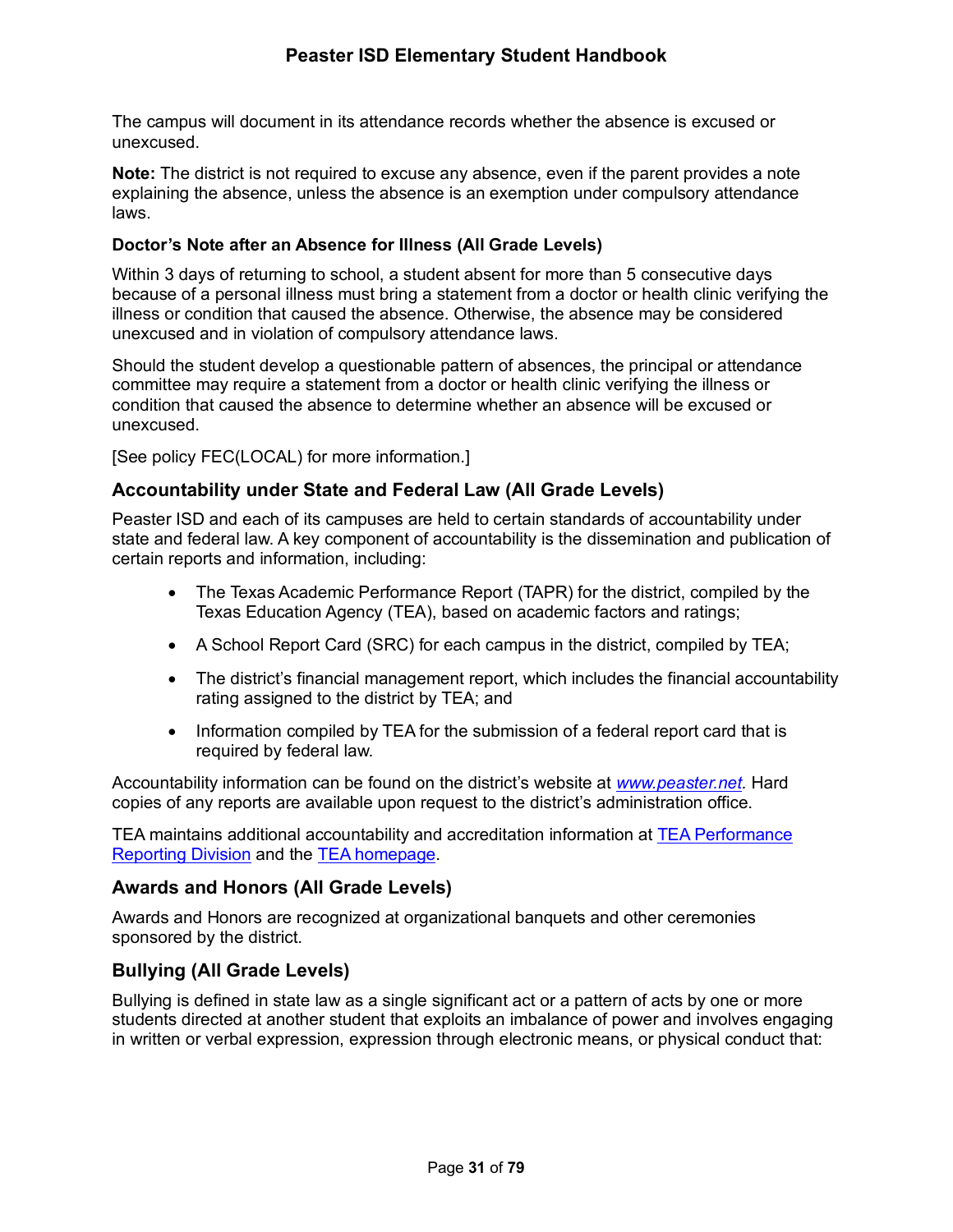- Has the effect or will have the effect of physically harming a student, damaging a student's property, or placing a student in reasonable fear of harm to the student's person or of damage to the student's property;
- Is sufficiently severe, persistent, or pervasive enough that the action or threat creates an intimidating, threatening, or abusive educational environment for a student;
- Materially and substantially disrupts the educational process or the orderly operation of a classroom or school; or
- Infringes on the rights of the victim at school.

Bullying includes cyberbullying. Cyberbullying is defined in state law as bullying that is done through the use of any electronic communication device, including through the use of:

- A cellular or other type of telephone
- A computer
- A camera
- Electronic mail
- Instant messaging
- Text messaging
- A social media application
- An internet website
- Any other internet-based communication tool.

Bullying is prohibited by the district and could include:

- Hazing
- Threats
- Taunting
- Teasing
- Confinement
- Assault
- Demands for money
- Destruction of property
- Theft of valued possessions
- Name-calling
- Rumor-spreading
- Ostracism.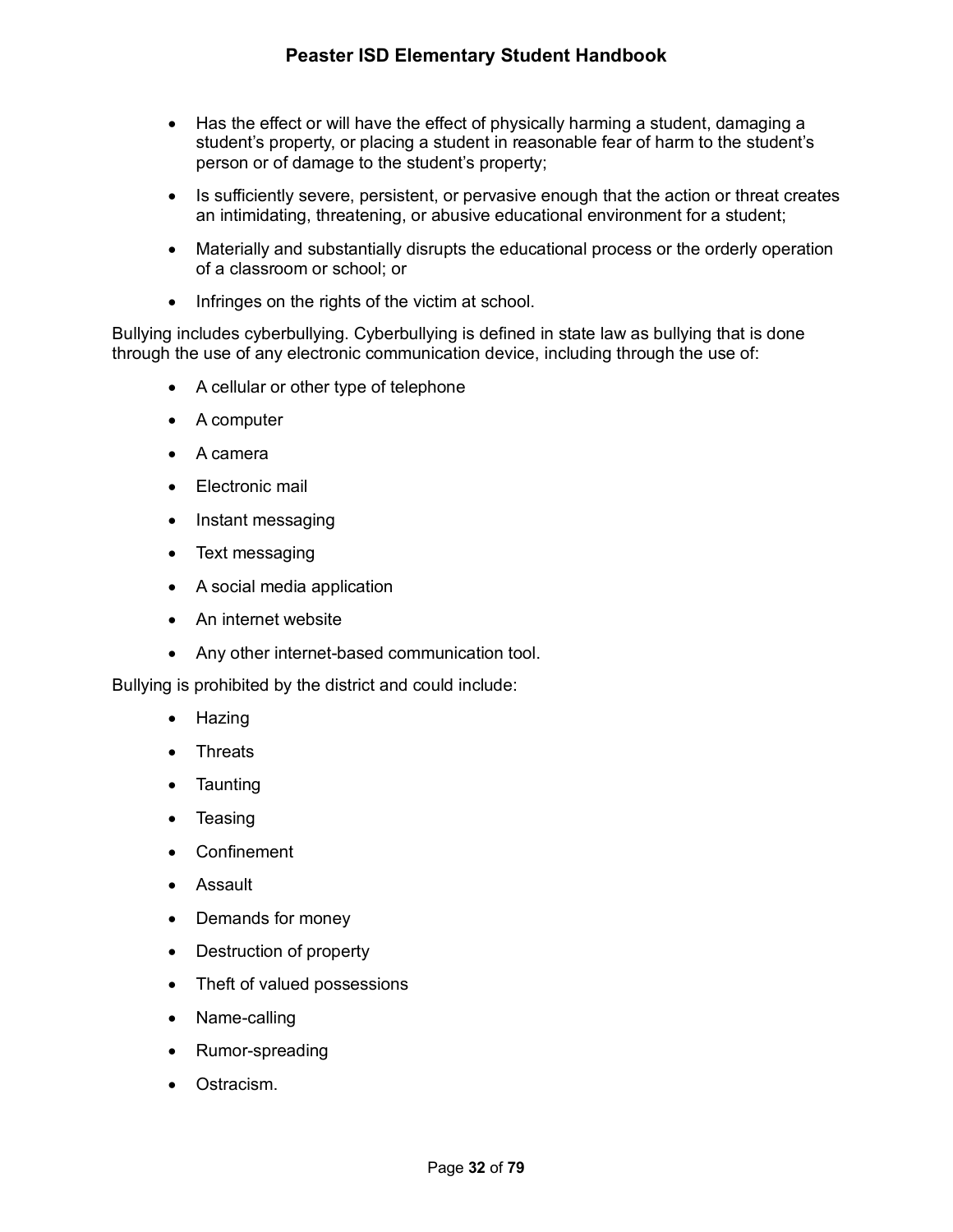If a student believes that he or she has experienced bullying or witnesses the bullying of another student, the student or parent should notify a teacher, school counselor, principal, or another district employee as soon as possible. Procedures for reporting allegations of bullying may be found on the district's website.

A student may anonymously report an alleged incident of bullying by accessing the Stay Alert system.

The administration will investigate any allegations of bullying and related misconduct. The district will also provide notice to the parent of the alleged victim and the parent of the student alleged to have engaged in bullying.

If an investigation determines that bullying occurred, the administration will take appropriate disciplinary action and may, in certain circumstances, notify law enforcement. Disciplinary or other action may be taken even if the conduct did not rise to the level of bullying.

Available counseling options will be provided to the affected individuals, including any student who witnessed the bullying.

Any retaliation against a student who reports an incident of bullying is prohibited.

Upon recommendation of the administration, the board may transfer a student found to have engaged in bullying to another classroom at the campus. In consultation with the student's parent, the student may also be transferred to another campus in the district.

The parent of a student who has been determined to be a victim of bullying may request that the student be transferred to another classroom within the district. [See **Safety Transfers/Assignments** on page 23.]

A copy of the district's bullying policy is available in the principal's office, superintendent's office, and on the district's website, and is included at the end of this handbook as an appendix.

A student or parent who is dissatisfied with the outcome of an investigation may appeal through policy FNG(LOCAL).

[See **Safety Transfers/Assignments** on page 23, **Dating Violence, Discrimination, Harassment, and Retaliation** on page 40, **Hazing** on page 50, policy FFI, the district's Student Code of Conduct, and the district improvement plan, a copy of which can be viewed in the campus office.

#### **Celebrations (All Grade Levels)**

Although a parent or grandparent may provide food to share for a school-designated function or for a student's birthday, please be aware that children in the school may have severe allergies to certain food products. Therefore, it is imperative to discuss any classroom allergies with the teacher before bringing food to share.

Occasionally, the school or a class may host functions or celebrations tied to the curriculum that involve food. The school or teacher will notify students and parents of any known food allergies when soliciting potential volunteers to provide food.

[See **Food Allergies** on page 56.]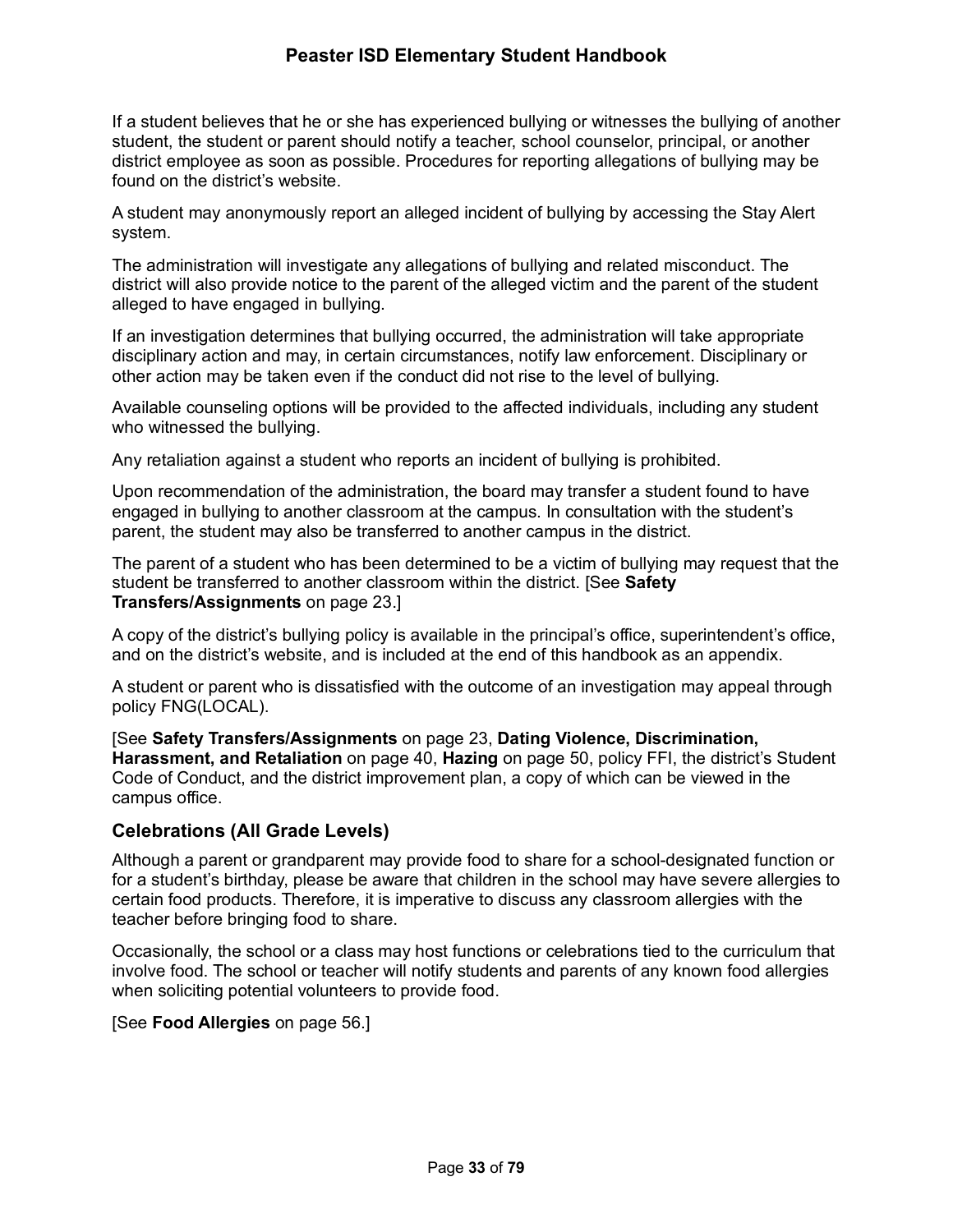## **Child Sexual Abuse, Trafficking, and Other Maltreatment of Children (All Grade Levels)**

The district has established a plan for addressing child sexual abuse, trafficking, and other maltreatment of children, which may be accessed at www.peaster.net. Trafficking includes both sex and labor trafficking.

#### **Warning Signs of Sexual Abuse**

Sexual abuse in the Texas Family Code is defined as any sexual conduct harmful to a child's mental, emotional, or physical welfare as well as a failure to make a reasonable effort to prevent sexual conduct with a child. A person who compels or encourages a child to engage in sexual conduct commits abuse. It is illegal to make or possess child pornography or to display such material to a child.

Anyone who suspects that a child has been or may be abused or neglected has a legal responsibility, under state law, to report the suspected abuse or neglect to law enforcement or to Child Protective Services (CPS).

A child who has been or is being sexually abused may exhibit physical, behavioral, or emotional warning signs, including:

- Difficulty sitting or walking, pain in the genital areas, and claims of stomachaches and headaches;
- Verbal references or pretend games of sexual activity between adults and children, fear of being alone with adults of a particular gender, or sexually suggestive behavior; or
- Withdrawal, depression, sleeping and eating disorders, and problems in school.

Be aware that children and adolescents who have experienced dating violence may show similar physical, behavioral, and emotional warning signs. [See **Dating Violence, Discrimination, Harassment, and Retaliation** on page 40.]

#### **Warning Signs of Trafficking**

Child trafficking of any sort is prohibited by the Penal Code. Sex trafficking involves forcing a person, including a child, into sexual abuse, assault, indecency, prostitution, or pornography. Labor trafficking involves forcing a person, including a child, to engage in forced labor or services.

Traffickers are often trusted members of a child's community, such as friends, romantic partners, family members, mentors, and coaches, although traffickers frequently make contact with victims online.

Possible warning signs of sexual trafficking in children include:

- Changes in school attendance, habits, friend groups, vocabulary, demeanor, and attitude;
- Sudden appearance of expensive items (for example, manicures, designer clothes, purses, technology);
- Tattoos or branding;
- Refillable gift cards;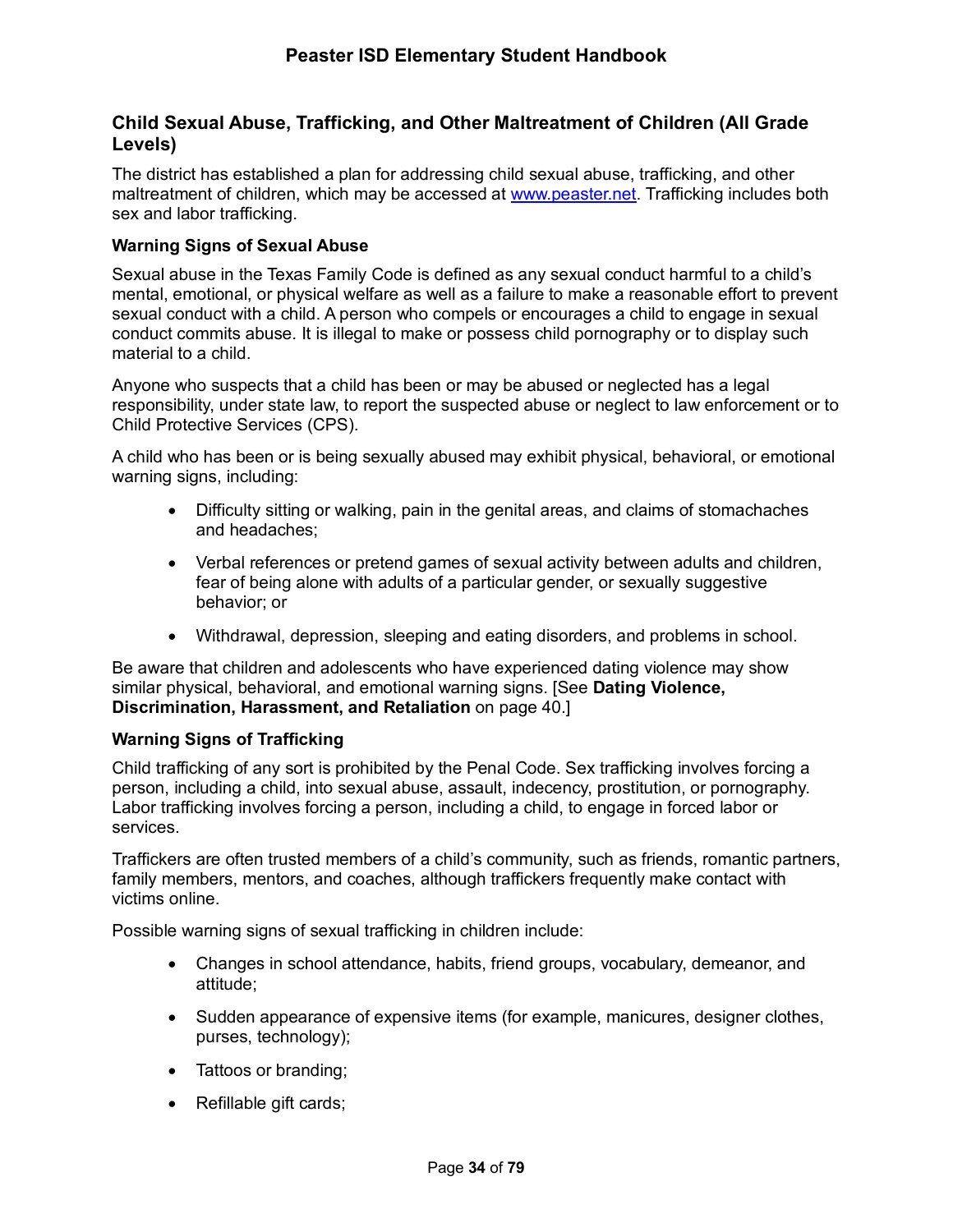- Frequent runaway episodes;
- Multiple phones or social media accounts;
- Provocative pictures posted online or stored on the phone;
- Unexplained injuries;
- Isolation from family, friends, and community; and
- Older boyfriends or girlfriends.

Additional warning signs of labor trafficking in children include:

- Being unpaid, paid very little, or paid only through tips;
- Being employed but not having a school-authorized work permit;
- Being employed and having a work permit but clearly working outside the permitted hours for students;
- Owing a large debt and being unable to pay it off;
- Not being allowed breaks at work or being subjected to excessively long work hours;
- Being overly concerned with pleasing an employer and/or deferring personal or educational decisions to a boss;
- Not being in control of his or her own money;
- Living with an employer or having an employer listed as a student's caregiver; and
- A desire to quit a job but not being allowed to do so.

#### **Reporting and Responding to Sexual Abuse, Trafficking, and Other Maltreatment of Children**

Anyone who suspects that a child has been or may be abused, trafficked, or neglected has a legal responsibility, under state law, to report the suspected abuse or neglect to law enforcement or to Child Protective Services (CPS).

A child who has experienced sexual abuse or any other type of abuse or neglect should be encouraged to seek out a trusted adult. Children may be more reluctant to disclose sexual abuse than physical abuse and neglect and may only disclose sexual abuse indirectly. As a parent or trusted adult, it is important to be calm and comforting if your child or another child confides in you. Reassure the child that he or she did the right thing by telling you.

If your child is a victim of sexual abuse, trafficking, or other maltreatment, the school counselor or principal will provide information on counseling options for you and your child available in your area. The Texas Department of Family and Protective Services (DFPS) also manages early intervention counseling programs.

To find out what services may be available in your county, see Texas Department of Family and Protective Services, Programs Available in Your County.

Reports of abuse, trafficking, or neglect may be made to the CPS division of the DFPS at1-800- 252-5400 or on the web at Texas Abuse Hotline Website).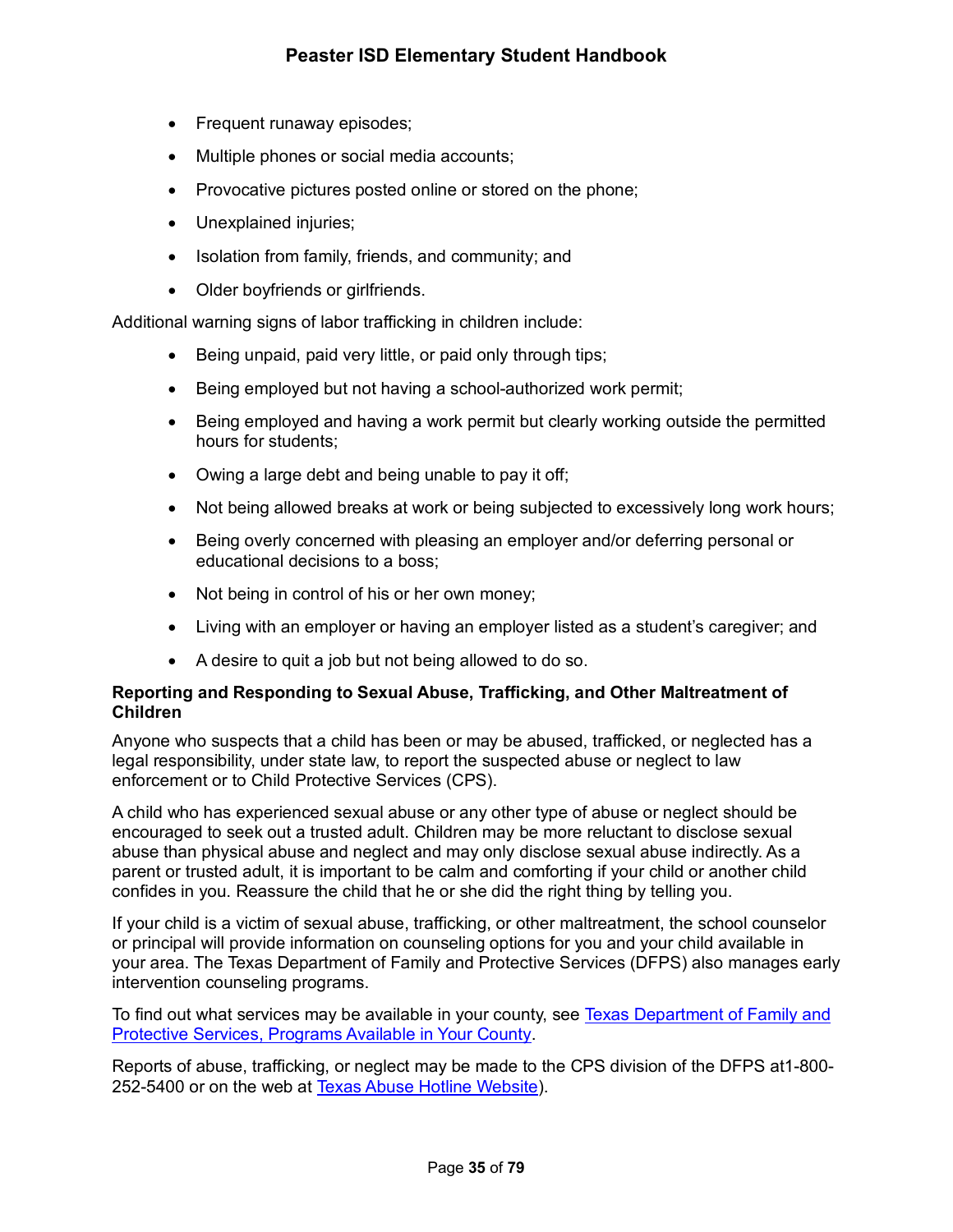## **Further Resources on Sexual Abuse, Trafficking, and Other Maltreatment of Children**

The following websites might help you become more aware of child abuse and neglect, sexual abuse, trafficking, and other maltreatment of children:

- Child Welfare Information Gateway Factsheet
- KidsHealth, For Parents, Child Abuse
- Office of the Texas Governor's Child Sex Trafficking Team
- Human Trafficking of School-aged Children
- Child Sexual Abuse: A Parental Guide from the Texas Association Against Sexual **Assault**
- National Center of Safe Supportive Learning Environments: Child Labor Trafficking

### **Communications—Automated (All Grade Levels)**

A parent is legally required to provide in writing the parent's contact information, including address, phone number, and email address.

A parent must provide the contact information to the district upon enrollment and again within two weeks after the beginning of each following school year while the student is enrolled in the district.

If the parent's contact information changes during the school year, the parent must update the information in writing no more than two weeks after the date the information changes.

A parent may update contact information by contacting the campus office.

#### **Emergency**

The district will rely on contact information on file with the district to communicate with parents in an emergency situation, which may include real-time or automated messages. An emergency situation may include early dismissal, delayed opening, or restricted access to the campus due to severe weather, another emergency, or a security threat. It is crucial to notify your child's school when a phone number changes.

[See **Safety** on page 65 for information regarding contact with parents during an emergency situation.]

#### **Nonemergency**

Your child's school will request that you provide contact information for the school to send information specific to your child, your child's school, or the district. If you provide a phone number for this purpose, please notify the school's administration office immediately if your number changes.

The district or school may generate automated or pre-recorded messages, text messages, or real-time phone or email communications that are closely related to the school's mission, so prompt notification of any change in contact information will be crucial.

Standard messaging rates of your wireless phone carrier may apply.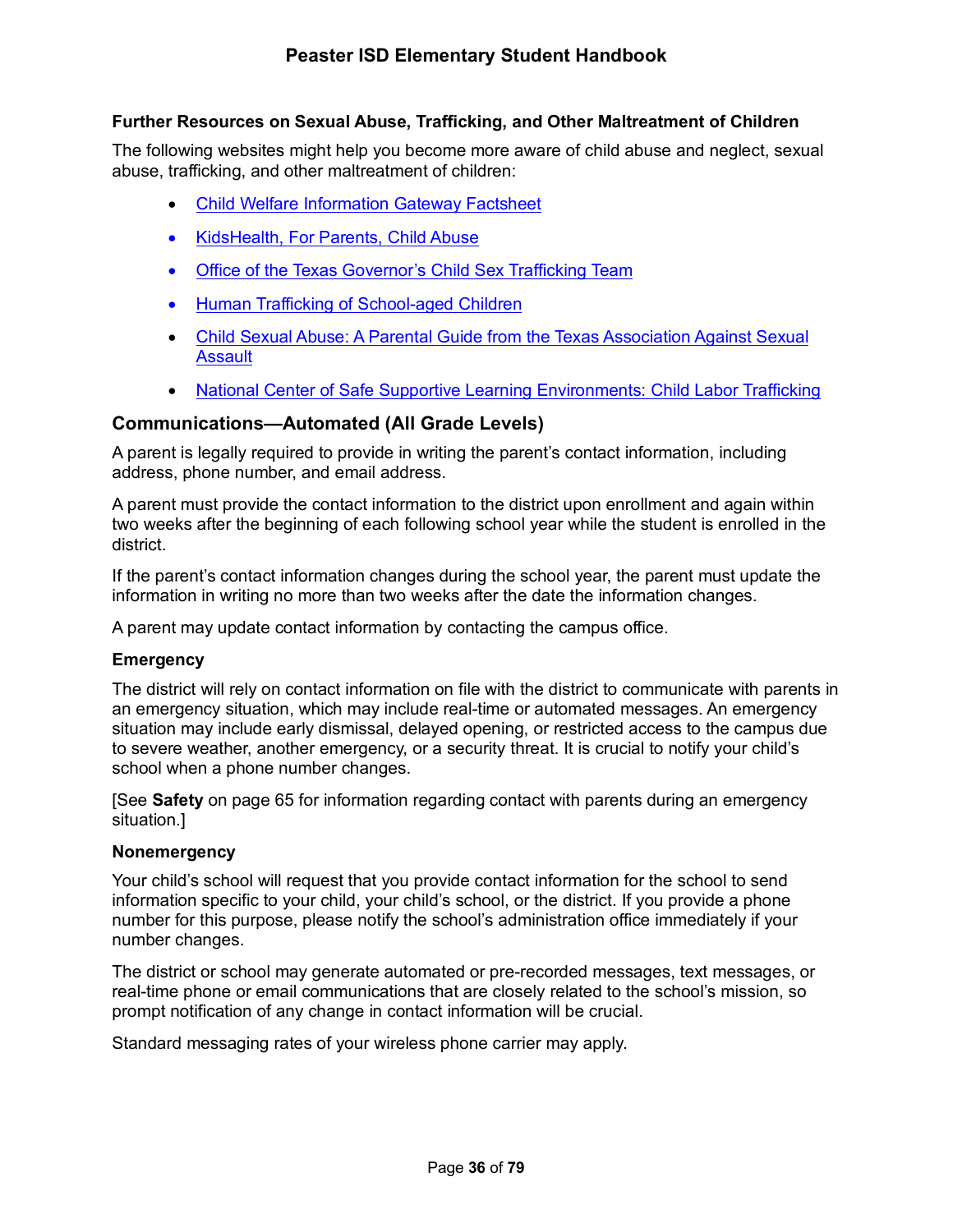# **Peaster ISD Elementary Student Handbook**

If you have specific requests or needs related to how the district contacts you, please contact your child's principal. [See **Safety** on page 65 for information regarding contact with parents during an emergency.]

## **Complaints and Concerns (All Grade Levels)**

Usually student or parent complaints or concerns can be addressed informally by a phone call or a conference with the teacher or principal.

For those complaints and concerns that cannot be resolved informally, the board has adopted a Student and Parent Complaints/Grievances policy FNG(LOCAL). This policy can be viewed in the district's policy manual, available online at www.peaster.net. The complaint forms can be accessed *online at www.peaster.net* or at the principal's or superintendent's office.

- To file a formal complaint a parent or student should complete and submit the complaint form.
- In general, the written complaint form should be completed and submitted to the campus principal in a timely manner.
- If the concern is not resolved, a parent or student may request a conference with the superintendent.
- If the concern is still unresolved, the district provides a process for parents and students to appeal to the board of trustees.

## **Conduct (All Grade Levels)**

#### **Applicability of School Rules**

The board has adopted a Student Code of Conduct that defines standards of acceptable behavior—both on and off campus, as well as on district vehicles—and outlines consequences for violation of these standards. The district has disciplinary authority over a student in accordance with the Student Code of Conduct. Students and parents should be familiar with the standards set out in the Student Code of Conduct, as well as campus and classroom rules.

During summer instruction, the Student Handbook and Student Code of Conduct in place for the school year immediately preceding the summer period shall apply, unless the district amends either or both documents for the purposes of summer instruction.

#### **Campus Behavior Coordinator**

Each campus has a campus behavior coordinator to apply discipline management techniques and administer consequences for certain student misconduct, as well as provide a point of contact for student misconduct. The contact information for each campus behavior coordinator is available on the district's website at www.peaster.net and is listed below:

*●* Britnye Graves, bgraves@peaster.net (817) 341-5000

#### **Deliveries**

Except in emergencies, delivery of messages or packages to students will not be allowed during instructional time. A parent may leave a message or a package, such as a forgotten lunch, for the student to pick up from the front office during a passing period or lunch.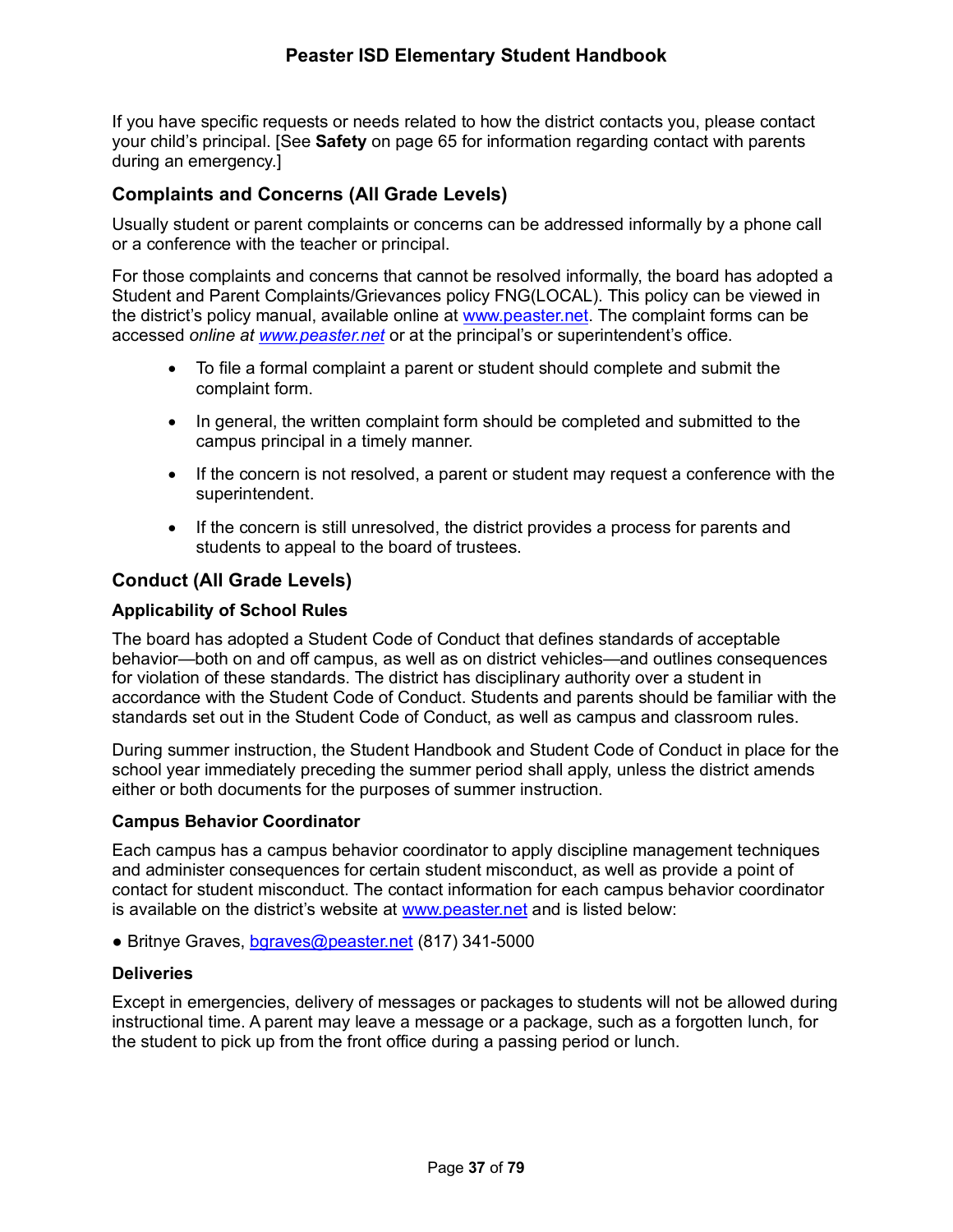## **Disruption of School Operations**

Disruption of school operations is not tolerated and may constitute a misdemeanor offense. As identified by state law, disruptions include the following:

- Interference with the movement of people at an exit, entrance, or hallway of a district building without authorization from an administrator.
- Interference with an authorized activity by seizing control of all or part of a building.
- Use of force, violence, or threats in an attempt to prevent participation in an authorized assembly.
- Use of force, violence, or threats to cause disruption during an assembly.
- Interference with the movement of people at an exit or an entrance to district property.
- Use of force, violence, or threats in an attempt to prevent people from entering or leaving district property without authorization from an administrator.

Disruption of classes or other school activities while on or within 500 feet of district property includes:

- Making loud noises;
- Trying to entice a student away from, or to prevent a student from attending, a required class or activity; and
- Entering a classroom without authorization and disrupting the activity with loud or profane language or any misconduct.

Interference with the transportation of students in vehicles owned or operated by the district is also considered a disruption.

#### **Social Events**

School rules apply to all school social events. Guests attending these events are expected to observe the same rules as students, and a student inviting a guest will share responsibility for the conduct of his or her guest.

A student attending a social event will be asked to sign out when leaving before the end of the event and will not be readmitted.

A parent interested in serving as a chaperone for any school social events should contact the campus principal.

## **Counseling**

The district has a comprehensive school counseling program that includes:

- A guidance curriculum to help students develop their full educational potential, including the student's interests and career objectives;
- A responsive services component to intervene on behalf of any student whose immediate personal concerns or problems put the student's continued educational, career, personal, or social development at risk;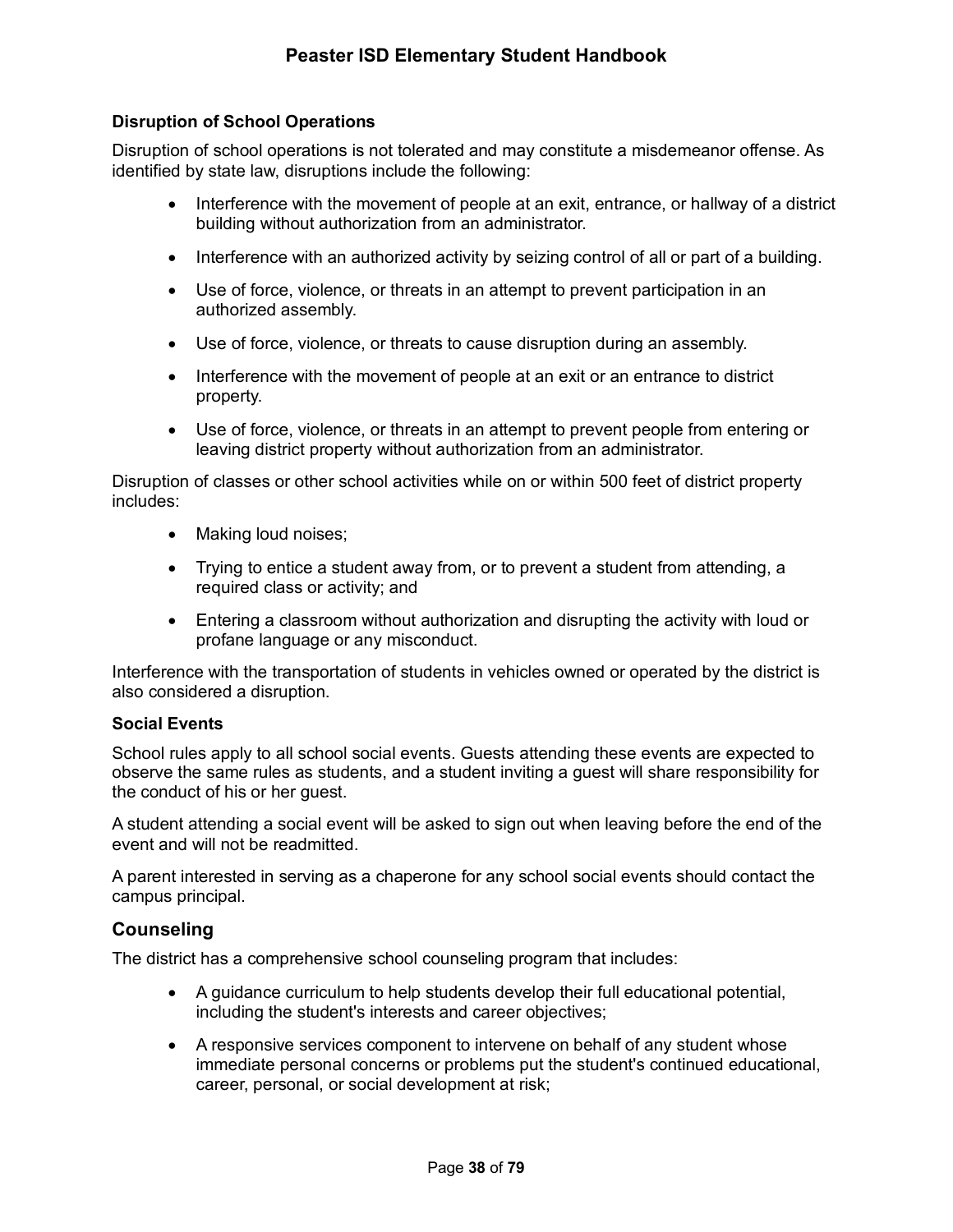- An individual planning system to guide a student as the student plans, monitors, and manages the student's own educational, career, personal, and social development; and
- Systems to support the efforts of teachers, staff, parents, and other members of the community in promoting the educational, career, personal, and social development of students.

The district will make a preview of the program, including all materials and curriculum, available to parents to review during school hours.

## **Academic Counseling**

### *Elementary*

The school counselor will provide information to students and parents about college and university admissions and the importance of planning for postsecondary education, including appropriate coursework and financial aid availability and requirements.

## **Personal Counseling (All Grade Levels)**

The school counselor is available to assist students with a wide range of personal, social, and family concerns, including emotional or mental health issues and substance abuse. A student who wishes to meet with the school counselor should contact the counselor's office. As a parent, if you are concerned about your child's mental or emotional health, please speak with the school counselor for a list of resources that may be of assistance.

If your child has experienced trauma, contact the school counselor for more information.

[See **Mental Health Support** on page 54, and **Child Sexual Abuse, Trafficking, and Other Maltreatment of Children and Dating Violence** on page 34.]

## **Credit by Examination for Advancement/Acceleration—If a Student Has Not Taken the Course/Subject**

#### **Kindergarten Acceleration**

In accordance with State Board rules, the Board shall approve procedures developed by the Superintendent or designee to allow a child who is five years old at the beginning of the school year to be assigned initially to grade 1 rather than kindergarten. Criteria for acceleration may include:

- Scores on readiness tests or achievement tests that may be administered by appropriate District personnel.
- Recommendation of the kindergarten or preschool the student has attended.
- Chronological age and observed social and emotional development of the student.
- Other criteria deemed appropriate by the principal and Superintendent.

### **Students in Grades 1–5**

A student in elementary school is eligible to accelerate to the next grade level if:

• The student scores at least an 80 on each examination in the subject areas of language arts, mathematics, science, and social studies;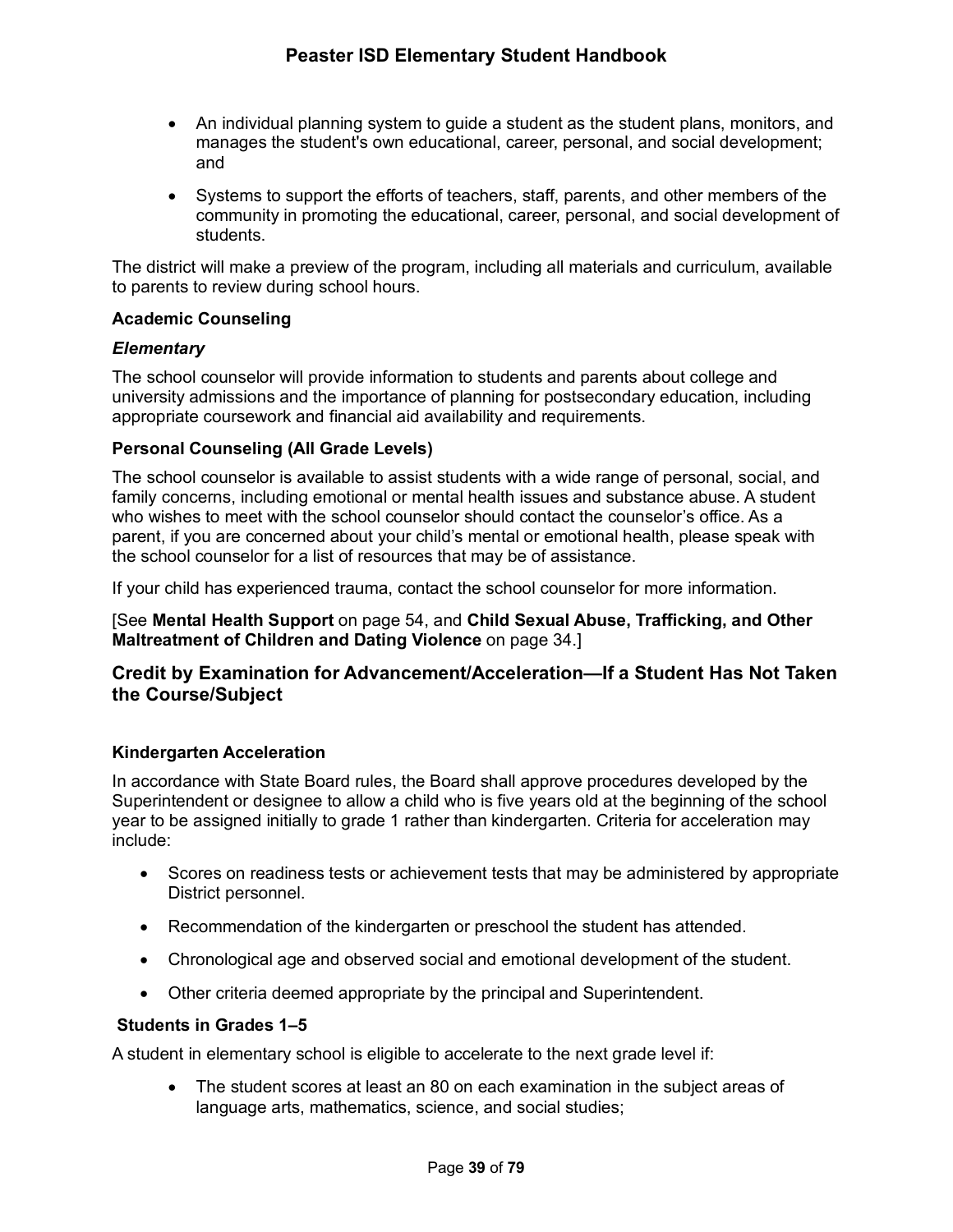- A district administrator recommends that the student be accelerated; and
- The student's parent gives written approval of the grade advancement.

# **Dating Violence, Discrimination, Harassment, and Retaliation (All Grade Levels)**

Students learn best, and their welfare is best served, in a school environment that is free from dating violence, discrimination, harassment, and retaliation.

Students are expected to treat peers and district employees with courtesy and respect, avoid offensive behaviors, and stop those behaviors as directed. District employees are likewise expected to treat students with courtesy and respect.

The board has established policies and procedures to prohibit and promptly address inappropriate and offensive behaviors that are based on a person's race, color, religion, sex, gender, national origin, disability, age, or any other basis prohibited by law. A copy of the district's policy is available in the principal's office and in the superintendent's office or www.peaster.net. [See policy FFH for more information.]

### **Dating Violence**

Dating violence occurs when a person in a current or past dating relationship uses physical, sexual, verbal, or emotional abuse to harm, threaten, intimidate, or control the other person in the relationship or any of the person's past or subsequent partners. This type of conduct is considered harassment if it is so severe, persistent, or pervasive that it affects a student's ability to participate in or benefit from an educational program or activity; creates an intimidating, threatening, hostile, or offensive educational environment; or substantially interferes with the student's academic performance.

Examples of dating violence against a student may include, but are not limited to:

- Physical or sexual assaults;
- Name-calling;
- Put-downs;
- Threats to hurt the student, the student's family members, or members of the student's household;
- Destroying property belonging to the student;
- Threats to commit suicide or homicide if the student ends the relationship;
- Threats to harm a student's past or current dating partner;
- Attempts to isolate the student from friends and family;
- Stalking; or
- Encouraging others to engage in these behaviors.

#### **Discrimination**

Discrimination is defined as any conduct directed at a student on the basis of race, color, religion, sex, gender, national origin, disability, age, or any other basis prohibited by law that negatively affects the student.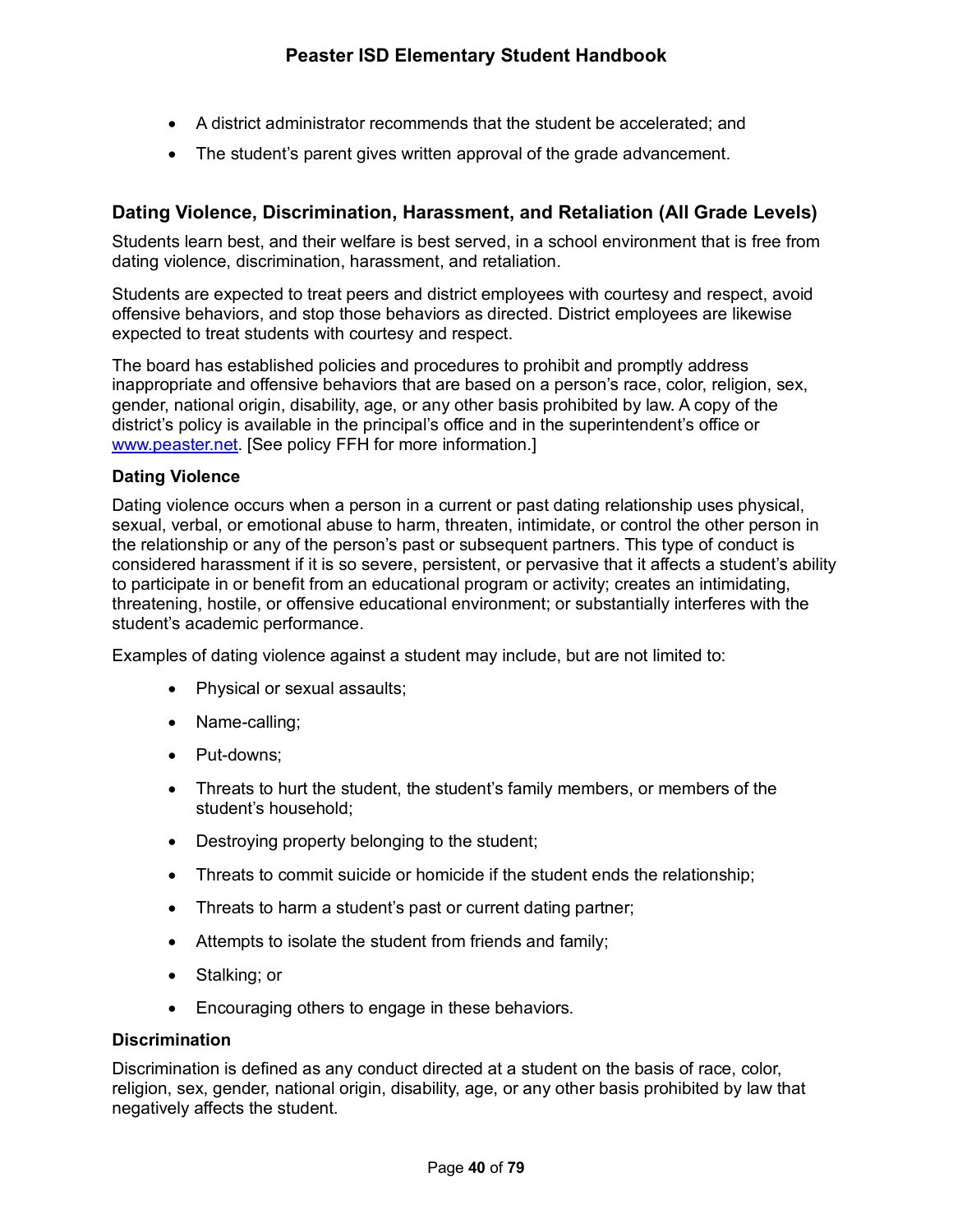## **Harassment**

Harassment, in general terms, is conduct so severe, persistent, or pervasive that it affects a student's ability to participate in or benefit from an educational program or activity; creates an intimidating, threatening, hostile, or offensive educational environment; or substantially interferes with the student's academic performance.

Examples of harassment may include, but are not limited to:

- Offensive or derogatory language directed at a person's religious beliefs or practices, accent, skin color, or need for accommodation;
- Threatening, intimidating, or humiliating conduct;
- Offensive jokes, name-calling, slurs, or rumors;
- Physical aggression or assault;
- Graffiti or printed material promoting racial, ethnic, or other negative stereotypes; or
- Other kinds of aggressive conduct such as theft or damage to property.

## **Sexual Harassment and Gender-Based Harassment**

Sexual harassment and gender-based harassment of a student by an employee, volunteer, or another student are prohibited.

Examples of sexual harassment may include, but are not limited to:

- Touching private body parts or coercing physical contact that is sexual in nature;
- Sexual advances;
- Jokes or conversations of a sexual nature; and
- Other sexually motivated conduct, communications, or contact.

Sexual harassment of a student by an employee or volunteer does not include necessary or permissible physical contact that a reasonable person would not construe as sexual in nature, such as comforting a child with a hug or taking the child's hand. However, romantic, sexual, and other inappropriate social relationships between students and district employees are prohibited, even if consensual.

Gender-based harassment includes physical, verbal, or nonverbal conduct based on a student's gender, the student's expression of characteristics perceived as stereotypical for the student's gender, or the student's failure to conform to stereotypical notions of masculinity or femininity.

Gender-based harassment can occur regardless of the student's or the harasser's actual or perceived sexual orientation or gender identity. Examples of gender-based harassment directed against a student may include, but are not limited to:

- Offensive jokes, name-calling, slurs, or rumors;
- Physical aggression or assault;
- Threatening or intimidating conduct; or
- Other kinds of aggressive conduct such as theft or damage to property.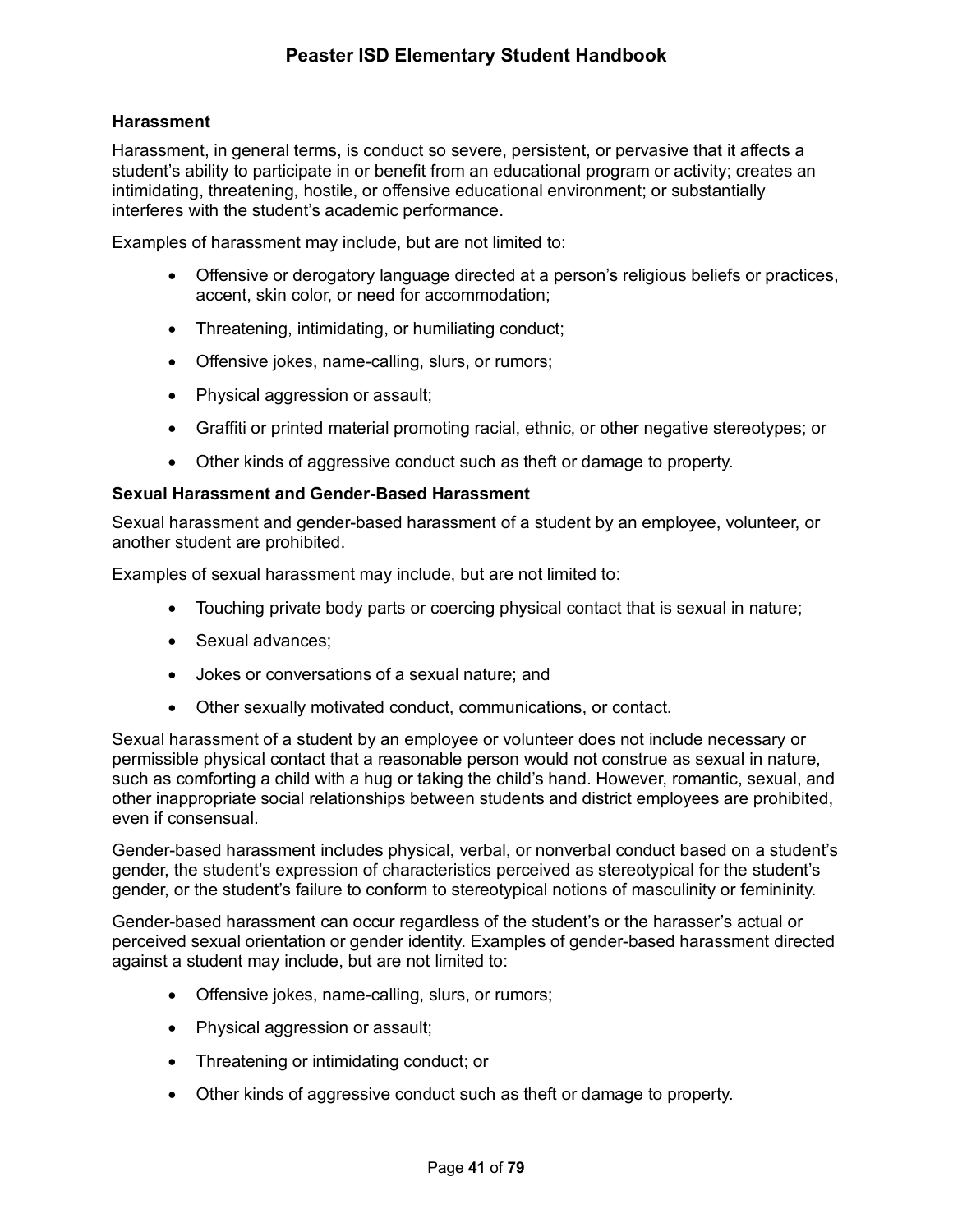## **Retaliation**

Retaliation against a person who makes a good-faith report or participates in an investigation of discrimination, harassment, or dating violence is prohibited. A person who makes a false claim, offers false statements, or refuses to cooperate with a district investigation, however, may be subject to appropriate discipline.

Examples of retaliation may include threats, rumor spreading, ostracism, assault, destruction of property, unjustified punishments, or unwarranted grade reductions. Unlawful retaliation does not include petty slights or annoyances.

## **Reporting Procedures**

Any student who believes that he or she has experienced dating violence, discrimination, harassment, or retaliation should immediately report the problem to a teacher, school counselor, principal, or other district employee. The report may be made by the student's parent. [See policy FFH(LOCAL) and (EXHIBIT) for other appropriate district officials to whom to make a report.]

Upon receiving a report, the district will determine whether the allegations, if proven, constitute prohibited conduct as defined by policy FFH. If not, the district will refer to policy FFI to determine whether the allegations, if proven, constitute bullying, as defined by law and policy FFI. If the alleged prohibited conduct also meets the statutory and policy definitions for bullying, an investigation of bullying will also be conducted. [See **Bullying** on page 31]

The district will promptly notify the parent of any student alleged to have experienced prohibited conduct involving an adult associated with the district. In the event alleged prohibited conduct involves another student, the district will notify the parent of the student alleged to have experienced the prohibited conduct when the allegations, if proven, would constitute a violation as defined by policy FFH.

## **Investigation of Report**

Allegations of prohibited conduct, which includes dating violence, discrimination, harassment, and retaliation, will be promptly investigated.

To the extent possible, the district will respect the privacy of the student. However, limited disclosures may be necessary to conduct a thorough investigation and comply with law.

If a law enforcement or other regulatory agency notifies the district that it is investigating the matter and requests that the district delay its investigation, the district will resume its investigation at the conclusion of the agency's investigation.

During the course of an investigation and when appropriate, the district will take interim action to address the alleged prohibited conduct.

If the district's investigation indicates that prohibited conduct occurred, appropriate disciplinary action and, in some cases, corrective action will be taken to address the conduct. The district may take disciplinary and corrective action even if the conduct was not unlawful.

All involved parties will be notified of the outcome of the district investigation within the parameters and limits allowed under the Family Educational Rights and Privacy Act (FERPA).

A student or parent who is dissatisfied with the outcome of the investigation may appeal in accordance with policy FNG(LOCAL).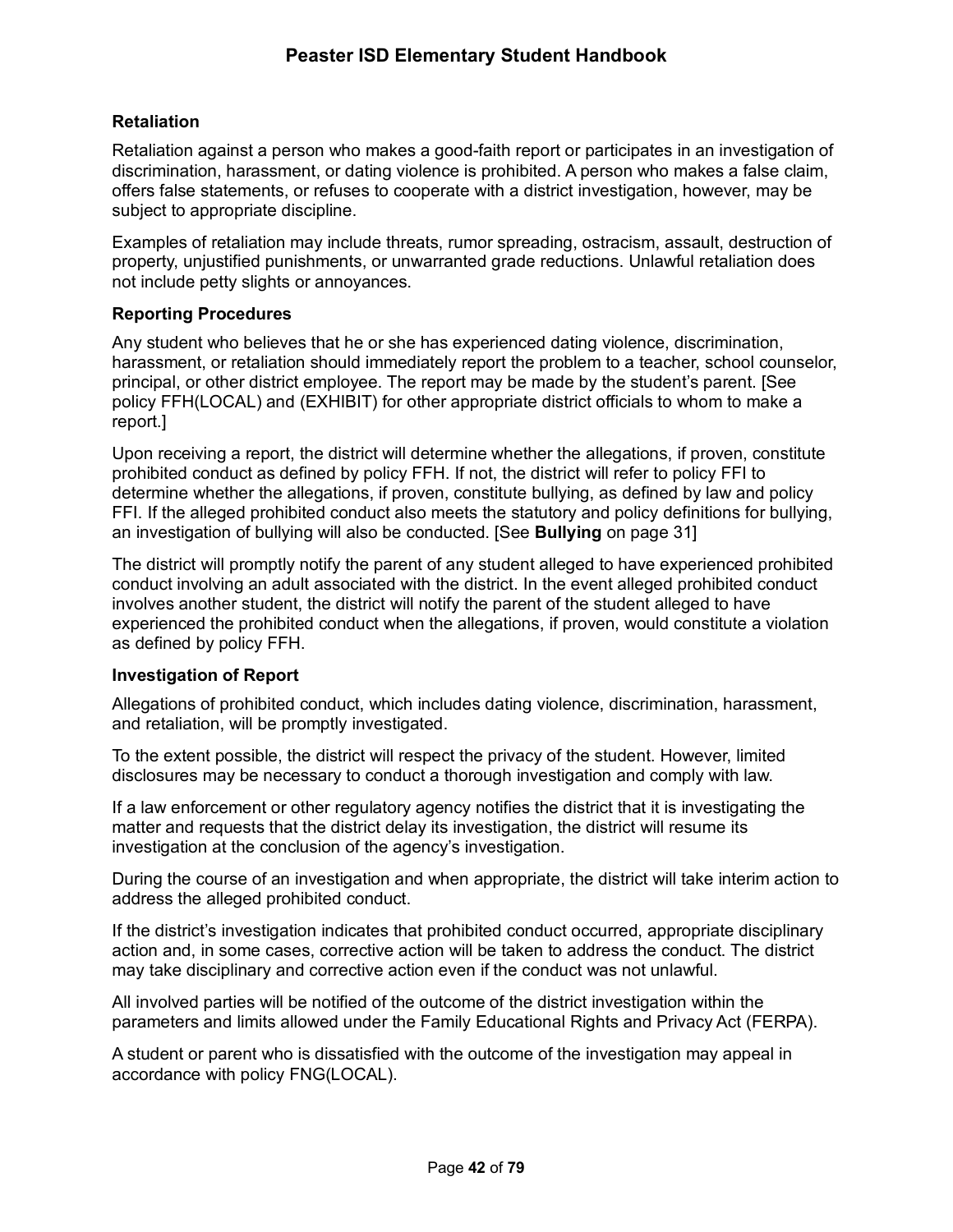# **Discrimination**

[See **Dating Violence, Discrimination, Harassment, and Retaliation** on page 40.]

## **Distance Learning (All Grade Levels)**

Distance learning and correspondence courses include courses that encompass the staterequired essential knowledge and skills but are taught through multiple technologies and alternative methodologies such as mail, satellite, internet, video-conferencing, and instructional television.

The distance learning opportunities that the district makes available to district students are available through the counselor's office.

If a student wishes to enroll in a correspondence course or a distance learning course that is not provided through the Texas Virtual School Network (TXVSN), as described below, to earn credit in a course or subject, the student must receive permission from the principal prior to enrolling in the course or subject. If the student does not receive prior approval, the district may not recognize and apply the course or subject toward graduation requirements or subject mastery.

## **Distribution of Literature, Published Materials, or Other Documents (All Grade Levels)**

### **School Materials**

Publications prepared by and for the school may be posted or distributed, with the prior approval of the principal, sponsor, or teacher. Such items may include school posters, newspapers, yearbooks, brochures, flyers, etc.

All school publications are under the supervision of a teacher, sponsor, and the principal.

## **Nonschool Materials**

#### *From Students*

Students must obtain prior approval from the principal before selling, posting, circulating, or distributing more than 10 copies of written or printed materials, handbills, photographs, pictures, films, tapes, or other visual or auditory materials that were not developed under the oversight of the school. To be considered, any nonschool material must include the name of the sponsoring person or organization. Approval will be granted or denied within two school days.

Each campus principal shall designate times, locations, and means by which nonschool literature that is appropriate for distribution, as provided in this policy, may be made available or distributed by students to students or others at the principal's campus. The principal will notify the student of the location for approved non-school materials to be placed for voluntary viewing or collection by students. [See policy FNAA for more information.]

A student may appeal a decision in accordance with policy FNG(LOCAL). Any student who sells, posts, circulates, or distributes nonschool material without prior approval will be subject to disciplinary action in accordance with the Student Code of Conduct. Materials displayed without approval will be removed.

[See policy FNG(LOCAL) for student complaint procedures.]

## *From Others*

No person or group will sell, circulate, distribute, or post on any district premises written or printed materials, handbills, photographs, pictures, films, tapes, or other visual or auditory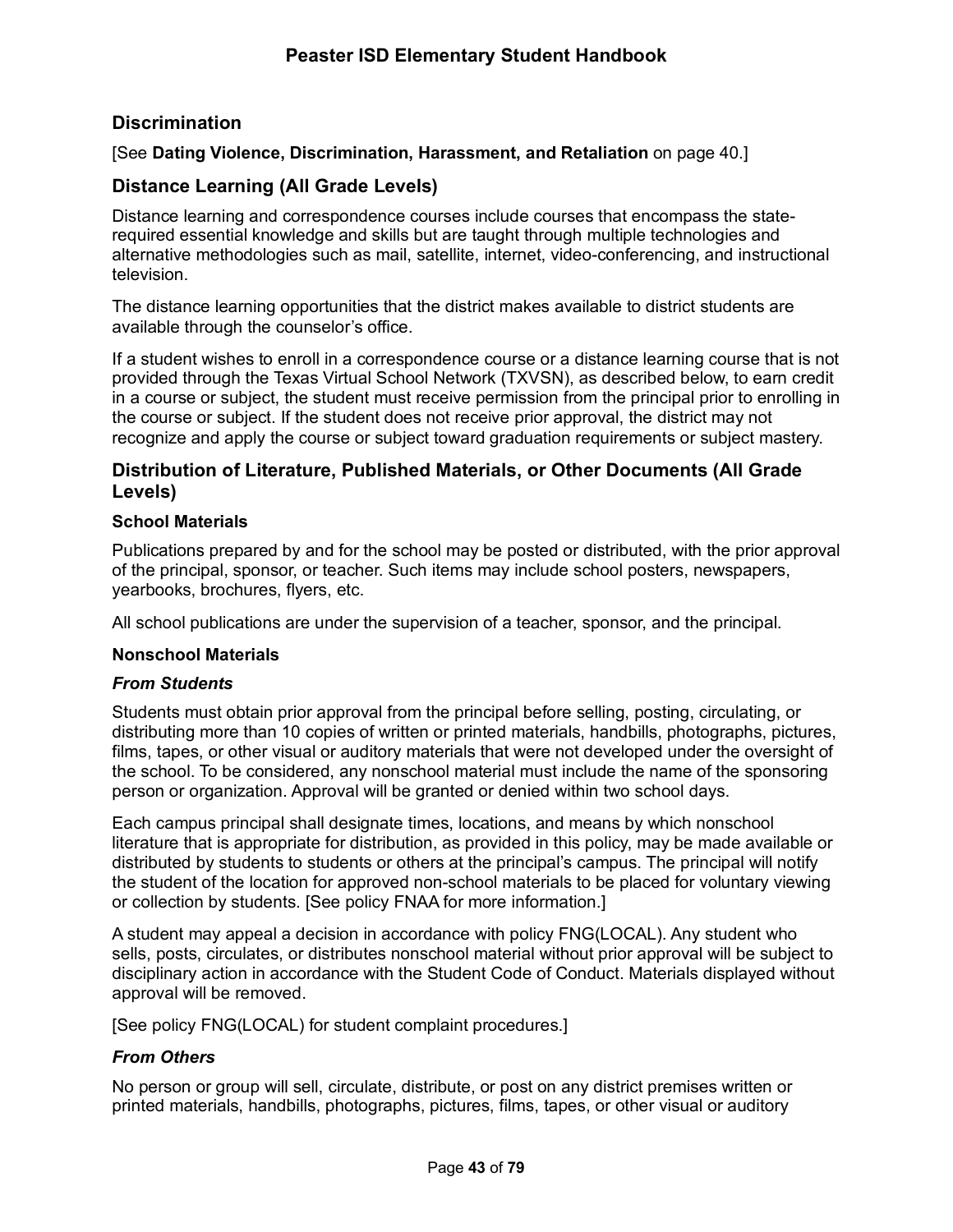materials that is not sponsored by the district or by a district-affiliated school-support organization, except as permitted by policy GKDA.

To be considered for distribution, any nonschool material must meet the limitations on content established in the policy, include the name of the sponsoring person or organization, and be submitted to the principal for prior review. The principal will approve or reject the materials within two school days of the time the materials are received. The requestor may appeal a rejection in accordance with the appropriate district complaint policy. [See policies DGBA or GF for more information.]

The principal has designated a location for approved nonschool materials to be placed for voluntary viewing or collection.

Prior review will not be required for:

- Distribution of materials by an attendee to other attendees of a school-sponsored meeting intended for adults and held after school hours.
- Distribution of materials by an attendee to other attendees of a community group meeting held after school hours in accordance with policy GKD(LOCAL) or a noncurriculum-related student group meeting held in accordance with policy FNAB(LOCAL).
- Distribution for electioneering purposes during the time a school facility is being used as a polling place, in accordance with state law.

All nonschool materials distributed under these circumstances must be removed from district property immediately following the event at which the materials are distributed.

# **Dress and Grooming**

The district's dress code teaches grooming and hygiene, prevents disruption, and minimizes safety hazards. Students and parents may determine a student's personal dress and grooming standards, provided that they comply with the following:

The goal of the District dress code is to ensure a level of modesty, during school hours or events, that can be expected in a rural and conservative community, but not be a burden on families who make a concerted effort to comply with it. Students and parents may determine a student's personal dress and grooming standards, provided that they comply with the dress code.

Students are expected to come to school clean and neat, wearing clothing and exhibiting grooming that will not be a or safety hazard to themselves or others. Clothing or grooming which, in the opinion of the administration, lacks modesty or disrupts or interferes with the learning environment will not be allowed.

Student Specifics:

- No hats, caps, beanies, toboggans, hoods of garments, sunglasses or headphones/earbuds (without teacher approval) are to be worn in the building.
- Clothing, ornaments, and accessories (including belt buckles, backpacks and purses), advertising tobacco,, drugs, gangs, or those with obscene, vulgar, lewd, or offensive printing, pictures, emblems, or writing that contains sexual innuendos, will not be permitted.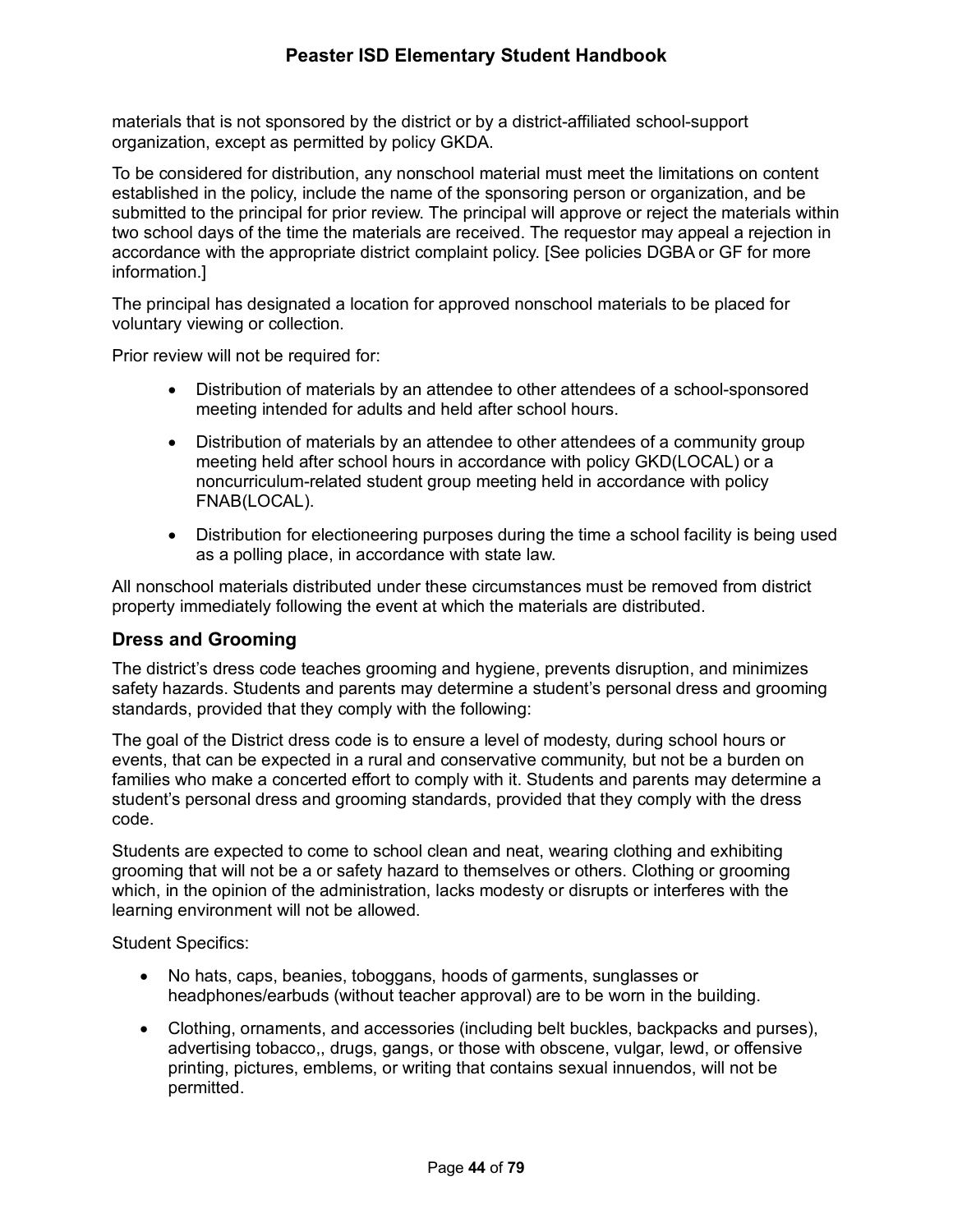- Hair should be clean, groomed, and not prevent a clear view of the student's eyes. Hair must be of natural color. Extreme hairstyles, makeup or adornments are prohibited. No spiked hair, Mohawks, or shaved designs are allowed.
- Body piercing is restricted to the female ear. Bandages, tape, or other coverings used for the express purpose of covering the body piercing jewelry and spacers will not be allowed. Gauging of the ears or any other part of the body is prohibited.
- Any clothing with improper fit (larger or smaller) shall not be allowed. No sagging clothing will be permitted.
- Spiked jewelry or clothing, chains (including wallet chains) or any other item which could be used or construed as a weapon is forbidden.
- Shoes must be worn at all times. House shoes are prohibited.
- No trench coats or dusters. No lounge pants or pajamas pants.
- Upper garments must cover the front and back of the midriff when arms are raised straight above the head.
- Halter tops, spaghetti straps, or crop tops will not be allowed.
- If the principal determines that a student's grooming or clothing violates the school's dress code, the student will be given an opportunity to correct the problem at school. If not corrected, the student may be assigned to in-school for the remainder of the day, until the problem is corrected, or until a parent or designee brings anacceptable change of clothing to the school.
- Halloween will not be acknowledged by the wearing of costumes, make-up (including face and hair) and other related paraphernalia.
- Events (including school spirit or curriculum related functions) requiring students to dress outside the normal school attire must be approved by the building principal prior to the event.
- Students attending graduation ceremonies or other school-sponsored activities shall be expected to meet dress code requirements.
- Examples of modest dress are available in the campus office upon request.

## **Students attending graduation ceremonies or other school-sponsored activities shall be expected to meet dress code requirements.**

If the principal determines that a student's grooming or clothing violates the school's dress code, the student will be given an opportunity to correct the problem at school. If not corrected, the student may be assigned to in-school suspension for the remainder of the day, until the problem is corrected, or until a parent or designee brings an acceptable change of clothing to the school. Repeated offenses may result in more serious disciplinary action in accordance with the Student Code of Conduct.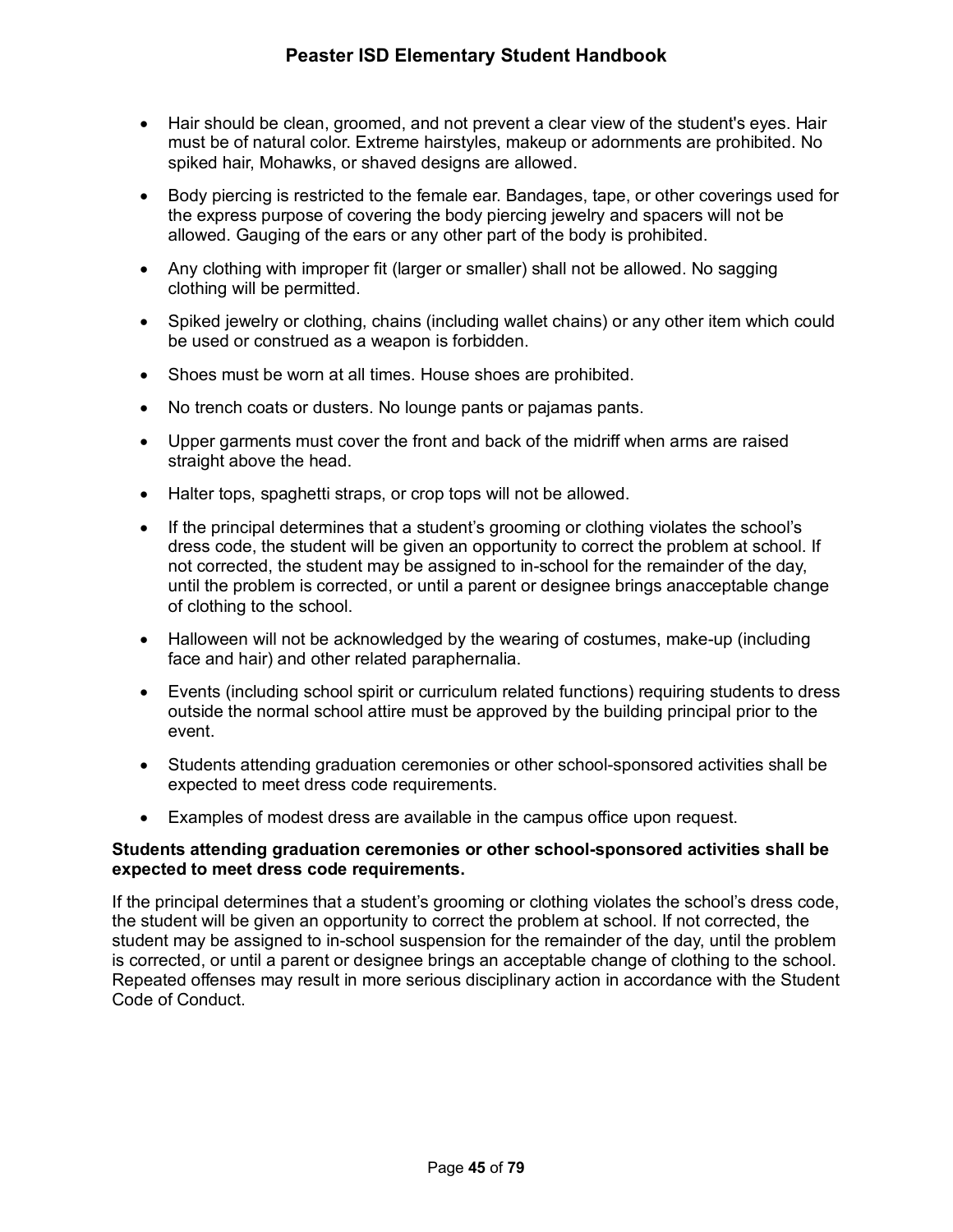# **Electronic Devices and Technology Resources (All Grade Levels)**

#### **Possession and Use of Personal Telecommunications Devices, Including Cell Phones, and Other Electronic Devices**

The district permits students to possess personal cell phones for safety purposes; however, these devices must remain turned off during the instructional day, including during all testing, unless they are being used for approved instructional purposes. [For graphing calculator applications on computing devices, see **Textbooks, Electronic Textbooks, Technological Equipment, and Other Instructional Materials** on page 70.]

A student must have approval to possess other personal telecommunications devices such as laptops, tablets, or other portable computers.

Students are not permitted to possess or use personal electronic devices at school unless prior permission has been obtained. Without such permission, teachers will collect the items and turn them in to the principal's office. The principal will determine whether to return items to students at the end of the day or to contact parents to pick up the items.

The use of cell phones or any device capable of capturing images is strictly prohibited in locker rooms or restroom areas while at school or at a school-related or school-sponsored event.

If a student uses a telecommunications device without authorization during the school day, the device will be confiscated. The student or parent may pick up the confiscated telecommunications device from the principal's office for a fee of \$15.

Confiscated telecommunications devices that are not retrieved by the student or the student's parent will be disposed of after the notice required by law. [See policy FNCE for more information.]

In limited circumstances and in accordance with law, a student's personal telecommunications device may be searched by authorized personnel. [See **Searches** on page 68 and policy FNF for more information.]

Any disciplinary action will be in accordance with the Student Code of Conduct. The district is not responsible for damaged, lost, or stolen telecommunications devices.

#### **Instructional Use of Personal Telecommunications and Other Electronic Devices**

Students must obtain prior approval to use personal telecommunications or other personal electronic devices for instructional purposes while on campus. Students must also sign a user agreement that contains applicable rules for use (separate from this handbook).

All personal devices must be turned off during the instructional day when not in use for approved instructional purposes. Violations of the user agreement may result in withdrawal of privileges and other disciplinary action.

#### **Acceptable Use of District Technology Resources**

District-owned technology resources may be issued to individual students for instructional purposes. Use of the district's network systems and equipment is restricted to approved purposes only. Students and parents will be asked to sign a user agreement (separate from this handbook) regarding use of these district resources. Violations of the user agreement may result in withdrawal of privileges and other disciplinary action.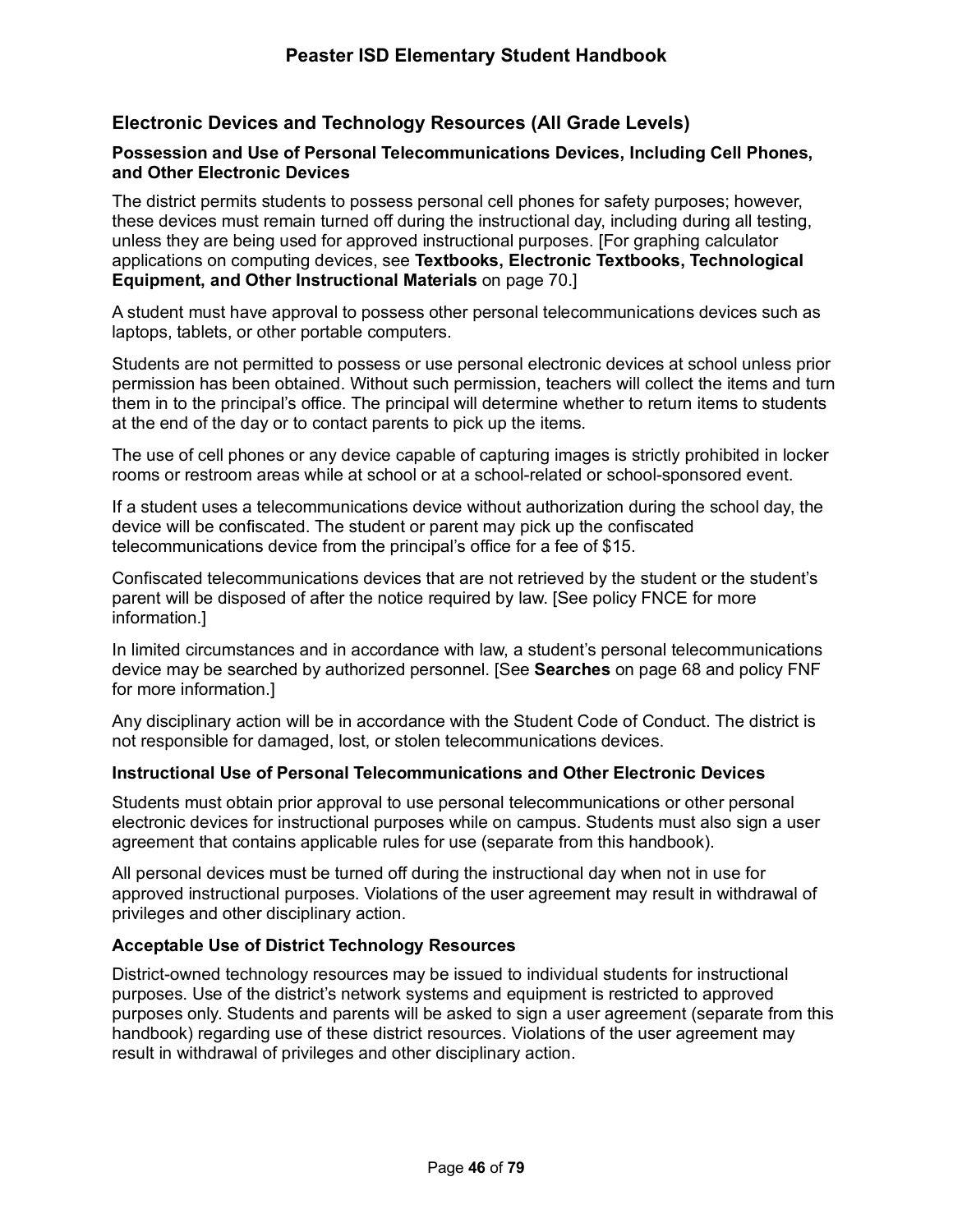## **Unacceptable and Inappropriate Use of Technology Resources**

Students are prohibited from possessing, sending, forwarding, posting, accessing, or displaying electronic messages that are abusive, obscene, sexually oriented, threatening, harassing, damaging to another's reputation, or illegal. This prohibition also applies to conduct off school property, whether on district-owned or personally owned equipment, if it results in a substantial disruption to the educational environment.

Any person taking, disseminating, transferring, possessing, or sharing obscene, sexually oriented, lewd, or otherwise illegal images or other content—commonly referred to as "sexting"—will be disciplined in accordance with the Student Code of Conduct, may be required to complete an educational program related to the dangers of this type of behavior, and, in certain circumstances, may be reported to law enforcement.

This type of behavior may constitute bullying or harassment, as well as impede future endeavors of a student. We encourage parents to review with their child the "Before You Text" Sexting Prevention Course, a state-developed program that addresses the consequences of sexting.

Any student who engages in conduct that results in a breach of the district's computer security will be disciplined in accordance with the Student Code of Conduct. In some cases, the consequence may be expulsion.

## **English Learners (All Grade Levels)**

A student who is an English learner is entitled to receive specialized services from the district. A Language Proficiency Assessment Committee (LPAC), consisting of both district personnel and at least one parent representative, will determine whether the student qualifies for services. The student's parent must consent to any services recommended by the LPAC. However, pending the receipt of parental consent or denial of services, an eligible student will receive the services to which the student is entitled and eligible.

To determine a student's level of proficiency in English, the LPAC will use information from a variety of assessments. If the student qualifies for services, and once a level of proficiency has been established, the LPAC will designate instructional accommodations or additional special programs that the student will require to eventually become proficient at grade level work in English. Ongoing assessments will be conducted to determine a student's continued eligibility for the program.

The LPAC will also determine whether certain accommodations are necessary for any statemandated assessments. The STAAR Spanish, as mentioned at **Standardized Testing** on page 69, may be administered to an English learner up to grade 5. In limited circumstances, a student's LPAC may exempt the student from an otherwise required state-mandated assessment or may waive certain graduation requirements related to the English I end-ofcourse (EOC) assessment. The Texas English Language Proficiency Assessment System (TELPAS) will also be administered to English learners who qualify for services.

If a student is considered an English learner and receives special education services because of a qualifying disability, the student's ARD committee will make instructional and assessment decisions in conjunction with the LPAC.

## **Extracurricular Activities, Clubs, and Organizations (All Grade Levels)**

Participation in school-sponsored activities is an excellent way for a student to develop talents, receive individual recognition, and build strong friendships.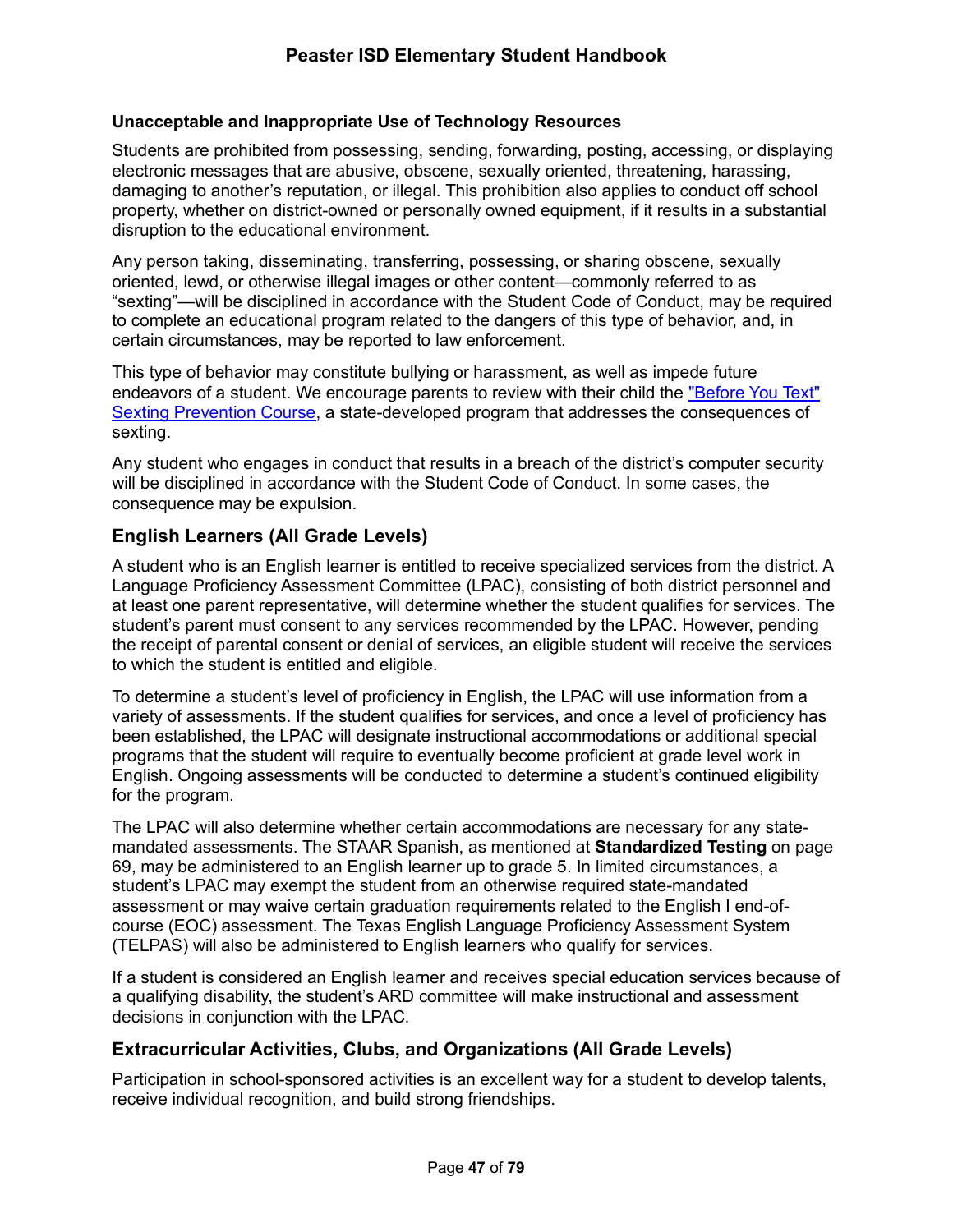Some extracurricular activities may include off-campus events. Students are required to use transportation provided by the district to and from the events. Exceptions may only be made with the approval of the activity's coach or sponsor. [See **Transportation** on page 71.]

Eligibility for many of these activities is governed by state law and the rules of the University Interscholastic League (UIL), a statewide association overseeing interdistrict competition. If a student is involved in an academic, athletic, or music activity governed by UIL, the student and parent are expected to know and follow all rules of the UIL organization. Students and parents can access the UIL Parent Information Manual at UIL Parent Information Manual. A hard copy can be provided by the coach or sponsor of the activity on request.

To report alleged noncompliance with required safety training or an alleged violation of safety rules required by law and the UIL, please contact the curriculum division of TEA at (512) 463- 9581 or curriculum@tea.texas.gov.

[See UIL Texas for additional information on all UIL-governed activities.]

Student safety in extracurricular activities is a priority of the district.

Generally, a student who receives a grade below 70 at the end of a grading period in any academic class may not participate in extracurricular activities for at least three school weeks.

If a student is enrolled in a state-approved course that requires demonstration of the mastery of an essential knowledge and skills in public performance and the student receives a grade below 70 in any course at the end of the grading period, the student may participate in a performance so long as the general public is invited.

If a student is enrolled in a state-approved music course that participates in UIL Concert and Sight reading Evaluation, and the student receives a grade below 70 in any course at the end of a grading period, the student may perform with the ensemble during the UIL evaluation performance, but is ineligible for other extracurricular activities for at least three weeks.

In addition, the following applies to all extracurricular activities:

- A student who receives special education services and who fails to meet the standards in the individualized education program (IEP) may not participate for at least three school weeks.
- An ineligible student may practice or rehearse but may not participate in any competitive activity.
- A student shall be allowed in a school year a maximum of 15 extracurricular absences prior to post-district competition; however, a student shall be allowed unlimited absences for participation in post-district, state, or national competition. All extracurricular activities and public performances, whether UIL activities or other activities approved by the board, are subject to these restrictions.
- An absence for participation in an activity that has not been approved will be considered an unexcused absence.

#### **Standards of Behavior**

Sponsors of student clubs and performing groups such as the band, choir, and drill and athletic teams may establish standards of behavior—including consequences for misbehavior—that are stricter than those for students in general. If a violation is also a violation of school rules, the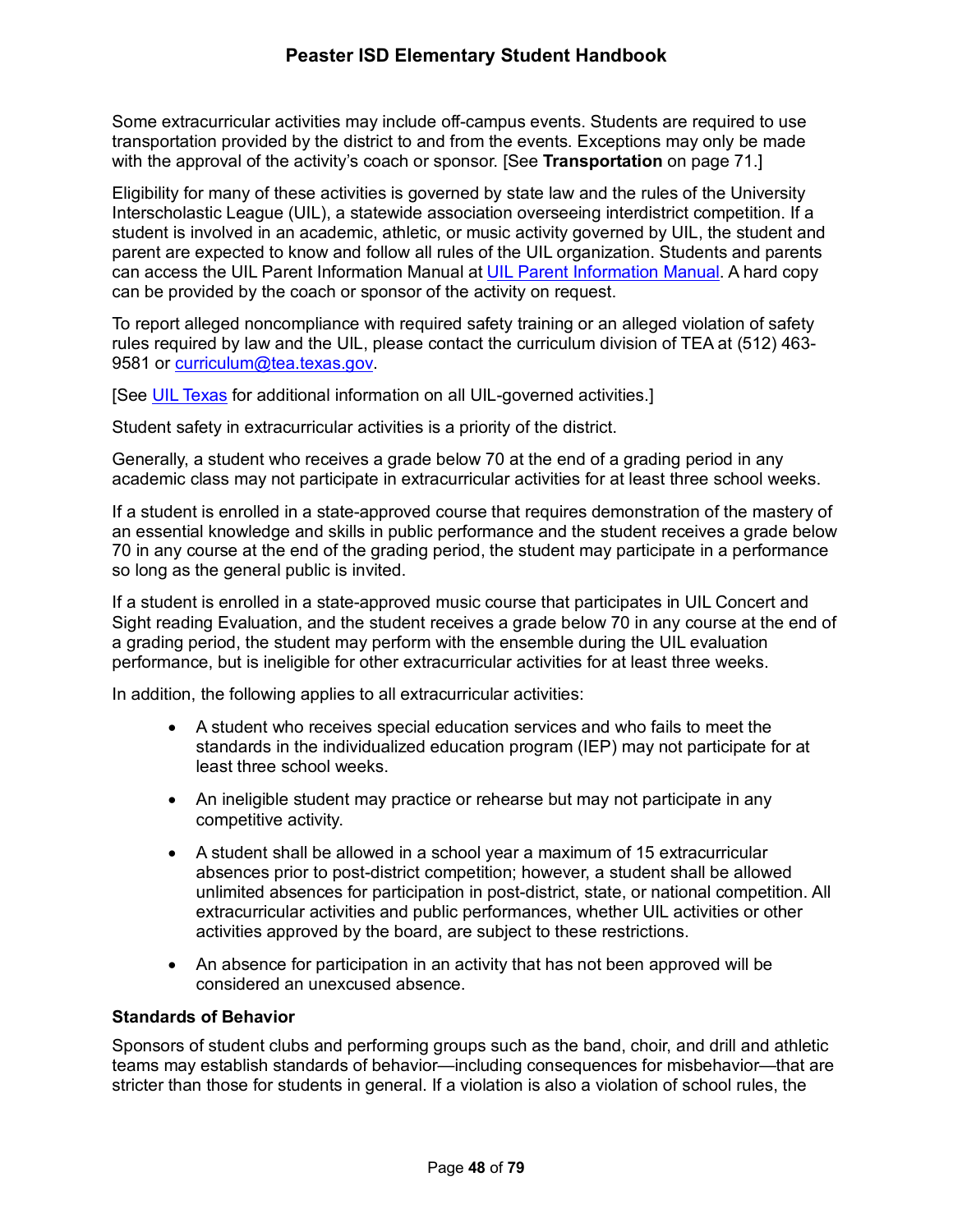# **Peaster ISD Elementary Student Handbook**

consequences specified by the Student Code of Conduct or by board policy will apply in addition to any consequences specified by the organization's standards of behavior.

### **Offices and Elections**

Certain clubs, organizations, and performing groups will hold elections for student officers.

## **Fees (All Grade Levels)**

Basic educational program materials are provided at no charge to a student. However, a student is expected to provide his or her own supplies, such as pencils, paper, erasers, and notebooks. A student may also be required to pay certain other costs, fees, or deposits, including:

- Materials for a class project that the student will keep.
- Membership dues in voluntary clubs or student organizations.
- Admission fees to extracurricular activities.
- Security deposits.
- Personal physical education and athletic equipment and apparel.
- Voluntarily purchased pictures, publications, class rings, yearbooks, graduation announcements, etc.
- Voluntarily purchased student health and accident insurance.
- Musical instrument rental and uniform maintenance, when uniforms are provided by the district.
- Personal apparel used in extracurricular activities that becomes the property of the student.
- Parking fees and student identification cards.
- Fees for lost, damaged, or overdue library books.
- Fees for driver training courses.
- Fees for optional courses offered for credit that require use of facilities not available on district premises.
- Summer school for courses that are offered tuition-free during the regular school year.
- A reasonable fee for providing transportation to a student who lives within two miles of the school. [See **Buses and Other School Vehicles** on page 71.]
- A fee not to exceed \$50 for an educational program outside of regular school hours for a student who has lost credit or has not been awarded a final grade because of absences and whose parent chooses the program for the student to meet the 90 percent attendance requirement. The fee will be charged only if the parent or guardian signs a district-provided request form.
- In some cases, a fee for a course taken through the Texas Virtual School Network (TXVSN).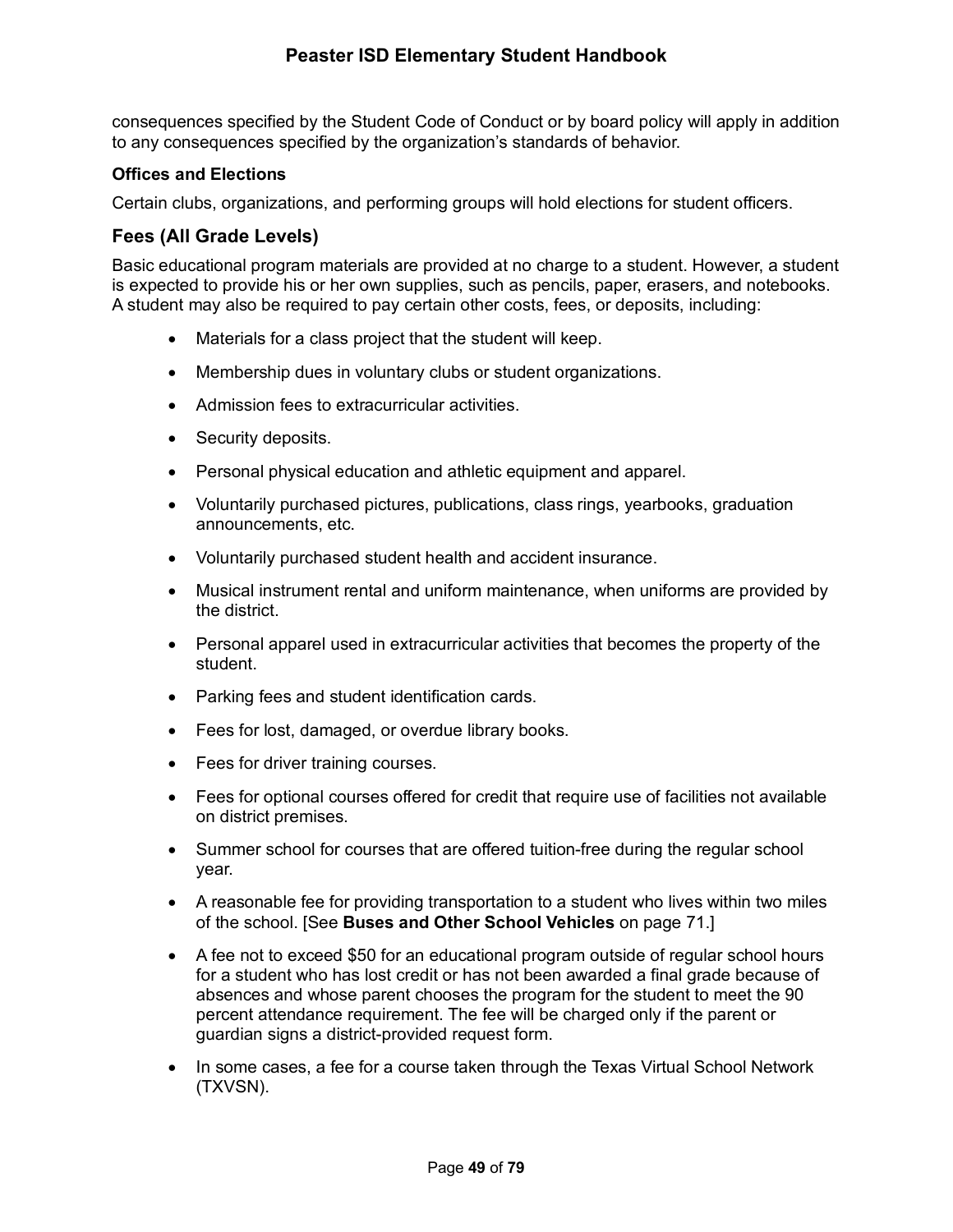Any required fee or deposit may be waived if the student and parent are unable to pay. Application for such a waiver may be made to the principal [See policy FP for more information.]

# **Fundraising (All Grade Levels)**

Student groups or classes and/or parent groups may be permitted to conduct fundraising drives for approved school purposes in accordance with administrative regulations. [See policies FJ and GE for more information.]

## **Gang-Free Zones (All Grade Levels)**

Certain criminal offenses, including gang-related crimes, will be enhanced to the next-highest category of offense if they are committed in a gang-free zone. Gang-free zones include a school bus and any location in, on, or within 1,000 feet of any district-owned or leased property or campus playground.

## **Gender-Based Harassment**

[See **Dating Violence, Discrimination, Harassment, and Retaliation** on page 40.]

## **Grading Guidelines (All Grade Levels)**

Approved grading guidelines for each grade level or course will be communicated to students and their parents by the classroom teacher. These guidelines establish:

- The minimum number of assignments, projects, and examinations required for each grading period. During a nine-week grading period, teachers will take at least 12 daily grades and 3 major grades in math and ELAR. During the 9 weeks, teachers will take at least 9 daily grades and 3 major grades in social studies and science.
- How the student's mastery of concepts and achievement will be communicated (i.e., letter grades, numerical averages, checklist of required skills, etc.). For grades 2-5, the weighting of grades will be 75% for daily work and 25% for major grades.
- Circumstances under which a student will be allowed to redo an assignment or retake an examination the student originally failed. Students' grades shall reflect mastery of district objectives, which have been related to Texas Essential Knowledge and Skills. Students who receive a failing grade on a test or other assessment which has a major impact on the grade shall have an opportunity to receive remediation and be reassessed for mastery. The reassessment should cover the same basic content at the same level of difficulty as the original assessment.
- Procedures for a student to follow after an absence. Students may have the same number of days to make up the assignment as the number of days missed. If it is more than three days, the teachers will work with the student for due dates.

[See **Report Cards/Progress Reports and Conferences** on page 64 for additional information on grading guidelines.]

## **Harassment**

[See **Dating Violence, Discrimination, Harassment, and Retaliation** on page 40.]

## **Hazing (All Grade Levels)**

Hazing is defined as an intentional, knowing, or reckless act, on or off campus, by one person alone or acting with others, directed against a student for the purpose of pledging, initiation into,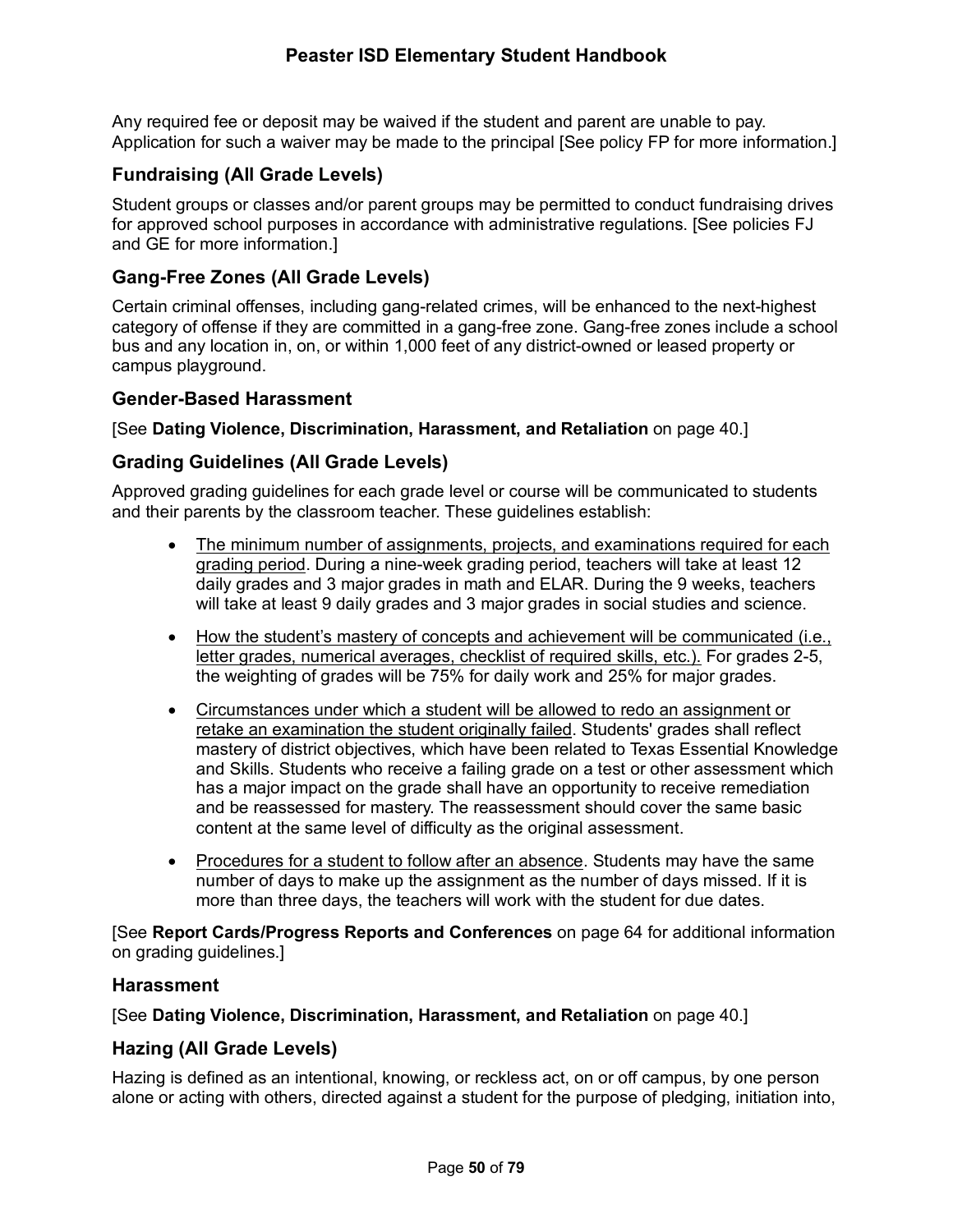affiliation with, holding office in, or maintaining membership in a student organization if the act meets the elements in Education Code 37.151, including:

- Any type of physical brutality;
- An activity that subjects the student to an unreasonable risk of harm or that adversely affects the student's mental or physical health, such as sleep deprivation, exposure to the elements, confinement to small spaces, calisthenics, or consumption of food, liquids, drugs, or other substances;
- An activity that induces, causes, or requires the student to perform a duty or task that violates the Penal Code; and
- Coercing a student to consume a drug or alcoholic beverage in an amount that would lead a reasonable person to believe the student is intoxicated.

The district will not tolerate hazing. Disciplinary consequences for hazing will be in accordance with the Student Code of Conduct. It is a criminal offense if a person engages in hazing; solicits, encourages, directs, aids, or attempts to aid another in hazing; or has firsthand knowledge of an incident of hazing being planned or having occurred and fails to report this to the principal or superintendent.

[See **Bullying** on page 31 and policies FFI and FNCC for more information.]

## **Health—Physical and Mental**

## **Illness (All Grade Levels)**

When your child is ill, please contact the school to let us know he or she will not be attending that day.

State rules require schools to exclude students with certain illnesses from school for certain periods of time. For example, if a child has a fever over 100 degrees, he or she must stay out of school until fever-free for 24 hours without use of fever-reducing medications. Students with diarrheal illnesses must stay home until they are diarrhea-free without use of diarrheasuppressing medications for 24 hours.

A full list of conditions for which the school must exclude children can be obtained from the school nurse.

If a student becomes ill during the school day, and the school nurse determines that the child should go home, the nurse will contact the parent.

The district is required to report certain contagious (communicable) diseases or illnesses to the Texas Department of State Health Services (TDSHS) or our local/regional health authority. The school nurse can provide information from TDSHS on these notifiable conditions.

The school nurse is available to answer any questions for parents who are concerned about whether or not their child should stay home.

## **Immunization (All Grade Levels)**

A student must be fully immunized against certain diseases or must present a certificate or statement that, for medical reasons or reasons of conscience, including a religious belief, the student will not be immunized.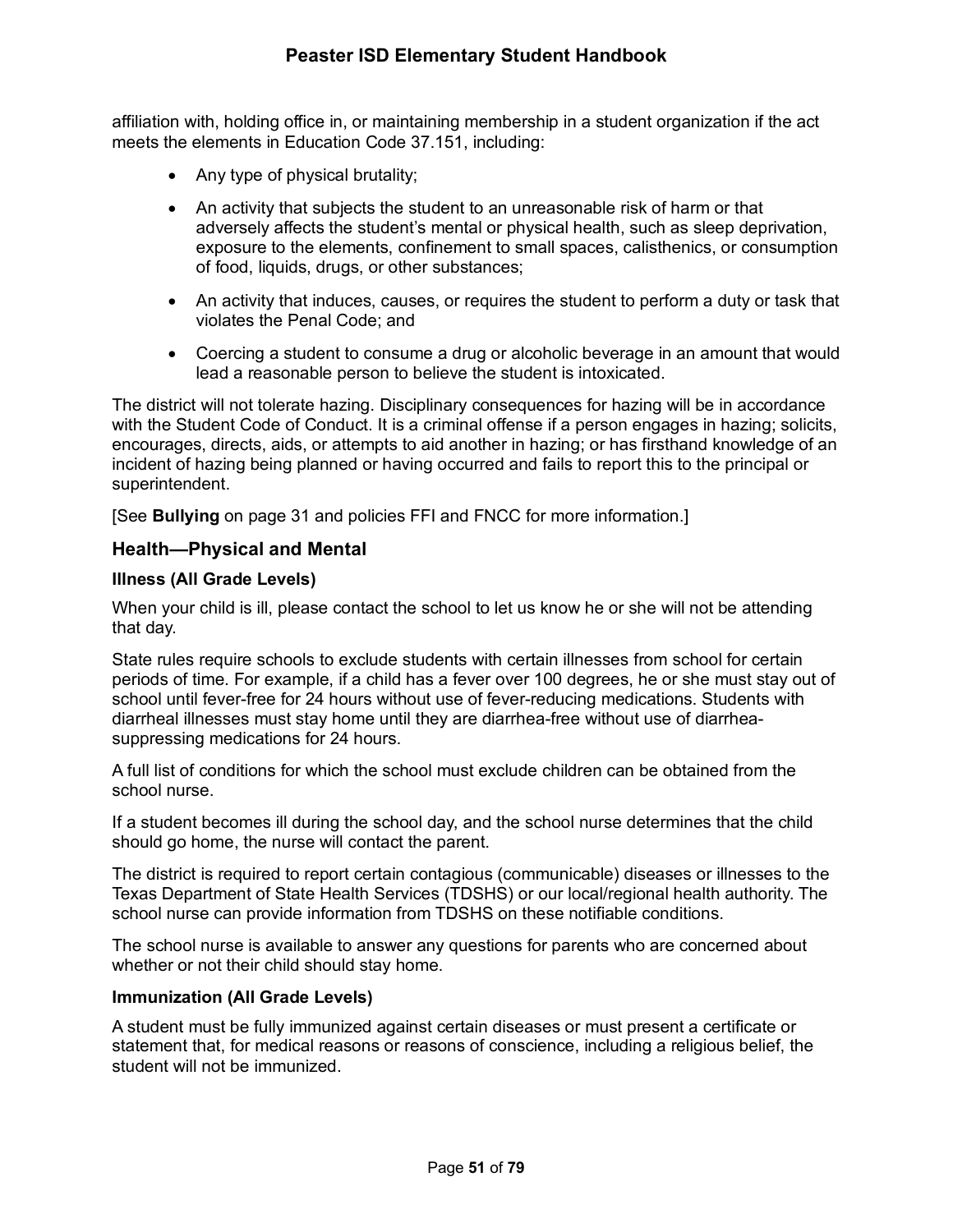# **Peaster ISD Elementary Student Handbook**

For exemptions based on reasons of conscience, only official forms issued by the Texas Department of State Health Services (DSHS), Immunization Branch, can be honored by the district. This form may be obtained by writing the DSHS Immunization Branch (MC 1946), P.O. Box 149347, Austin, Texas 78714-9347; or online at Affidavit Request for Exemption from Immunization. The form must be notarized and submitted to the principal or school nurse within 90 days of notarization. If the parent is seeking an exemption for more than one student in the family, a separate form must be provided for each student.

The immunizations required are:

- Diphtheria, tetanus, and pertussis;
- Rubeola (measles), mumps, and rubella;
- Polio;
- Hepatitis A;
- Hepatitis B:
- Varicella (chicken pox); and
- Meningococcal.

The school nurse can provide information on immunization requirements. Proof of immunization may be established by personal records from a licensed physician or public health clinic with a signature or rubber-stamp validation.

If a student should not be immunized for medical reasons, the student or parent must present a certificate signed by a U.S. registered and licensed physician stating that, in the doctor's opinion, the immunization required is medically contraindicated or poses a significant risk to the health and well-being of the student or a member of the student's family or household. This certificate must be renewed yearly unless the physician specifies a lifelong condition.

As noted at **Bacterial Meningitis** on page 55, entering college students must also, with limited exception, furnish evidence of having received a bacterial meningitis vaccination within the five years prior to enrolling in and attending classes at an institution of higher education. A student wanting to enroll in a dual credit course taken off campus may be subject to this requirement.

[See the DSHS website: Texas School & Child Care Facility Immunization Requirements and policy FFAB(LEGAL) for more information.]

#### **Lice (All Grade Levels)**

Head lice is very common among children. Although not an illness or a disease, it spreads easily through head-to-head contact during play, sports, nap time, and when children share things like brushes, combs, hats, and headphones.

If careful observation indicates that a student has head lice, the school nurse will contact the student's parent to determine whether the student needs to be picked up from school and to discuss a treatment plan using an FDA-approved medicated shampoo or cream rinse that may be purchased from any drug or grocery store. After the student undergoes one treatment, the parent should contact the school nurse to discuss the treatment used. The nurse can also offer additional recommendations, including subsequent treatments, how best to get rid of lice, and how to prevent their return.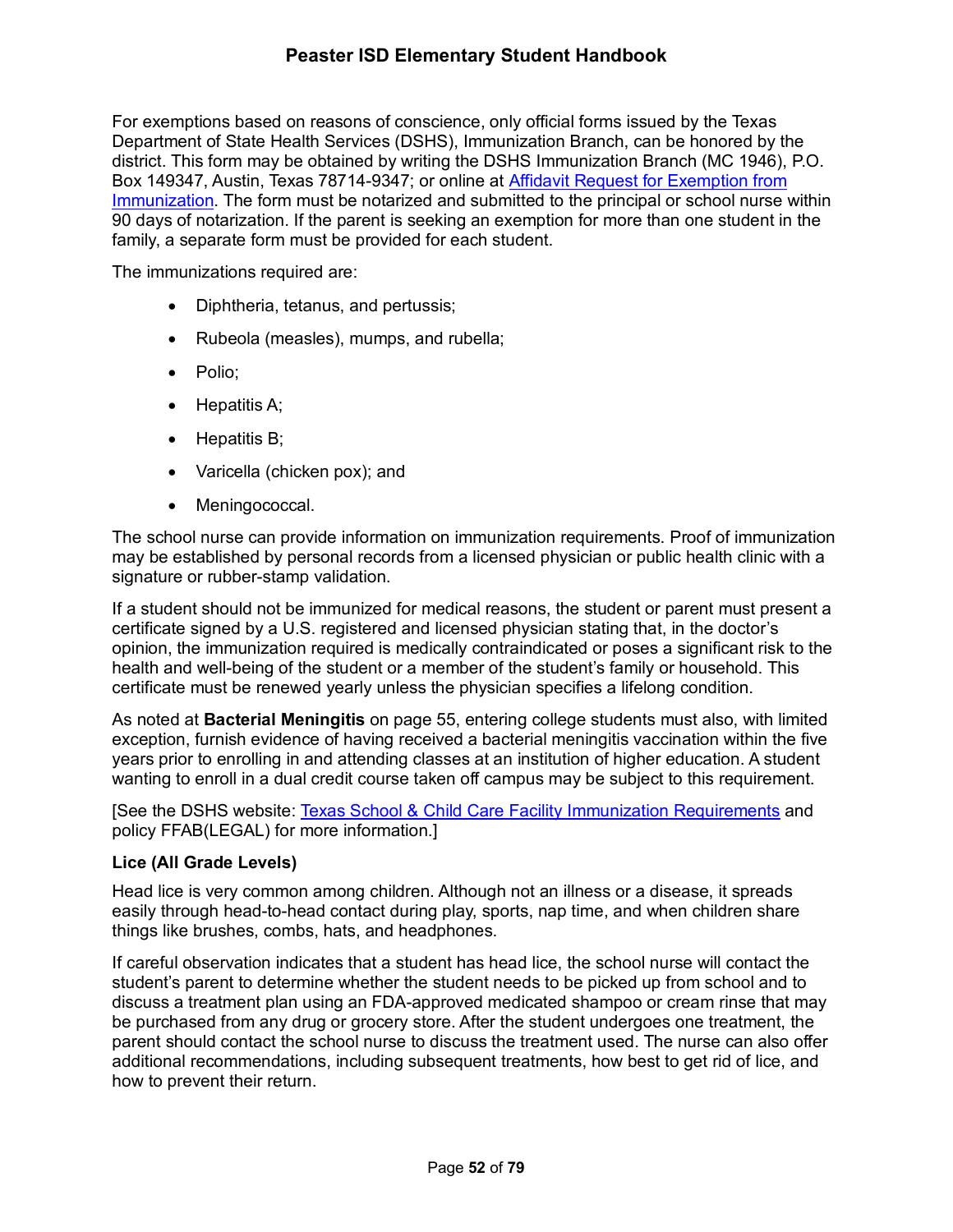The district will provide notice to parents of elementary school students in the affected classroom without identifying the student with lice.

More information on head lice can be obtained from the DSHS website Managing Head Lice in School Settings and at Home.

[See policy FFAA for more information.]

## **Medicine at School (All Grade Levels)**

If a student must take medication during school hours, the student's parent must provide the medication. All medication, whether prescription or nonprescription, must be kept in the nurse's office and be administered by the nurse or another authorized district employee. A student may be authorized to possess his or her own medication because of asthma or a severe allergy as described below or as otherwise allowed by law.

The district will not purchase nonprescription medication to give to a student. District employees will not give a student prescription medication, nonprescription medication, herbal substances, anabolic steroids, or dietary supplements, except that authorized employees, in accordance with policy FFAC, may administer:

- Prescription medication in the original, properly labeled container, provided by the parent, along with a written request.
- Prescription medication from a properly labeled unit dosage container filled by a registered nurse or another qualified district employee from the original, properly labeled container.
- Nonprescription medication in the original, properly labeled container, provided by the parent along with a written request. **Note:** Insect repellant is considered a nonprescription medication.
- Herbal or dietary supplements provided by the parent only if required by the student's individualized education program (IEP) or Section 504 plan for a student with disabilities.

Students whose schedules provide for regular time spent outdoors, including for recess and physical education classes, should apply sunscreen before coming to school.

At the elementary level, a student's teacher or other district personnel will apply sunscreen to the student's exposed skin if the student brings the sunscreen to school and asks for help applying it. A student at this level may apply his or her own sunscreen if the student is able to do so.

Whether a student is at the elementary or secondary level, if sunscreen needs to be administered to treat any type of medical condition, this should be handled through communication with the school nurse so that the district is made aware of any safety and medical issues.

## **Asthma and Severe Allergic Reactions**

A student with asthma or severe allergic reaction (anaphylaxis) may possess and use prescribed asthma or anaphylaxis medication at school or school-related events only if he or she has written authorization from his or her parent and a physician or other licensed healthcare provider. The student must also demonstrate to his or her health-care provider and the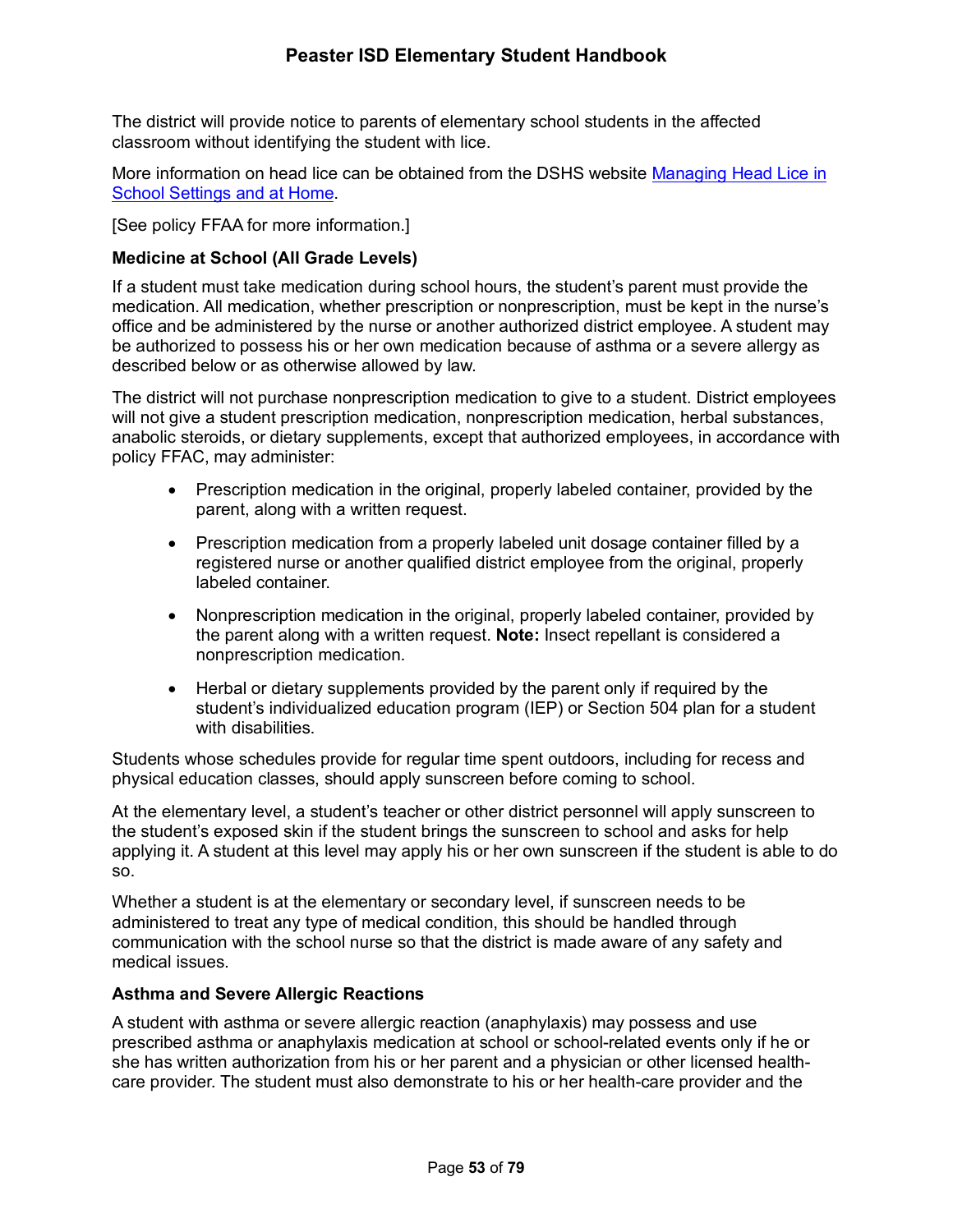school nurse the ability to use the prescribed medication, including any device required to administer the medication.

If the student has been prescribed asthma or anaphylaxis medication for use during the school day, the student and parents should discuss this with the school nurse or principal.

See also **Food Allergies** on page 56.

## **Mental Health Support (All Grade Levels)**

The district has implemented programs to address the following mental health, behavioral health, and substance abuse concerns:

- Mental health promotion and early intervention;
- Building skills to manage emotions, establish and maintain positive relationships, and engage in responsible decision-making;
- Substance abuse prevention and intervention;
- Suicide prevention, intervention, and postvention (interventions after a suicide in a community);
- Grief, trauma, and trauma-informed care;
- Positive behavior interventions and supports;
- Positive youth development; and
- Safe, supportive, and positive school climates.

If a student has been hospitalized or placed in residential treatment for a mental health condition or substance abuse, the district has procedures to support the student's return to school. Please contact the district's mental health liaison for further information.

Teachers and other district employees may discuss a student's academic progress or behavior with the student's parents or another employee as appropriate; however, they are not permitted to recommend use of psychotropic drugs. A psychotropic drug is a substance used in the diagnosis, treatment, or prevention of a disease or as a component of a medication that is intended to alter perception, emotion, mood, or behavior.

A district employee who is a registered nurse, an advanced nurse practitioner, a physician, or a certified or credentialed mental health professional can recommend that a student be evaluated by an appropriate medical practitioner, if appropriate. [See policy FFEB for more information.]

Teachers and other district employees may discuss a student's academic progress or behavior with the student's parents or another employee as appropriate; however, they are not permitted to recommend use of psychotropic drugs. A psychotropic drug is a substance used in the diagnosis, treatment, or prevention of a disease or as a component of a medication that is intended to alter perception, emotion, mood, or behavior.

A district employee who is a registered nurse, an advanced nurse practitioner, a physician, or a certified or credentialed mental health professional can recommend that a student be evaluated by an appropriate medical practitioner, if appropriate. [See policy FFEB for more information.]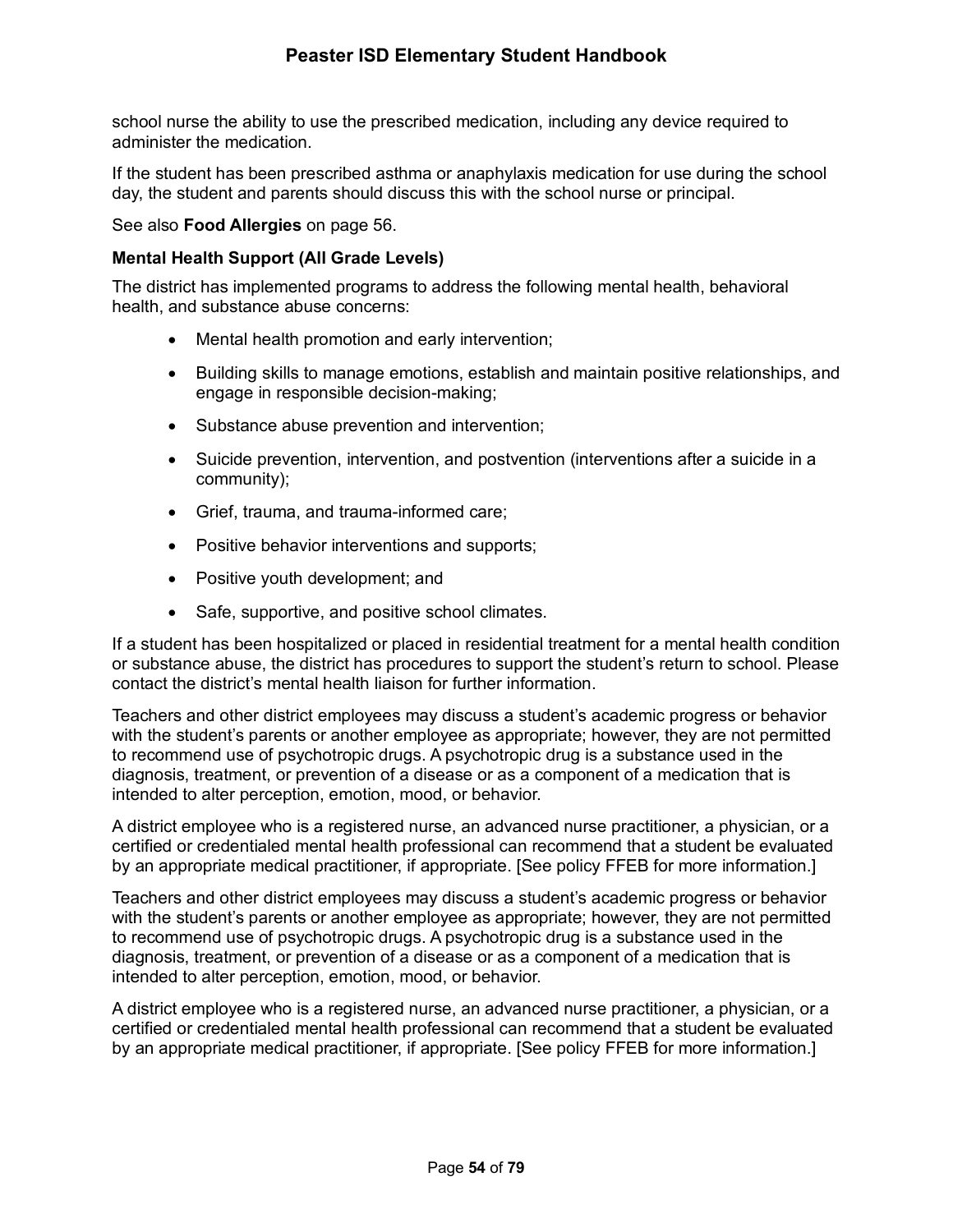For related information, see:

- **Consent to Conduct a Psychological Evaluation or Provide a Mental Health Care Service** on page 11 for the district's procedures for recommending a mental health intervention and the mental health liaison's contact information;
- **Counseling** on page 38 for the district's comprehensive school counseling program;
- **Physical and Mental Health Resources** on page 57 for campus and community mental and physical health resources; and
- **Policies and Procedures that Promote Student Physical and Mental Health** on page 57 for board-adopted policies and administrative procedures that promote student health.

### **Physical Activity Requirements**

### *Temporary Restriction from Participation in Physical Education*

Students who are temporarily restricted from participation in physical education will not actively participate in skill demonstration but will remain in class to learn the concepts of the lessons.

### **Physical Fitness Assessment (Grades 3–12)**

Annually, the district will conduct a physical fitness assessment of students in grades 3–12 who are enrolled in a physical education course or a course for which physical education credit is awarded. At the end of the school year, a parent may submit a written request to the campus principal to obtain the results of his or her child's physical fitness assessment conducted during the school year.

## **Physical Health Screenings / Examinations**

#### *Spinal Screening Program*

School-based spinal screening helps identify adolescents with abnormal spinal curvature at an early stage, when the curve is mild and may go unnoticed. Early detection is key to controlling spinal deformities. Spinal screening is non-invasive and conducted in accordance with the most recent, nationally accepted and peer-reviewed standards.

All students who meet the Texas Department of State Health Services criteria will be screened for abnormal spinal curvature before the end of the school year. As appropriate, students will be referred for follow-up with their physician.

For information on spinal screening by an outside professional or exemption from spinal screening based on religious beliefs, contact the superintendent or see policy FFAA(LEGAL).

## *Other Examinations and Screenings (All Grade Levels)*

Students are required to undergo a risk assessment for Type 2 diabetes at the same time the district screens students for hearing and vision issues or for abnormal spinal curvatures.

[See policy FFAA for more information.]

#### **Special Health Concerns (All Grade Levels)**

#### *Bacterial Meningitis (All Grade Levels)*

Please see the district's website at: https://www.peaster.net/Page/3929 for information regarding meningitis.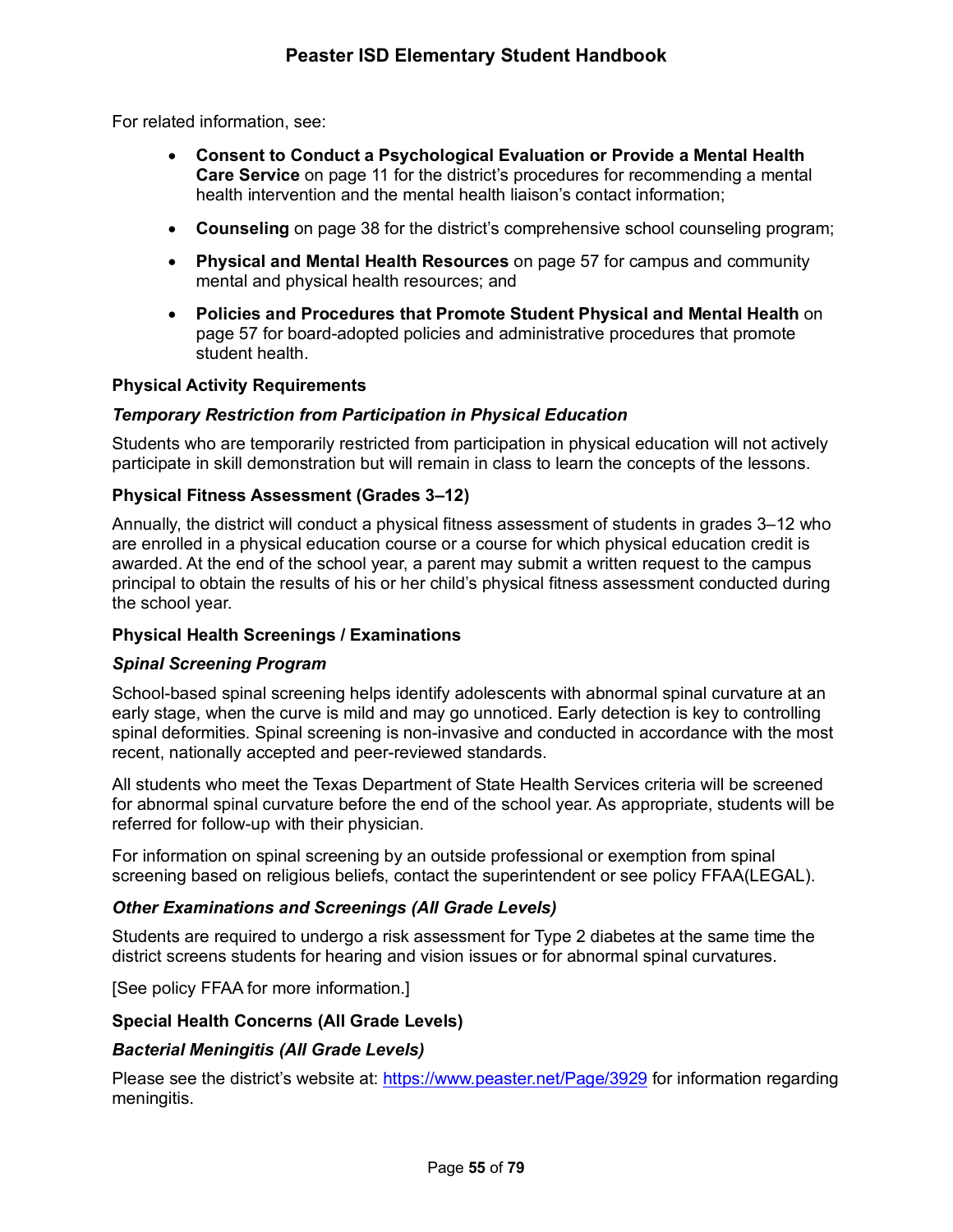**Note:** DSHS requires at least one meningococcal vaccination on or after a student's 11th birthday, unless the student received the vaccine at age 10. Also note that entering college students must show, with limited exception, evidence of receiving a bacterial meningitis vaccination within the five-year period prior to enrolling in and taking courses at an institution of higher education. Please see the school nurse for more information, as this may affect a student who wishes to enroll in a dual credit course taken off campus.

## [See **Immunization** on page 51.]

### *Diabetes*

In accordance with a student's individual health plan for management of diabetes, a student with diabetes will be permitted to possess and use monitoring and treatment supplies and equipment while at school or at a school-related activity. See the school nurse or principal for information. [See policy FFAF(LEGAL) for more information.]

## *Food Allergies (All Grade Levels)*

Parents should notify the district when a student has been diagnosed with a food allergy, especially an allergy that could result in dangerous or life-threatening reactions either by inhalation, ingestion, or skin contact with the particular food. It is important to disclose the food to which the student is allergic as well as the nature of the allergic reaction. Please contact the school nurse or campus principal if your child has a known food allergy or as soon as possible after any diagnosis of a food allergy.

The district has developed and annually reviews a food allergy management plan, based on the Texas Department of State Health Services' (DSHS) "Guidelines for the Care of Students with Food Allergies At-Risk for Anaphylaxis" found on the DSHS website at Allergies and Anaphylaxis.

When the district receives information that a student has a food allergy that puts the student at risk for anaphylaxis, individual care plans will be developed to assist the student in safely accessing the school environment. The district's food allergy management plan can be accessed at the district office of the Director of Nutrition.

[See **Celebrations** on page 33 and policy FFAF for more information.]

## *Seizures (All Grade Levels)*

To address the care of a student with a seizure disorder while at school or participating in a school activity, a parent may submit a seizure management and treatment plan to the district before the beginning of the school year, upon enrollment of the student, or as soon as practicable following diagnosis of a seizure disorder.

[See **A Student with Physical or Mental Impairments Protected under Section 504** on page 27 and contact the school nurse for more information.]

### **Tobacco and E-Cigarettes Prohibited (All Grade Levels and All Others on School Property)**

Students are prohibited from possessing or using any type of tobacco product, electronic cigarette (e-cigarette), or any other electronic vaporizing device while on school property or while attending an off-campus school-related activity.

The district and its staff strictly enforce prohibitions against the use of all tobacco products, ecigarettes, or any other electronic vaporizing device by students and all others on school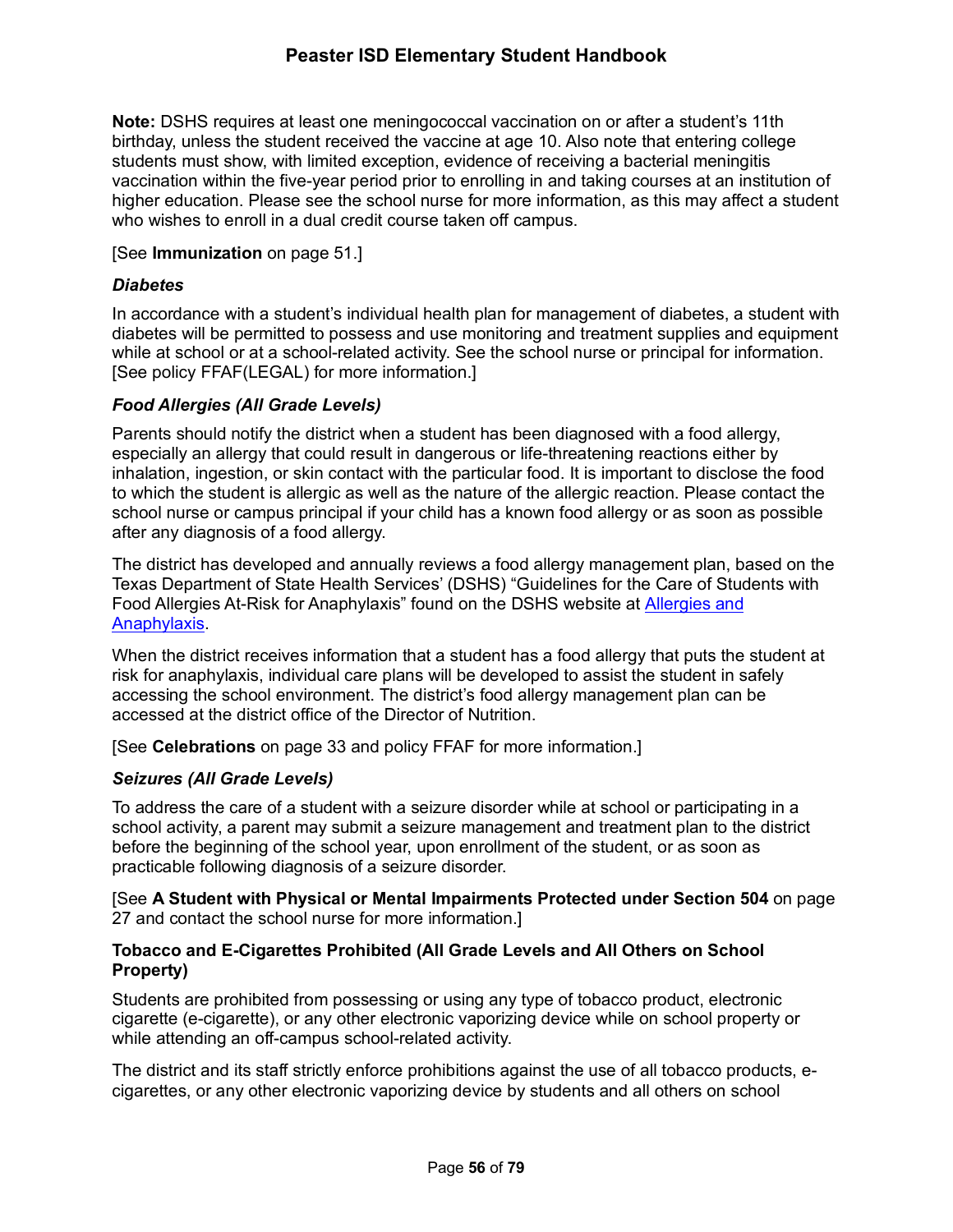property and at school-sponsored and school-related activities. [See the Student Code of Conduct and policies FNCD and GKA for more information.]

# **Health-Related Resources, Policies, and Procedures**

## **Physical and Mental Health Resources (All Grade Levels)**

Parents and students in need of assistance with physical and mental health concerns may contact the following campus and community resources:

- The elementary nurse is Renee Oetgen.
- The elementary counselor is Julie West.
- The local public health authority, Parker County Health Department, which may be contacted at 817-598-6175.
- The local mental health authority, Pecan Valley Center, which may be contacted at 800-772-5987.

## **Policies and Procedures that Promote Student Physical and Mental Health (All Grade Levels)**

The district has adopted board policies that promote student physical and mental health. (LOCAL) policies on the topics below can be found in the district's policy manual, available at https://www.peaster.net/Page/19.

- Food and nutrition management: CO, COA, COB
- Wellness and Health Services: FFA
- Physical Examinations: FFAA
- Immunizations: FFAB
- Medical Treatment: FFAC
- Communicable Diseases: FFAD
- School-Based Health Centers: FFAE
- Care Plans: FFAF
- Crisis Intervention: FFB
- Trauma-informed Care: FFBA
- Student Support Services: FFC
- Student Safety: FFF
- Child Abuse and Neglect: FFG
- Freedom from Discrimination, Harassment, and Retaliation: FFH
- Freedom from Bullying: FFI

In addition, the District Improvement Plan details the district's strategies to improve student performance through evidence-based practices that address physical and mental health.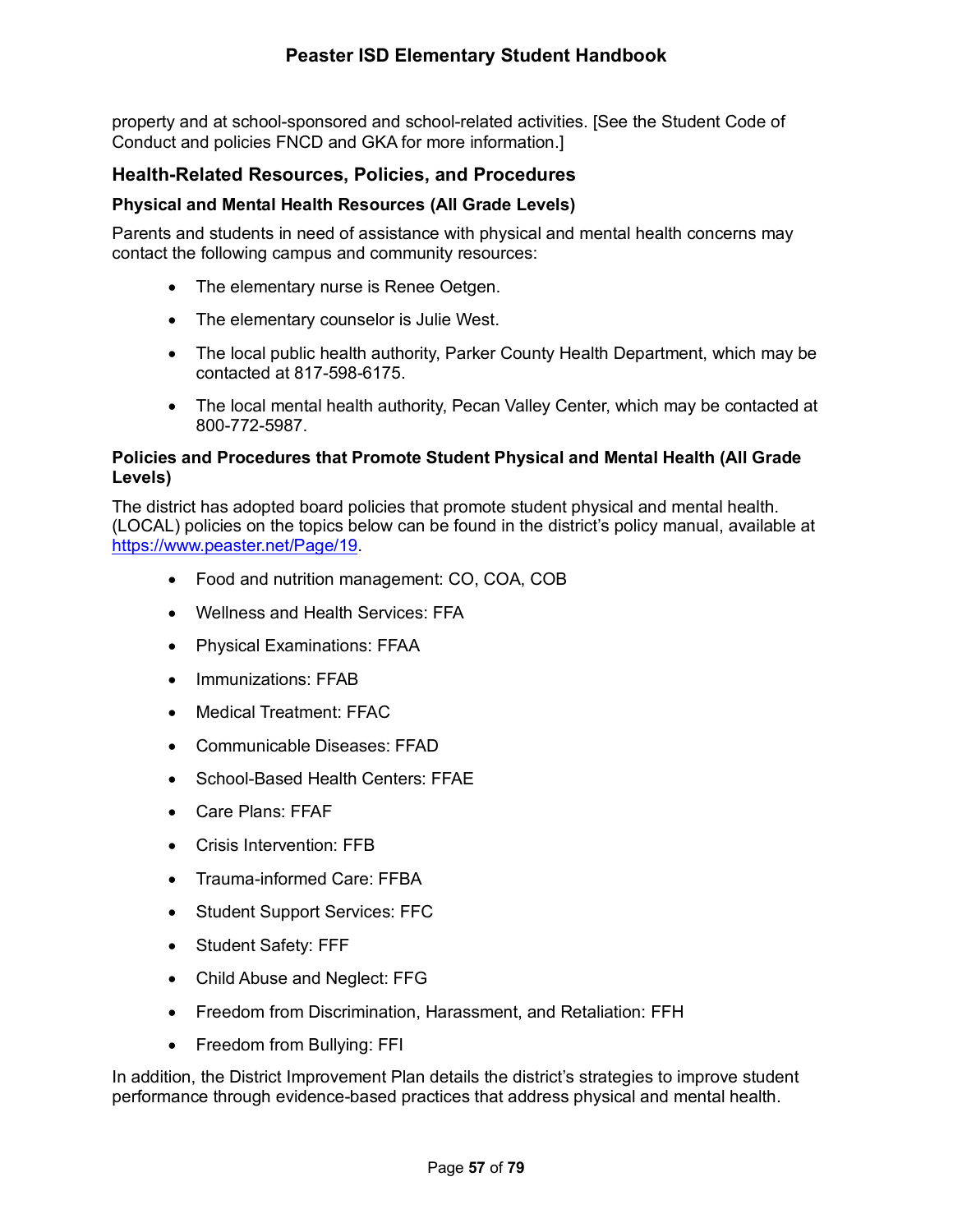The district has developed administrative procedures as necessary to implement the above policies and plans.

Please contact Judi Bell at *jbell@peaster.net* for further information regarding these procedures and access to the District Improvement Plan.

## **School Health Advisory Council (SHAC) (All Grade Levels)**

During the preceding school year, the district's School Health Advisory Council (SHAC) held 2 meetings. Additional information regarding the district's SHAC is available from the nurse's office

[See **Human Sexuality Instruction** on page 16 and policies BDF and EHAA. for more information.]

### **Student Wellness Policy/Wellness Plan (All Grade Levels)**

To encourage healthy habits in our students, the district has developed a board-adopted wellness policy at FFA(LOCAL) and corresponding plans and procedures to implement it. You are encouraged to contact the principal with questions about the content or implementation of the district's wellness policy and plan.

## **Law Enforcement Agencies (All Grade Levels)**

### **Questioning of Students**

When law enforcement officers or other lawful authorities wish to question or interview a student at school, the principal will cooperate fully regarding the conditions of the interview, including without parental consent, if necessary, if it is part of a child abuse investigation. In other circumstances, the principal will:

- Verify and record the identity of the officer or other authority and ask for an explanation of the need to question the student at school.
- Ordinarily make reasonable efforts to notify the parents, unless the interviewer raises what the principal considers to be a valid objection.
- Ordinarily be present for the questioning or interview, unless the interviewer raises what the principal considers to be a valid objection.

#### **Students Taken into Custody**

State law requires the district to permit a student to be taken into legal custody:

- To comply with an order of the juvenile court.
- To comply with the laws of arrest.
- By a law enforcement officer if there is probable cause to believe the student has engaged in delinquent conduct or conduct in need of supervision.
- By a law enforcement officer to obtain fingerprints or photographs for comparison in an investigation.
- By a law enforcement officer to obtain fingerprints or photographs to establish a student's identity where the child may have engaged in conduct indicating a need for supervision, such as running away.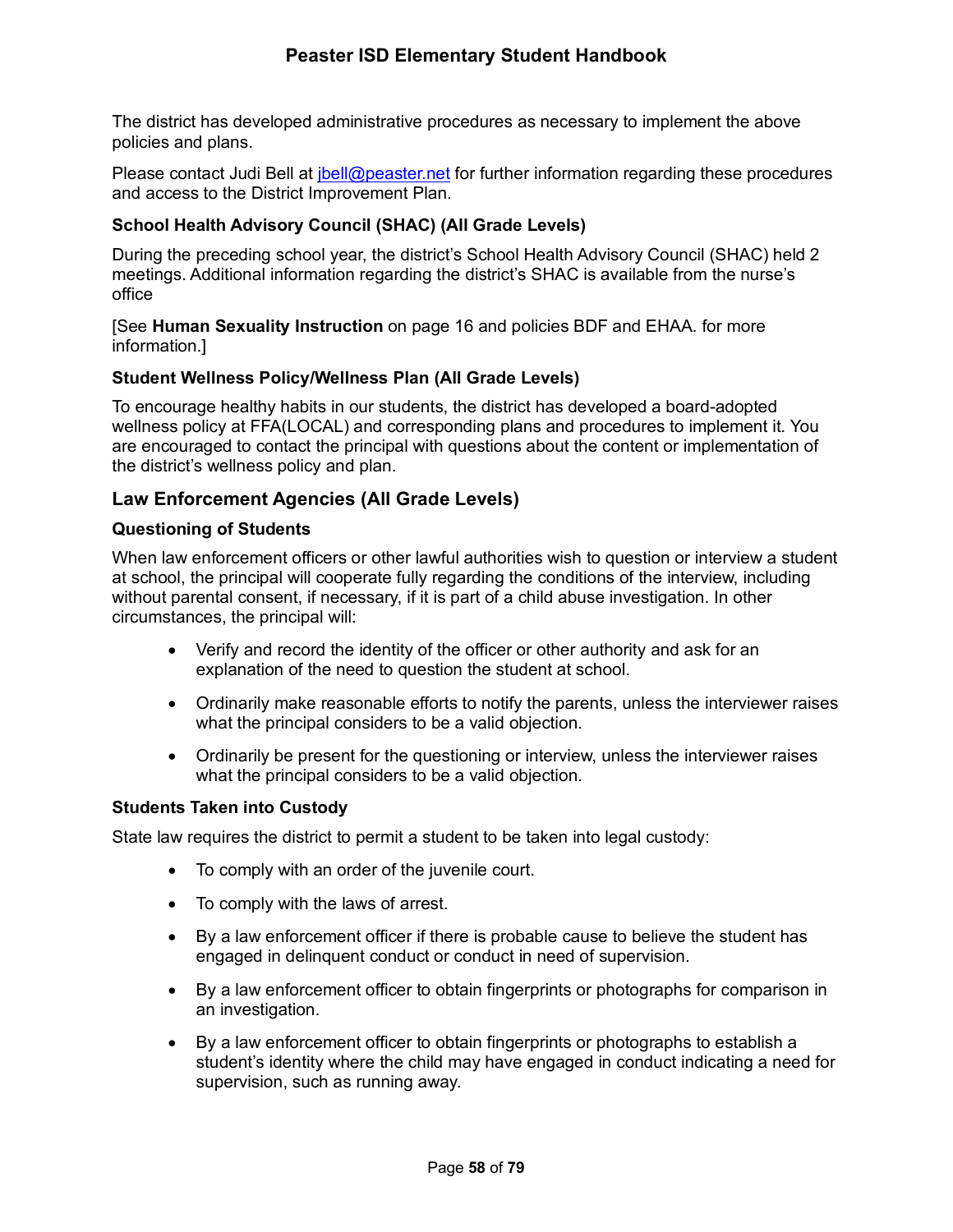- By a probation officer if there is probable cause to believe the student has violated a condition of probation imposed by the juvenile court.
- By an authorized representative of Child Protective Services (CPS), Texas Department of Family and Protective Services (DFPS), a law enforcement officer, or a juvenile probation officer, without a court order, under the conditions set out in the Family Code relating to the student's physical health or safety.
- To comply with a properly issued directive from a juvenile court to take a student into custody.

Before a student is released to a legally authorized person, the principal will verify the person's identity and, to the best of his or her ability, will verify the person's authority to take custody of the student.

The principal will immediately notify the superintendent and will attempt to notify the parent, unless the legally authorized person raises what the principal considers to be a valid objection to notifying the parents. Because the principal does not have the authority to prevent or delay a student's release to a legally authorized person, any notification will most likely be after the fact.

## **Notification of Law Violations**

The district is required by state law to notify:

- All instructional and support personnel who have responsibility for supervising a student who has been taken into custody, arrested, or referred to the juvenile court for any felony offense or for certain misdemeanors.
- All instructional and support personnel who have regular contact with a student who is thought to have committed certain offenses or who has been convicted, received deferred prosecution, received deferred adjudication, or was adjudicated for delinquent conduct for any felony offense or certain misdemeanors.
- All appropriate district personnel regarding a student who is required to register as a sex offender.

[See policy FL(LEGAL) for more information.]

# **Leaving Campus (All Grade Levels)**

Remember that student attendance is crucial. Appointments should be scheduled outside of school hours if possible. Absent extenuating circumstances, students will not regularly be released before the end of the school day.

State rules require parental consent before any student leaves campus for any part of the school day.

For students in elementary and middle school, a parent or authorized adult must come to the office and show identification to sign the student out. A campus representative will ask the student to report to the office. For safety purposes and stability of the learning environment, we cannot allow any unescorted adult to go to the classroom or other area to pick up the student. If the student returns to campus the same day, the parent or authorized adult must sign the student back in through the main office upon the student's return. Documentation regarding the reason for the absence will also be required.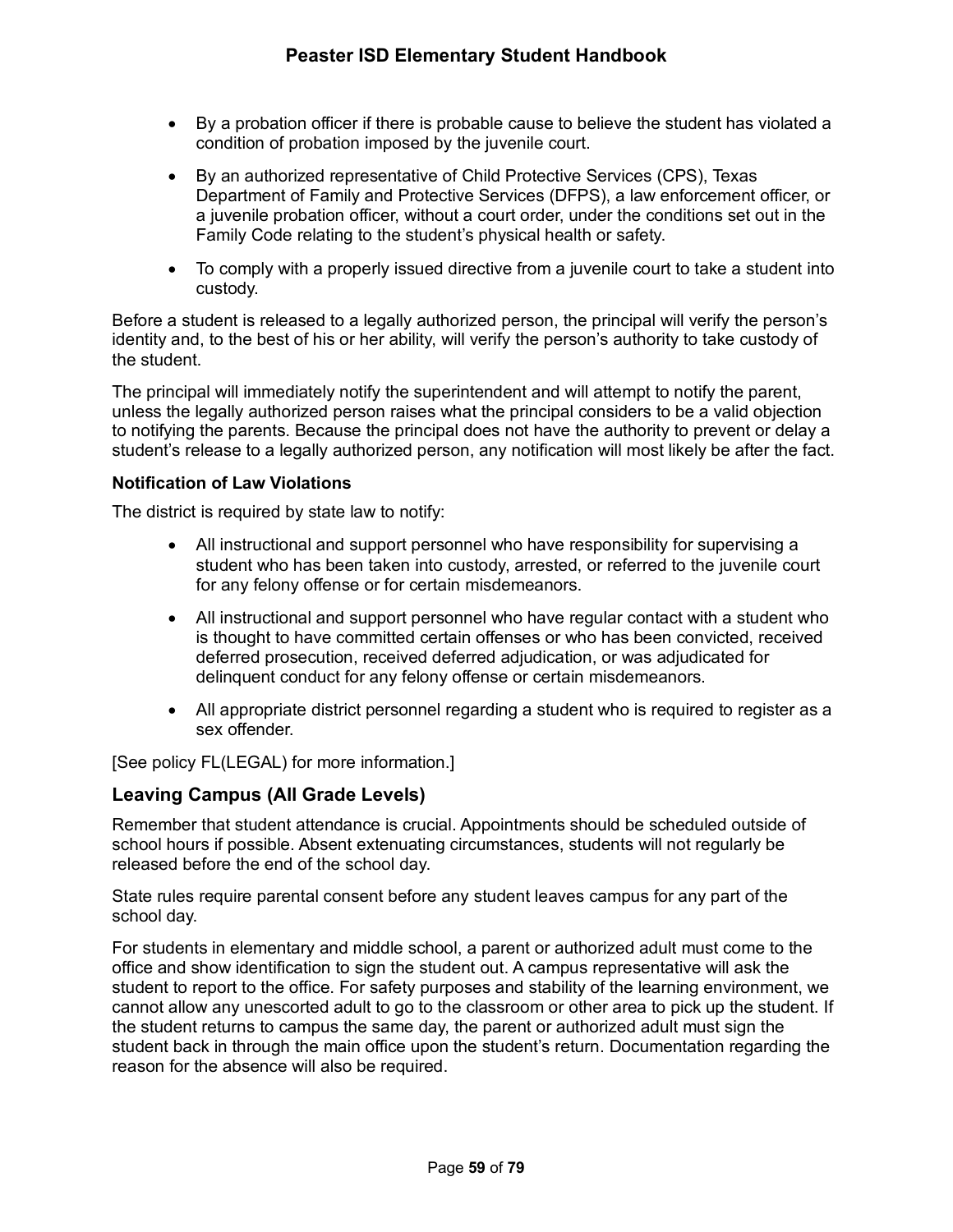If a student becomes ill during the school day and the school nurse or other district personnel determines that the student should go home, the nurse will contact the student's parent and document the parent's wishes regarding release from school.

Unless the parent directs district personnel to release the student unaccompanied, the parent or other authorized adult must follow the sign-out procedures listed above. If a student is permitted by his or her parent to leave campus unaccompanied, the nurse will document the time of day the student was released. Under no circumstances will a student in elementary or middle school be released unaccompanied.

## **During Lunch**

All campuses at Peaster ISD are closed campuses. Students will not be allowed to leave during lunch unaccompanied by a parent or guardian. Deliveries of outside food are not accepted. Visitors other than parents or approved family members are not allowed during lunch.

# **At Any Other Time during the School Day**

Students are not authorized to leave campus during regular school hours for any other reason, except with the permission of the principal.

Students who leave campus in violation of these rules will be subject to disciplinary action in accordance with the Student Code of Conduct.

# **Lost and Found (All Grade Levels)**

A lost and found collection box is located in the campus office. A student who loses an item should check the lost and found box. The district discourages bringing personal items of high monetary value to school, as the district is not responsible for lost or stolen items. The campus will dispose of lost and found items at the end of each semester.

# **Makeup Work**

# **Makeup Work Because of Absence (All Grade Levels)**

A teacher may assign makeup work to a student who misses class based on instructional objectives and the needs of the student in mastering the essential knowledge and skills or meeting subject or course requirements.

The student will be responsible for obtaining and completing the makeup work within the time specified by the grading policy. A student who does not make up assigned work within the time allotted will receive a grade of zero for the assignment.

The student is encouraged to speak with his or her teacher if the student knows of an absence ahead of time so that the teacher and student may plan any makeup work. Please remember the importance of student attendance at school and that, even though absences may be excused or unexcused, all absences account for the 90 percent threshold regarding the state laws surrounding "attendance for credit or final grade." [See **Attendance for Credit or Final Grade** on page 30.]

A student involved in an extracurricular activity must notify his or her teachers ahead of time about any absences.

A student will be permitted to make up tests and turn in projects due in any class missed because of absence. Teachers may assign a late penalty to any long-term project in accordance with timelines approved by the principal and previously communicated to students.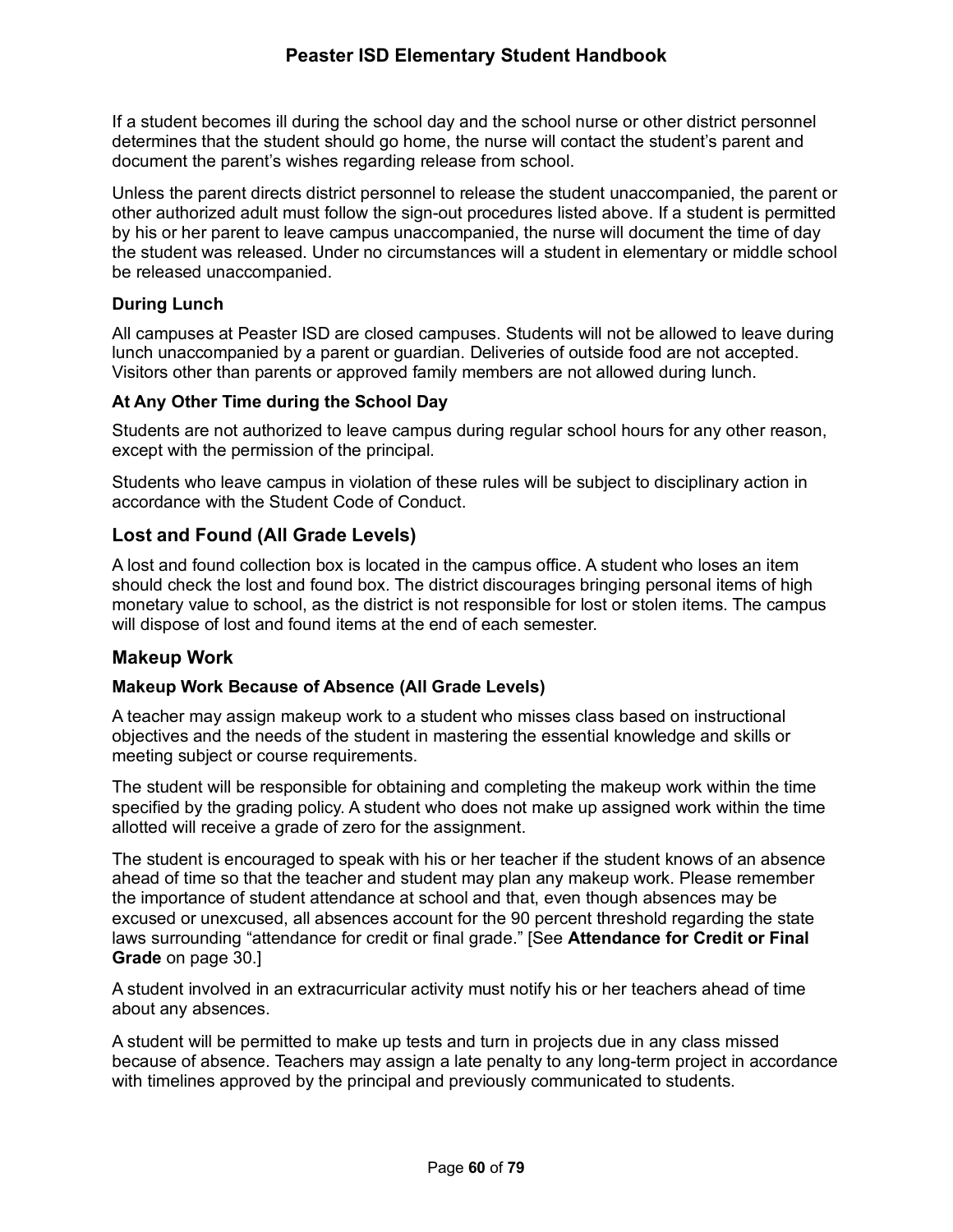## **DAEP Makeup Work**

## **In-School Suspension (ISS) and Out-of-School Suspension (OSS) Makeup Work (All Grade Levels)**

#### *Alternative Means to Receive Coursework*

While a student is in ISS or OSS, the district will provide the student with all course work for the student's foundation curriculum classes that the student misses as a result of the suspension.

#### *Opportunity to Complete Courses*

A student removed from the regular classroom to ISS or another setting, other than a DAEP, will have an opportunity to complete before the beginning of the next school year each course the student was enrolled in at the time of removal from the regular classroom. The district may provide the opportunity by any method available, including a correspondence course, another distance learning option, or summer school. The district will not charge the student for any method of completion provided by the district. [See policy FO(LEGAL) for more information.]

## **Nondiscrimination Statement (All Grade Levels)**

In its efforts to promote nondiscrimination and as required by law, the district does not discriminate on the basis of race, religion, color, national origin, gender, sex, disability, age, or any other basis prohibited by law in providing education services, activities, and programs, including Career and Technical Education (CTE) programs. The district provides equal access to the Boy Scouts and other designated youth groups. The following district representatives have been designated to coordinate compliance with these legal requirements:

- Title IX Coordinator for concerns regarding discrimination on the basis of sex, including sexual harassment or gender-based harassment: Lance Johnson 817-341- 5000
- ADA/Section 504 Coordinator for concerns regarding discrimination on the basis of disability: *campus coordinator 817-341-5000*
- All other concerns regarding discrimination: See the superintendent, *Lance Johnson, 817-341-5000.*

[See policies FB, FFH, and GKD for more information.]

## **Parent and Family Engagement (All Grade Levels)**

#### **Working Together**

Experience and research tell us that a child succeeds in education with good communication and a strong partnership between home and school. A parent's involvement and engagement in this partnership may include:

- Encouraging your child to put a high priority on education and working with your child on a daily basis to make the most of the educational opportunities the school provides.
- Ensuring that your child completes all homework assignments and special projects and comes to school each day prepared, rested, and ready to learn.
- Becoming familiar with all your child's school activities and with the academic programs, including special programs, offered in the district.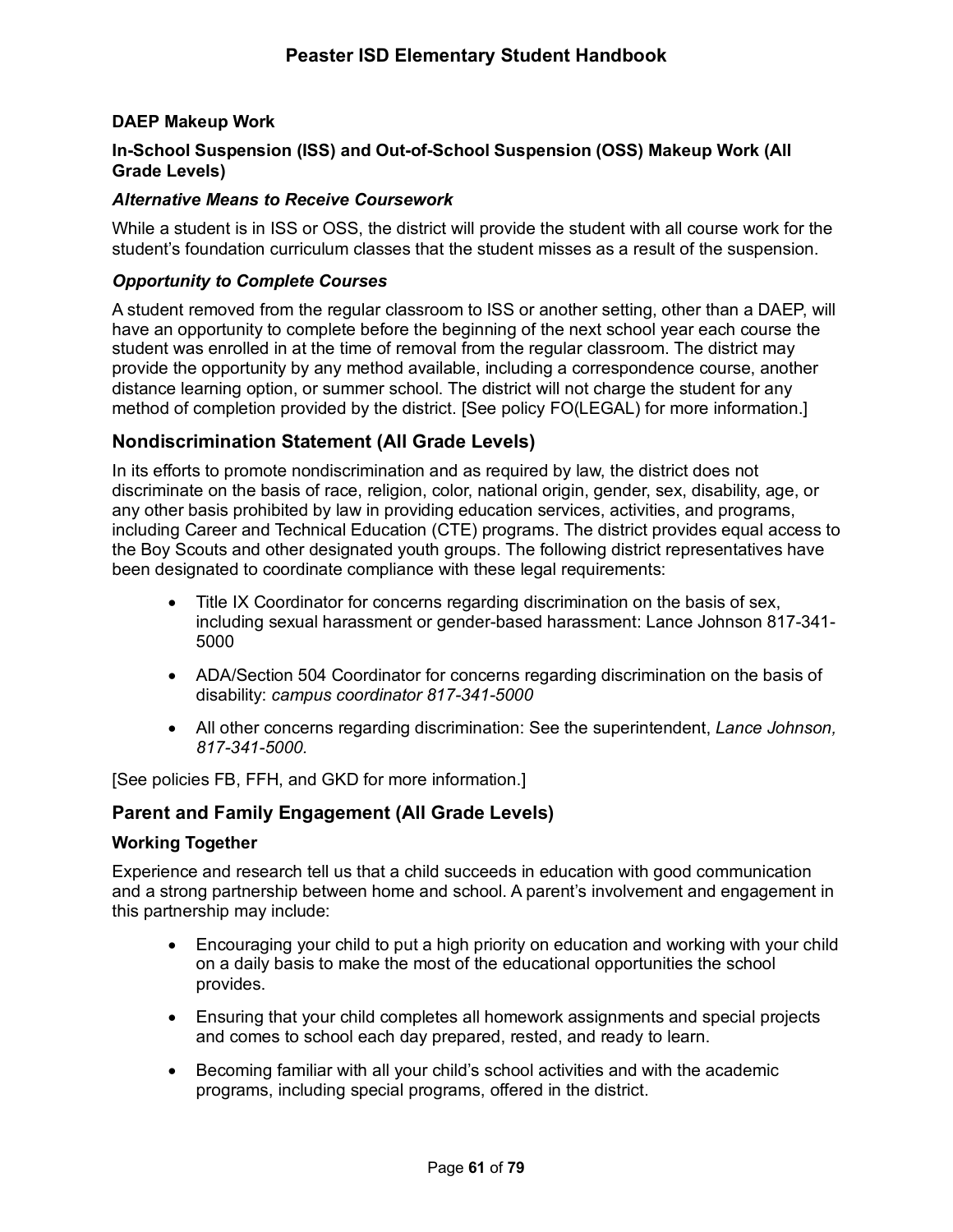- Discussing with the school counselor or principal any questions you may have about the options and opportunities available to your child.
- Reviewing the requirements and options for graduation with your child in middle school and again while your child is enrolled in high school.
- Monitoring your child's academic progress and contacting teachers as needed. [See **Academic Counseling** on page 39.]
- Attending scheduled conferences and requesting additional conferences as needed. To schedule a telephone or in-person conference with a teacher, school counselor, or principal, please call the school office at 817-341-5000 for an appointment. The teacher will usually return your call or meet with you during his or her conference period or before or after school. [See **Report Cards/Progress Reports and Conferences** on page 64.]
- Becoming a school volunteer. [See **Volunteers** on page 73 and policy GKG for more information.]
- Participating in campus parent organizations
- Serving as a parent representative on the district-level or campus-level planning committees that develop educational goals and plans to improve student achievement. [contact the superintendent's office and see policies BQA and BQB, for more information.]
- Serving on the School Health Advisory Council (SHAC) and assisting the district in aligning local community values with health education instruction and other wellness issues. [See **School Health Advisory Council (SHAC)** on page 56 and policies BDF, EHAA, FFA for more information.]
- Being aware of the school's ongoing bullying and harassment prevention efforts.
- Contacting school officials if you are concerned with your child's emotional or mental well-being.
- Attending board meetings to learn more about district operations. . Regular board meetings are held on the  $3^{rd}$  Thursday of each month at 6:00 p. m. at Administration Building. An agenda for a regular or special meeting is posted no later than 72 hours before each meeting at 3602 Harwell Lake Rd and online at https://www.peaster.net/Page/18*.*[See policies BE and BED for more information.]

# **Pledges of Allegiance and a Minute of Silence (All Grade Levels)**

Each school day, students will recite the Pledge of Allegiance to the U.S. flag and the Pledge of Allegiance to the Texas flag. Parents may submit a written request to the principal to excuse their child from reciting a pledge. [See **Reciting the Pledges to the U.S. and Texas Flags** on page 17.]

State law requires that one minute of silence follow recitation of the pledges. Each student may choose to reflect, pray, meditate, or engage in any other silent activity during that minute so long as the silent activity does not interfere with or distract others.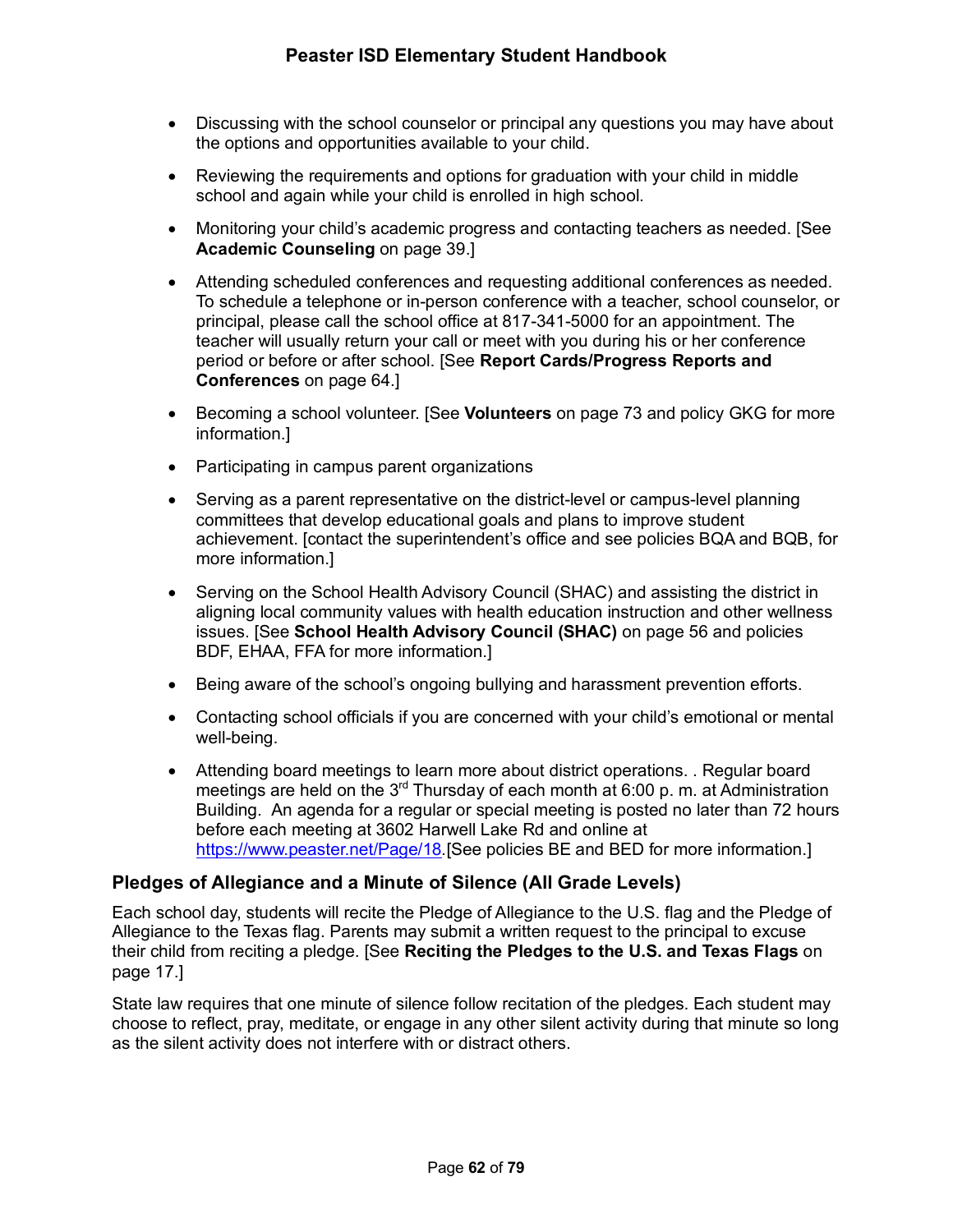In addition, state law requires that each campus provide for the observance of one minute of silence in remembrance of those who lost their lives on September 11, 2001, at the beginning of the first class period when September 11 falls on a regular school day.

[See policy EC for more information.]

## **Prayer (All Grade Levels)**

Each student has a right to pray individually, voluntarily, and silently or to meditate in school in a manner that does not disrupt school activities. The school will not encourage, require, or coerce a student to engage in or refrain from such prayer or meditation during any school activity.

### **Promotion and Retention**

A student will be promoted only on the basis of academic achievement or proficiency. In making promotion decisions, the district will consider:

- Teacher recommendation,
- Grades,
- Scores on criterion-referenced or state-mandated assessments, and
- Any other necessary academic information as determined by the district.

In addition, at certain grade levels a student—with limited exceptions—will be required to pass the State of Texas Assessments of Academic Readiness (STAAR) if the student is enrolled in a public Texas school on any day between January 1 and the date of the first administration of the STAAR.

#### **Kindergarten—Grade 3**

A parent may request in writing that a student repeat kindergarten or grade 1, 2, or 3. Before granting the request, the district may convene a retention committee to meet and discuss the request, and will invite the parent to participate.

#### **Elementary and Middle/Junior High Grade Levels**

In grades 1–8, promotion to the next grade level shall be based on an overall average of 70 on a scale of 100 based on course-level, grade-level standards (essential knowledge and skills) for all subject areas and a grade of 70 or above in three of the following areas: language arts, mathematics, science, and social studies.

For the 2021–22 school year, a parent may request in writing that a student repeat grade 4, 5, 6, 7, or 8 that the student was enrolled in during the 2020-21 school year. Before granting the request, the district may convene a retention committee to meet and discuss the request and will invite the parent to participate.

If a student in grades 3–8 is enrolled in a class or course intended for students above his or her current grade level in which the student will be administered a state-mandated assessment, the student will be required to take an applicable state-mandated assessment only for the course in which he or she is enrolled, unless otherwise required to do so by federal law.

#### [See **Standardized Testing** on page 69.]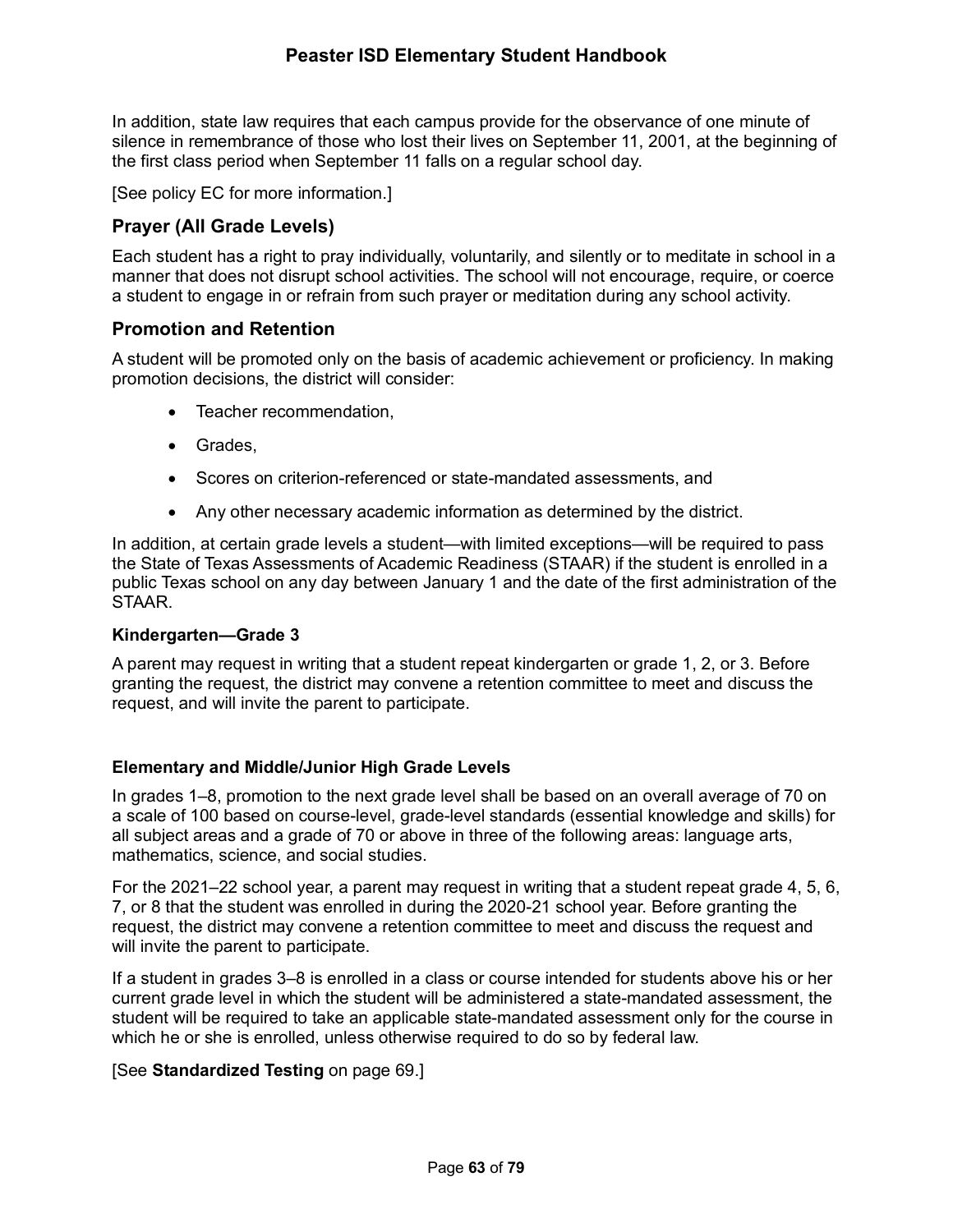# **Peaster ISD Elementary Student Handbook**

Certain students—some with disabilities and some classified as English learners—may be eligible for exemptions, accommodations, or deferred testing. An admission, review, and dismissal (ARD) committee meeting will be convened if a student receiving special education services in grade 5 or 8 fails to meet satisfactory performance after the first STAAR administrations in reading or math. For more information, see the principal, school counselor, or special education director.

A student at or above grade 3 who does not perform satisfactorily on his or her state-mandated examinations will participate in special instructional programs designed to improve performance. The district will notify the parent of their child's participation in this program. The student may be required to participate in this instruction before or after normal school hours or outside of the normal school year. Failure of a student to attend these programs may result in violations of required school attendance as well as the student not being promoted to the next grade level.

## **Release of Students from School**

[See **Leaving Campus** on page 59.]

# **Report Cards/Progress Reports and Conferences (All Grade Levels)**

Report cards with each student's performance and absences in each class or subject are issued at least once every 9 weeks.

At the end of the during the fourth week of a nine-week grading period, parents will receive a progress report if their child's performance in any course/subject area is near or below 70 or is below the expected level of performance. If a student receives a grade lower than 70 in any class or subject at the end of a grading period, the parent will be asked to schedule a conference with the teacher. [See **Working Together** on page 61 for how to schedule a conference.]

Teachers follow grading guidelines that have been approved by the superintendent pursuant to the board-adopted policy. Grading guidelines are designed to reflect each student's relative mastery of each assignment. State law provides that a test or course grade issued by a teacher cannot be changed unless the board determines that the grade was arbitrary or contains an error, or that the teacher did not follow the district's grading policy. [See **Grading Guidelines** on page 50 and policy EIA(LOCAL) for more information.]

Questions about grade calculation should first be discussed with the teacher. If the question is not resolved, the student or parent may request a conference with the principal in accordance with FNG(LOCAL).

The report card or unsatisfactory progress report will state whether tutorials are required for a student who receives a grade lower than 70.

Report cards and unsatisfactory progress reports must be signed by the parent and returned to the school within 3 days. The district may communicate academic information about a student electronically, including for progress reporting purposes. An electronic signature will be accepted by the district, but parents are entitled to request a handwritten signature of acknowledgment instead.

## **Retaliation**

[See **Dating Violence, Discrimination, Harassment, and Retaliation** on page 40.]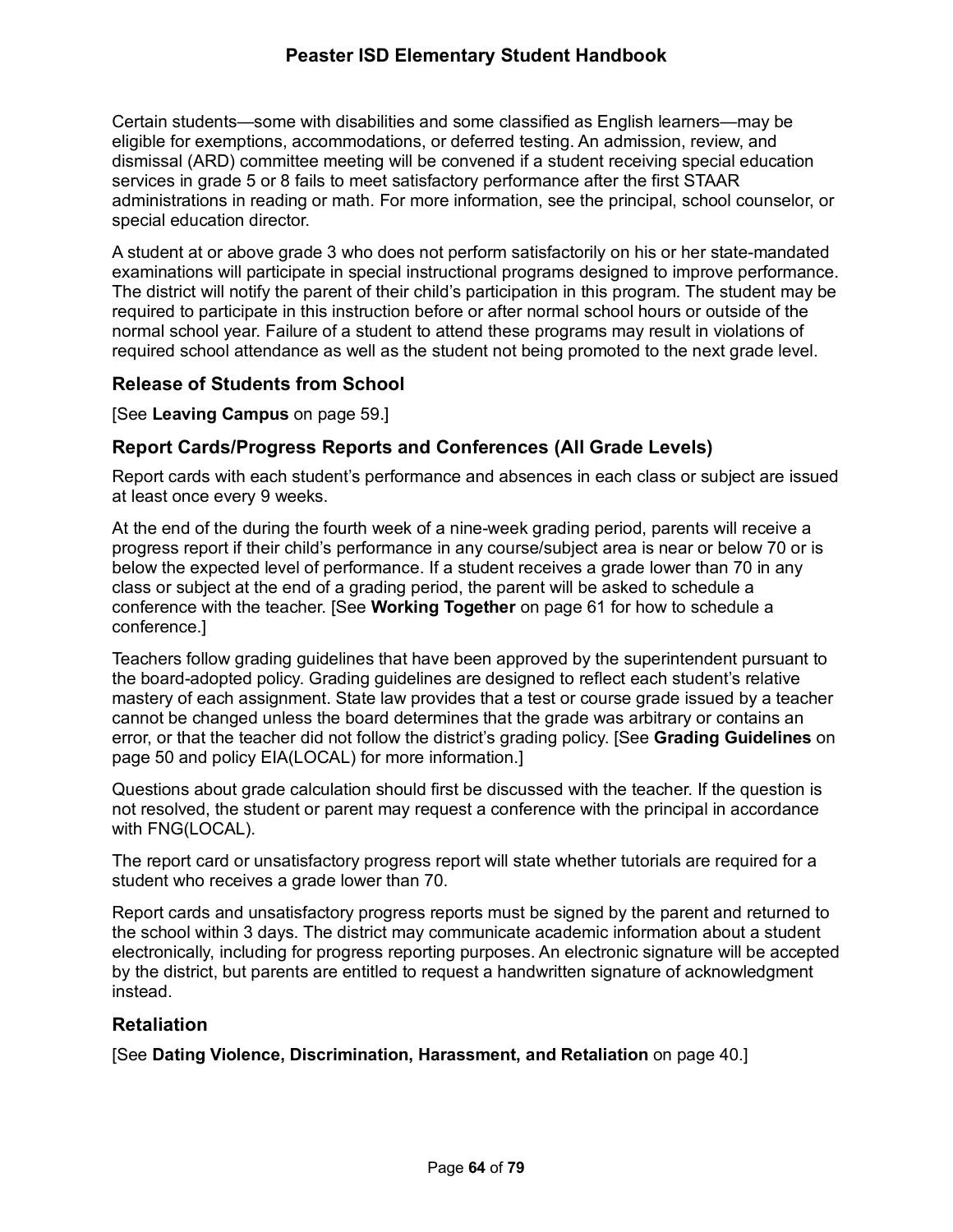# **Safety (All Grade Levels)**

Student safety on campus, at school-related events, and in district vehicles is a high priority of the district. The cooperation of students is essential to ensuring school safety. A student is expected to:

- Avoid conduct that is likely to put the student or others at risk.
- Follow all behavioral standards in this handbook and the Student Code of Conduct or set by district employees.
- Remain alert to any safety hazards, such as intruders on campus or threats made by any person toward a student or staff member, and promptly report any incidents to a district employee. A student may make anonymous reports about safety concerns by clicking the following link: : https://www.stayalert.info/.
- Know emergency evacuation routes and signals.
- Follow immediately the instructions of teachers, bus drivers, and other district employees who are overseeing the welfare of students.

#### **Accident Insurance**

Soon after the school year begins, parents will have the opportunity to purchase low-cost accident insurance that would help meet medical expenses in the event of injury to their child.

### **Preparedness Drills: Evacuation, Severe Weather, and Other Emergencies**

Periodically, the school will conduct preparedness drills of emergency procedures. When the command is given or alarm is sounded, students need to follow the direction of teachers or others in charge quickly, quietly, and in an orderly manner.

#### **Emergency Medical Treatment and Information**

If a student has a medical emergency at school or a school-related activity when the parent cannot be reached, the school may have to rely on previously provided written parental consent to obtain emergency medical treatment, and information about allergies to medications, foods, insect bites, etc. Therefore, all parents are asked each year to complete an emergency care consent form. Parents should contact the school nurse to update emergency care information (name of doctor, emergency phone numbers, allergies, etc.).

#### **Emergency School Closing Information**

Each year, parents are asked to complete an emergency release form to provide contact information in the event that the district needs to notify parents of early dismissal, delayed opening, or restricted access to a campus because of severe weather, a security threat, or another emergency cause.

The district will rely on contact information on file with the district to communicate with parents in an emergency situation, which may include real-time or automated messages. It is crucial to notify your child's school when a phone number changes.

If the campus must close, delay opening, or restrict access to the building because of an emergency, the district will also alert the community in the following ways: RADIO

KYQX 89.5 FM WEATHERFORD

WBAP-820 AM FORT WORTH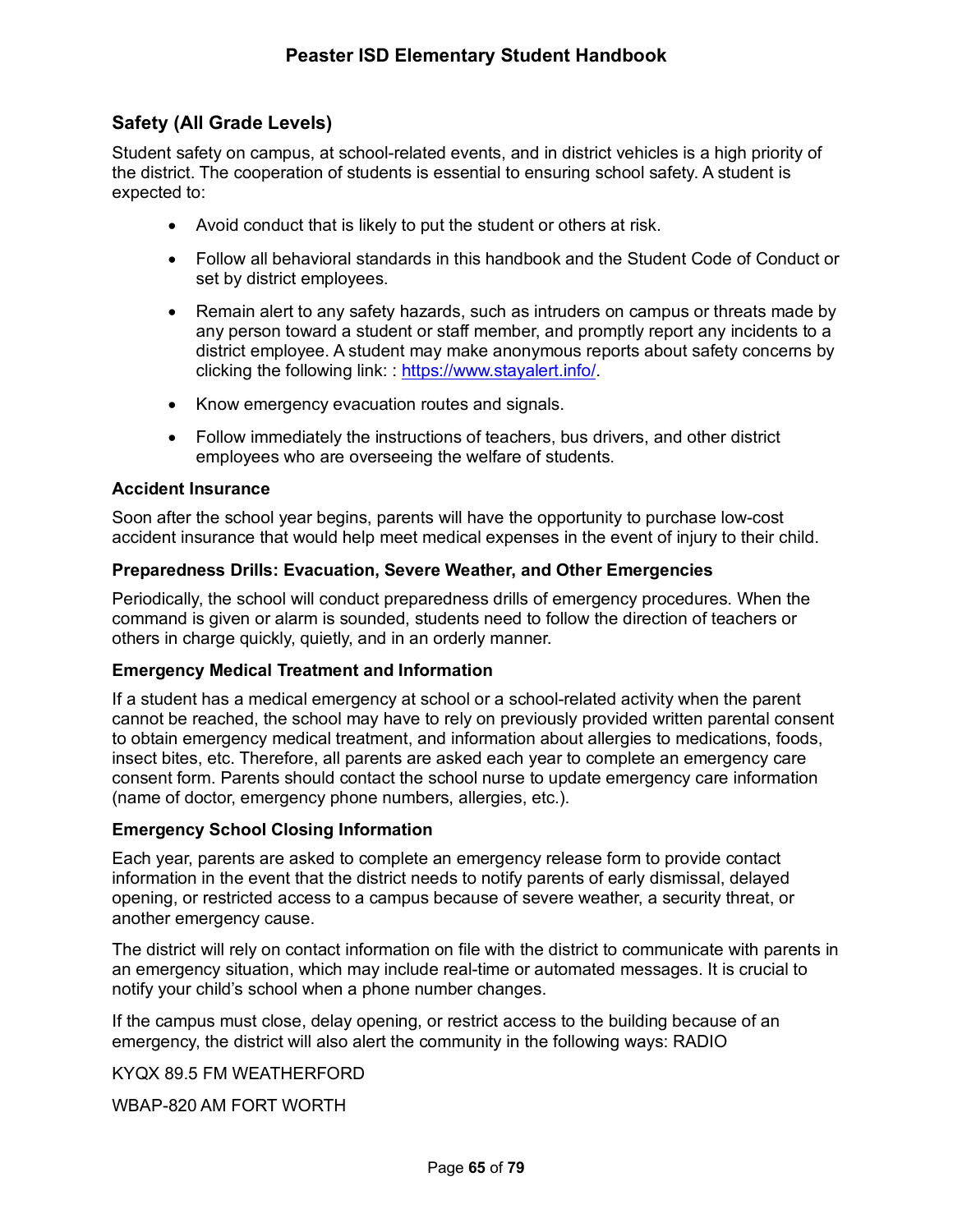# **Peaster ISD Elementary Student Handbook**

**TELEVISION** 

KDFW TV CHANNEL 4 DALLAS

KXAS TV CHANNEL 5 FORT WORTH

WFAA TV CHANNEL 8 DALLAS

KTVT TV CHANNEL 11 FORT WORTH

## INTERNET WEBSITES:

www.peaster.net Select School Calendar, Bad Weather Closure

NBC 5/KXAS-TV www.nbc5i.com Select School Closings for listing

The district also utilizes an electronic notification system.

[See **Communications-Automated, Emergency** on page 36.]

## **School Facilities**

## **Asbestos Management Plan (All Grade Levels)**

The district works diligently to maintain compliance with federal and state law governing asbestos in school buildings. A copy of the district's asbestos management plan is available in the central administrative office. If you have any questions or would like to examine the district's plan in more detail, please contact the superintendent, the district's designated asbestos coordinator, at 817-341-5000.

#### **Food and Nutrition Services (All Grade Levels)**

The district participates in the School Breakfast Program and National School Lunch Program and offers students nutritionally balanced meals daily in accordance with standards set forth in state and federal law.

Some students are eligible for free and reduced-price meals based on financial need. Information about a student's participation is confidential. The district may share information such as a student's name and eligibility status to help enroll eligible children in Medicaid or the state children's health insurance program (CHIP) unless the student's parent requests the student's information not be disclosed.

Participating students will be offered the same meal options as their peers and will not be treated differently from their peers.

See Paula Melton, 817-341-5000 ext. to apply for free or reduced-price meal services.

[See policy CO for more information.]

Parents should continually monitor their child's meal account balance. When a student's meal account is depleted, the district will notify the parent. The student may continue to purchase meals according to the grace period set by the school board. The district will present the parent with a schedule of repayment for any outstanding account balance and an application for free or reduced meals.

If the district is unable to work out an agreement with the student's parent on replenishment of the meal account and payment of any outstanding balance, the student will receive a meal. The district will make every effort to avoid bringing attention to the student.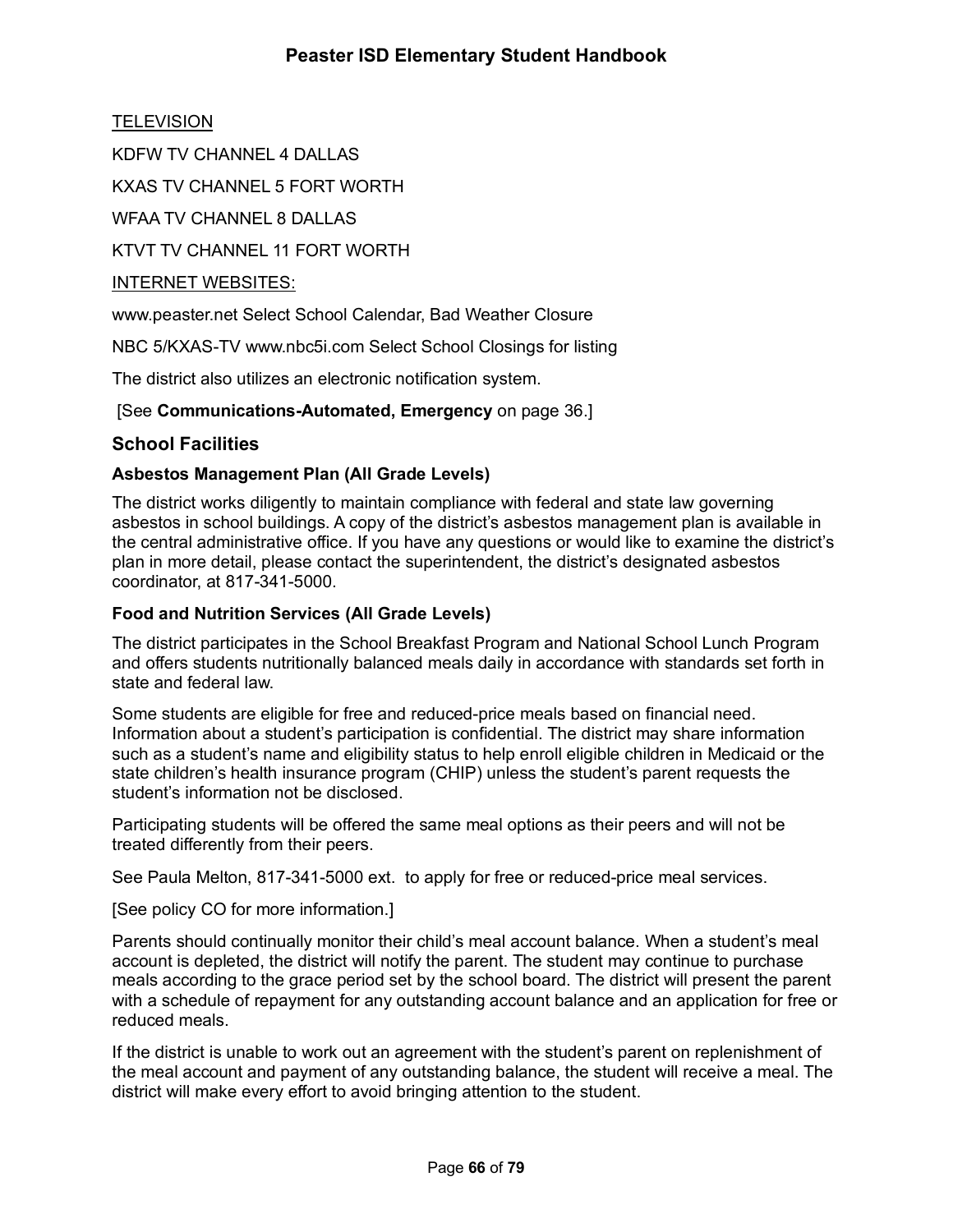## *Vending Machines (All Grade Levels)*

The district has adopted and implemented the state and federal policies for food service, including guidelines to restrict student access to vending machines. For more information regarding these policies and guidelines, see the *campus principal.* [See policy FFA for more information.]

## **Pest Management Plan (All Grade Levels)**

The district is required to follow integrated pest management (IPM) procedures to control pests on school grounds. Although the district strives to use the safest and most effective methods to manage pests, including a variety of non-chemical control measures, periodic indoor and outdoor pesticide use is sometimes necessary to ensure a safe, pest-free school environment.

All pesticides used are registered for their intended use by the U.S. Environmental Protection Agency and are applied only by certified pesticide applicators. Except in an emergency, signs will be posted 48 hours before indoor application. All outdoor applications will be posted at the time of treatment, and signs will remain until it is safe to enter the area.

Parents who have questions or who want to be notified of the times and types of applications prior to pesticide application inside their child's school assignment area may contact contact April Fehrenbach, the district's IPM coordinator, at 817-341-5000.

## **Conduct Before and After School (All Grade Levels)**

Teachers and administrators have full authority over student conduct at before- or after-school activities. Whether a school activity is on or off district premises, students are subject to the same rules of conduct that apply during the instructional day. Misbehavior will be subject to consequences established by the Student Code of Conduct or any stricter standards of behavior established by the sponsor for extracurricular participants.

## **Library (All Grade Levels)**

During class times, loitering or standing in the halls is not permitted, and a student must have a hall pass to be outside the classroom for any purpose. Failure to obtain a pass will result in disciplinary action in accordance with the Student Code of Conduct.

## **Use of Hallways during Class Time (All Grade Levels)**

During class times, loitering or standing in the halls is not permitted, and a student must have a hall pass to be outside the classroom for any purpose. Failure to obtain a pass will result in disciplinary action in accordance with the Student Code of Conduct.

## **Use by Students Before and After School (All Grade Levels)**

Certain areas of the school will be accessible to students before and after school for specific purposes. Students are required to remain in the area where their activity is scheduled to take place.

The cafeteria is open to students before school, beginning at 7:15 a.m.

Unless the teacher or sponsor overseeing an activity gives permission, a student will not be permitted to go to another area of the building or campus.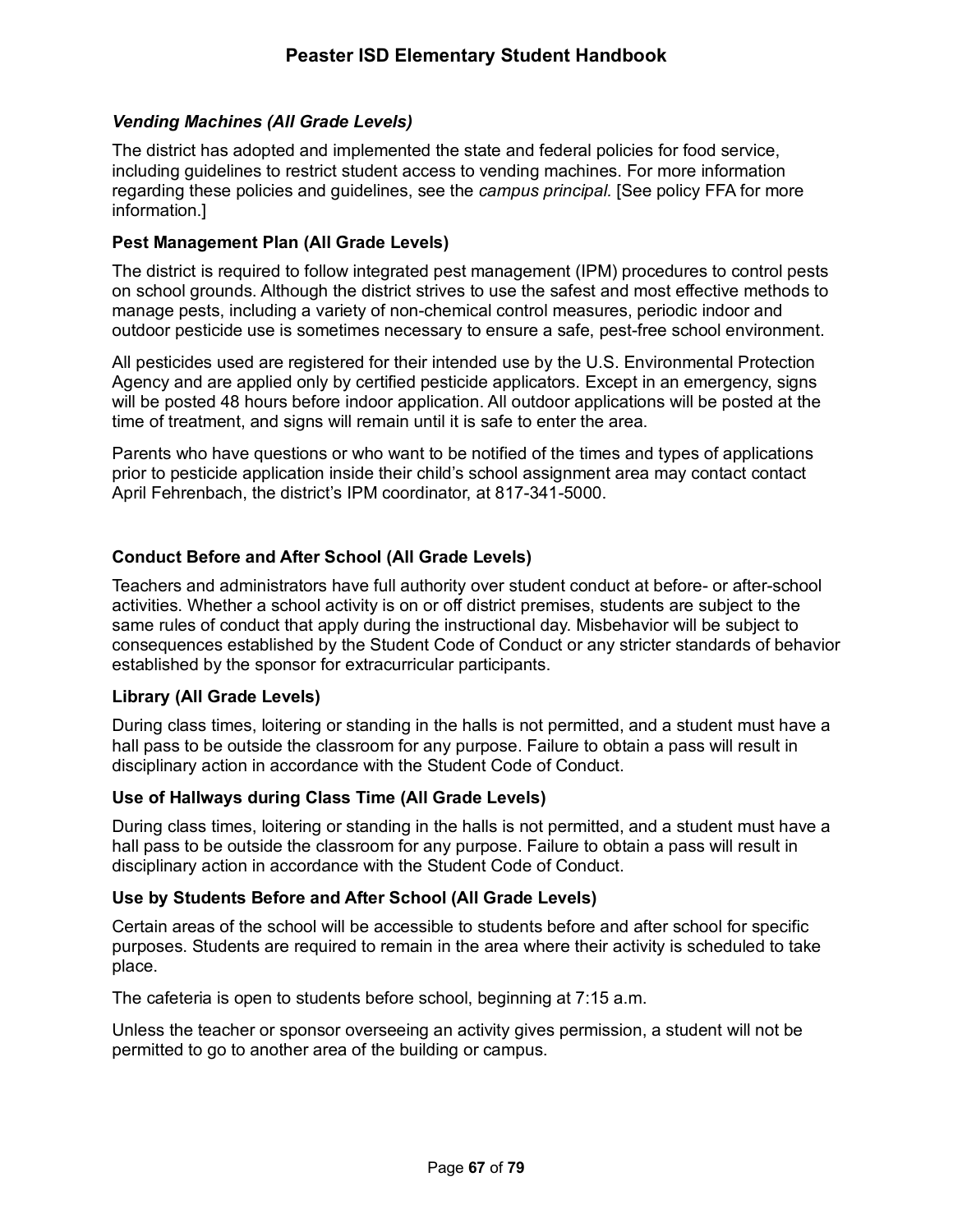# **Peaster ISD Elementary Student Handbook**

Students must leave campus immediately after dismissal of school in the afternoon, unless the student is involved in an activity under the supervision of a teacher or other authorized employee or adult.

## **School-Sponsored Field Trips (All Grade Levels)**

The district periodically takes students on field trips for educational purposes.

A parent must provide permission for a student to participate in a field trip.

The district may ask the parent to provide information about a student's medical provider and insurance coverage and may also ask the parent to sign a waiver allowing for emergency medical treatment in the case of a student accident or illness during the field trip.

The district may require a fee for student participation in a field trip to cover expenses such as transportation, admission, and meals; however, a student will not be denied participation because of financial need.

### **Searches**

#### **Searches in General (All Grade Levels)**

In the interest of promoting student safety and drug-free schools, district officials may occasionally conduct searches.

District officials may search students, their belongings, and their vehicles in accordance with law and district policy. Searches of students will be conducted without discrimination, based on, for example, reasonable suspicion or voluntary consent or pursuant to district policy providing for suspicionless security procedures, including the use of metal detectors.

In accordance with the Student Code of Conduct, students are responsible for prohibited items found in their possession, including items in their personal belongings or in vehicles parked on district property.

If there is reasonable suspicion to believe that searching a student's person, belongings, or vehicle will reveal evidence of a violation of the Student Code of Conduct, a district official may conduct a search in accordance with law and district regulations.

#### **District Property (All Grade Levels)**

Desks, lockers, district-provided technology, and similar items are the property of the district and are provided for student use as a matter of convenience. District property is subject to search or inspection at any time without notice. Students have no expectation of privacy in district property.

Students are responsible for any item found in district property provided to the student that is prohibited by law, district policy, or the Student Code of Conduct.

#### **Metal Detectors (All Grade Levels)**

To maintain a safe and disciplined learning environment, the district reserves the right to subject students to metal detector searches when entering a district campus and at off-campus, schoolsponsored activities.

#### **Telecommunications and Other Electronic Devices (All Grade Levels)**

Use of district-owned equipment and its network systems is not private and will be monitored by the district. [See policy CQ for more information.]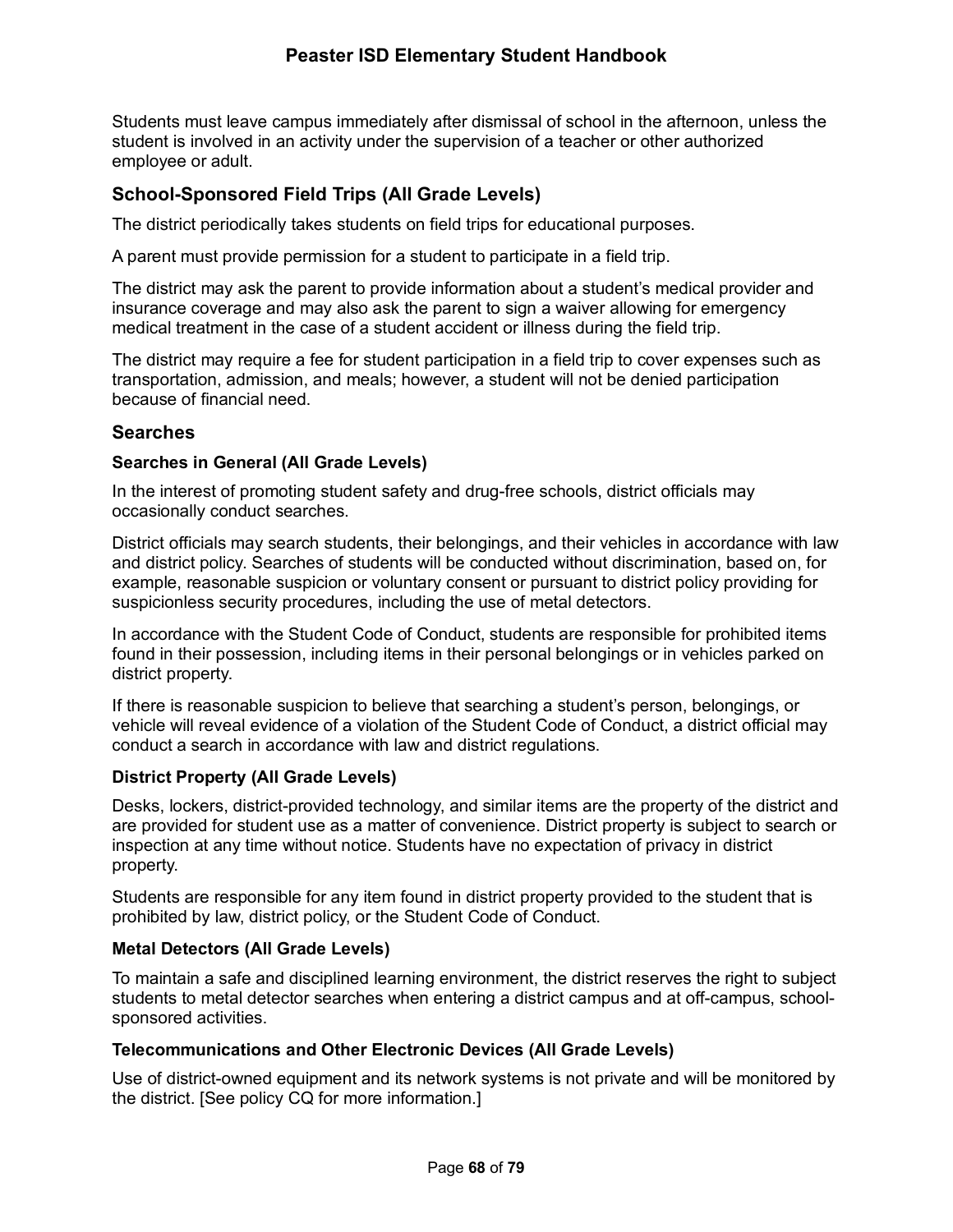Any searches of personal electronic devices will be conducted in accordance with law, and the device may be confiscated to perform a lawful search. A confiscated device may be turned over to law enforcement to determine whether a crime has been committed.

[See **Electronic Devices and Technology Resources** on page 46 and policy FNF(LEGAL) for more information.]

## **Trained Dogs (All Grade Levels)**

The district may use trained dogs to screen for concealed, prohibited items, including drugs and alcohol. Screenings conducted by trained dogs will not be announced in advance. The dogs will not be used with students, but students may be asked to leave personal belongings in an area that is going to be screened, such as a classroom, a locker, or a vehicle. If a dog alerts to an item or an area, it may be searched by district officials.

## **Sexual Harassment**

[See **Dating Violence, Discrimination, Harassment, and Retaliation** on page 40.]

## **Special Programs (All Grade Levels)**

The district provides special programs for gifted and talented students, students who are homeless, students in foster care, bilingual students, migrant students, English learners, students diagnosed with dyslexia, and students with disabilities. The coordinator of each program can answer questions about eligibility requirements, as well as programs and services offered in the district or by other organizations. A student or parent with questions about these programs should contact Judi Bell, jbell@peaster.net'

The Texas State Library and Archives Commission's Talking Book Program provides audiobooks free of charge to qualifying Texans, including students with visual, physical, or reading disabilities such as dyslexia.

# **Standardized Testing**

## **STAAR (State of Texas Assessments of Academic Readiness)**

#### *Grades 3–8*

In addition to routine tests and other measures of achievement, students at certain grade levels are required to take the state assessment, called STAAR, in the following subjects:

- Mathematics, annually in grades 3–8
- Reading, annually in grades 3–8
- Science in grades 5 and 8
- Social Studies in grade 8

STAAR Alternate 2 is available for eligible students receiving special education services who meet certain state-established criteria as determined by the student's ARD committee.

STAAR Spanish is available for eligible students for whom a Spanish version of STAAR is the most appropriate measure of their academic progress.

## **Students in Foster Care (All Grade Levels)**

In an effort to provide educational stability, the district will provide enrollment and registration assistance, as well as other educational services throughout the student's enrollment, to any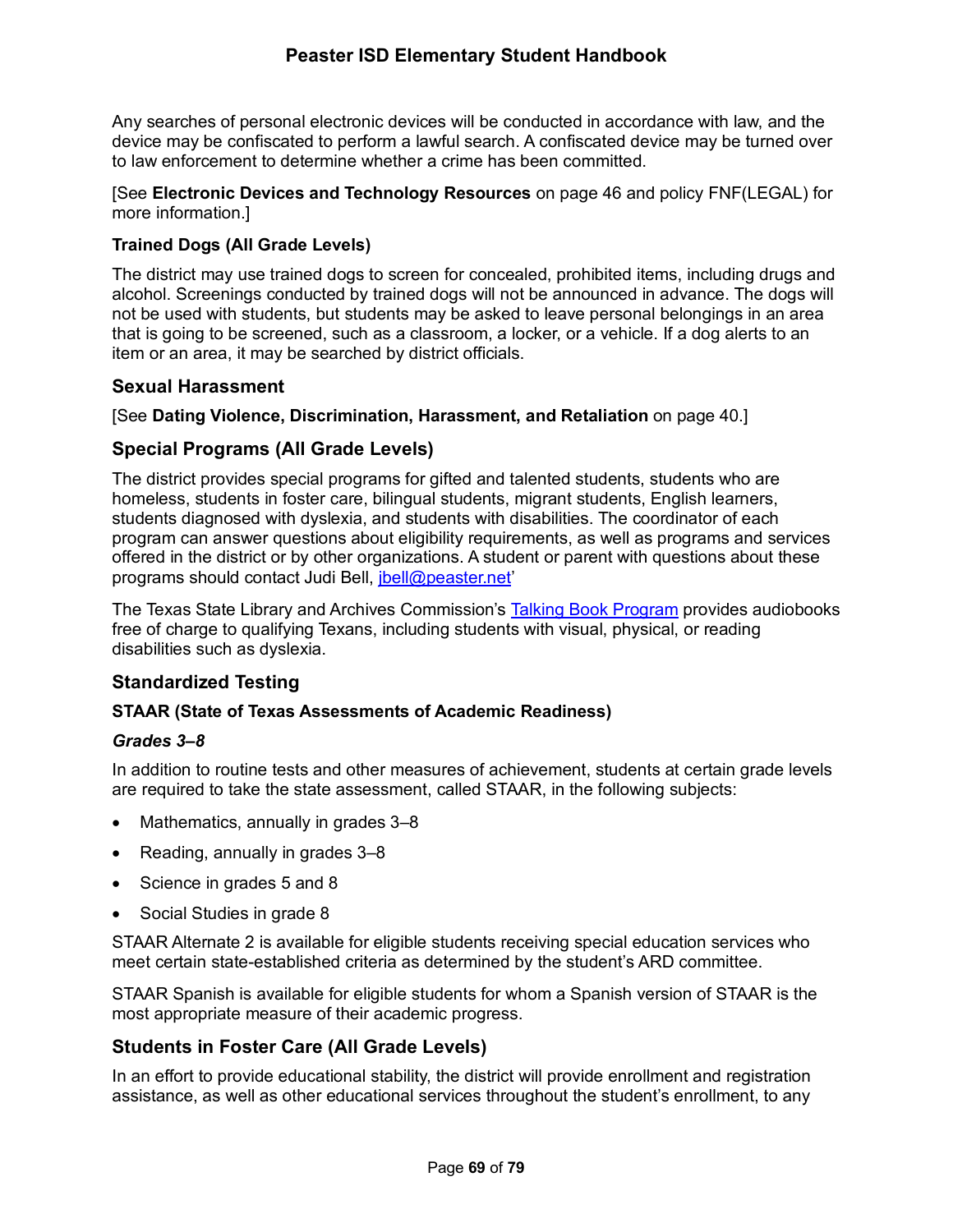# **Peaster ISD Elementary Student Handbook**

student who is currently placed or newly placed in foster care (temporary or permanent custody of the state, sometimes referred to as substitute care).

Please contact Judi Bell, who has been designated as the district's foster care liaison, at 817- 341-5000 with any questions.

#### [See **Students in the Conservatorship of the State** on page 23.]

## **Students Who are Homeless (All Grade Levels)**

A parent is encouraged to inform the district if his or her child is experiencing homelessness. District staff can share resources that may be able to assist families.

A parent is encouraged to inform the district if his or her child is experiencing homelessness. District staff can share resources that may be able to assist families.

For more information on services for students who are homeless, contact the district's homeless education liaison, Judi Bell*,* at 817-341-5000.

#### [See **A Student Who is Homeless** on page 24.]

## **Student Speakers (All Grade Levels)**

The district provides students the opportunity to introduce specified school events*.* If a student meets the eligibility criteria and wishes to introduce one of the school events specified, the student should submit his or her name in accordance with policy FNA(LOCAL).

## **Summer School (All Grade Levels)**

See campus counselor for information regarding summer school. Students required to attend summer school will be contacted by the campus.

## **Tardies (All Grade Levels)**

A student who is tardy to class multiple times may be assigned to detention hall or given another appropriate consequence.

## **Textbooks, Electronic Textbooks, Technological Equipment, and Other Instructional Materials (All Grade Levels)**

The district provides textbooks and other approved instructional materials to students free of charge for each subject or class. Students must treat any books with care and place covers on them, as directed by the teacher. The district may also provide electronic textbooks and technological equipment to students, depending on course objectives.

If a student needs a graphing calculator for a course and the district does not provide one, the student may use a calculator application with graphing capabilities on a phone, laptop, tablet, or other computing device.

A student who is issued a damaged item should report the damage to the teacher.

Any student who does not return an item or returns an item in an unacceptable condition loses the right to free textbooks and technological equipment until the item is returned or the damage is paid for by the parent. However, the student will be provided the necessary instructional resources and equipment for use at school during the school day.

## **Transfers (All Grade Levels)**

The principal is authorized to transfer a student from one classroom to another.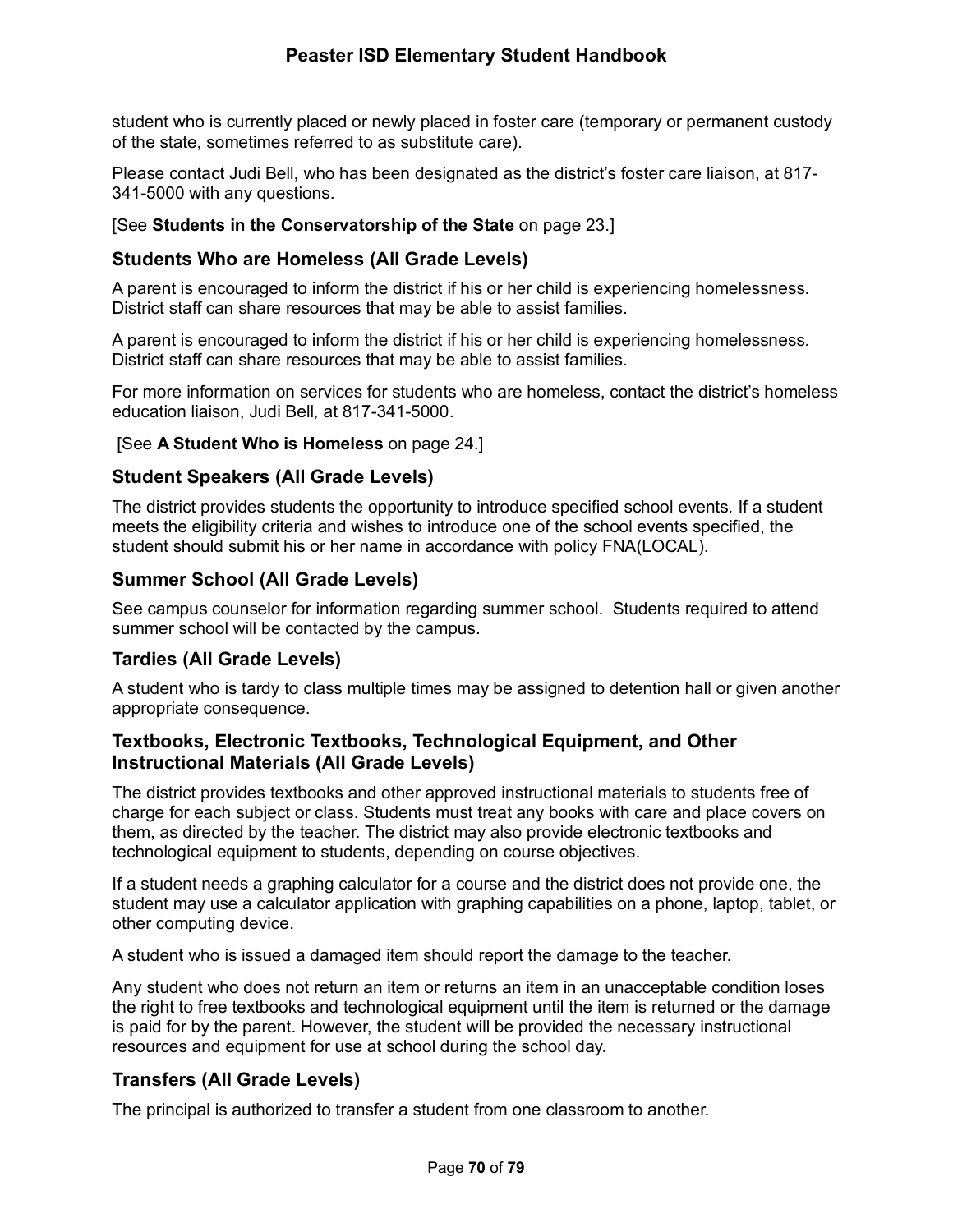[See **Safety Transfers/Assignments** on page 23, **Bullying** on page 31, and **Students Who Have Learning Difficulties or Who Need Special Education or Section 504 Services** on page 25, for other transfer options.]

## **Transportation (All Grade Levels)**

## **School-Sponsored Trips**

Students who participate in school-sponsored trips are required to use school-provided transportation to and from the event. However, in accordance with campus procedures, a parent may provide written consent for his or her child to ride with or be released after the event to the parent or another adult designated by the parent. [See **School-sponsored Field Trips** on page 68.]

### **Buses and Other School Vehicles**

The district makes school bus transportation available to all students living two or more miles from school and to any students who are experiencing homelessness. This service is provided at no cost to students.

Bus routes and stops will be designated annually. Any subsequent changes will be posted at the school and on the district's website. For the safety of the driver and all passengers, students must board district vehicles only at authorized stops and drivers must unload passengers only at authorized stops.

The district has identified the following areas where hazardous traffic conditions and/or a high risk of violence exist for students who live within two miles of the campus:

### FM 920

Because students in these areas might encounter hazardous traffic conditions or be subject to a high risk of violence when walking to and from school, the district will provide transportation to these students. Please contact Daren Grudt, Director of Transportation for additional information.

A parent may designate a child-care facility or grandparent's residence as the regular pickup and drop-off location for his or her child. The designated location must be an approved stop on an approved route. For information on bus routes and stops or to designate an alternate pickup or drop-off location, contact 817-341-5000.

Students are expected to assist district staff in ensuring that buses and other district vehicles are clean and safe. When riding in district vehicles, students are held to behavioral standards established in this handbook and the Student Code of Conduct. Students must:

- Follow the driver's directions at all times.
- Enter and leave the vehicle in an orderly manner at the designated stop.
- Keep feet, books, instrument cases, and other objects out of the aisle.
- Not deface the vehicle or its equipment.
- Not put head, hands, arms, or legs out of the window, hold any object out of the window, or throw objects within or out of the vehicle.
- Not possess or use any form of tobacco or e-cigarettes in any district vehicle.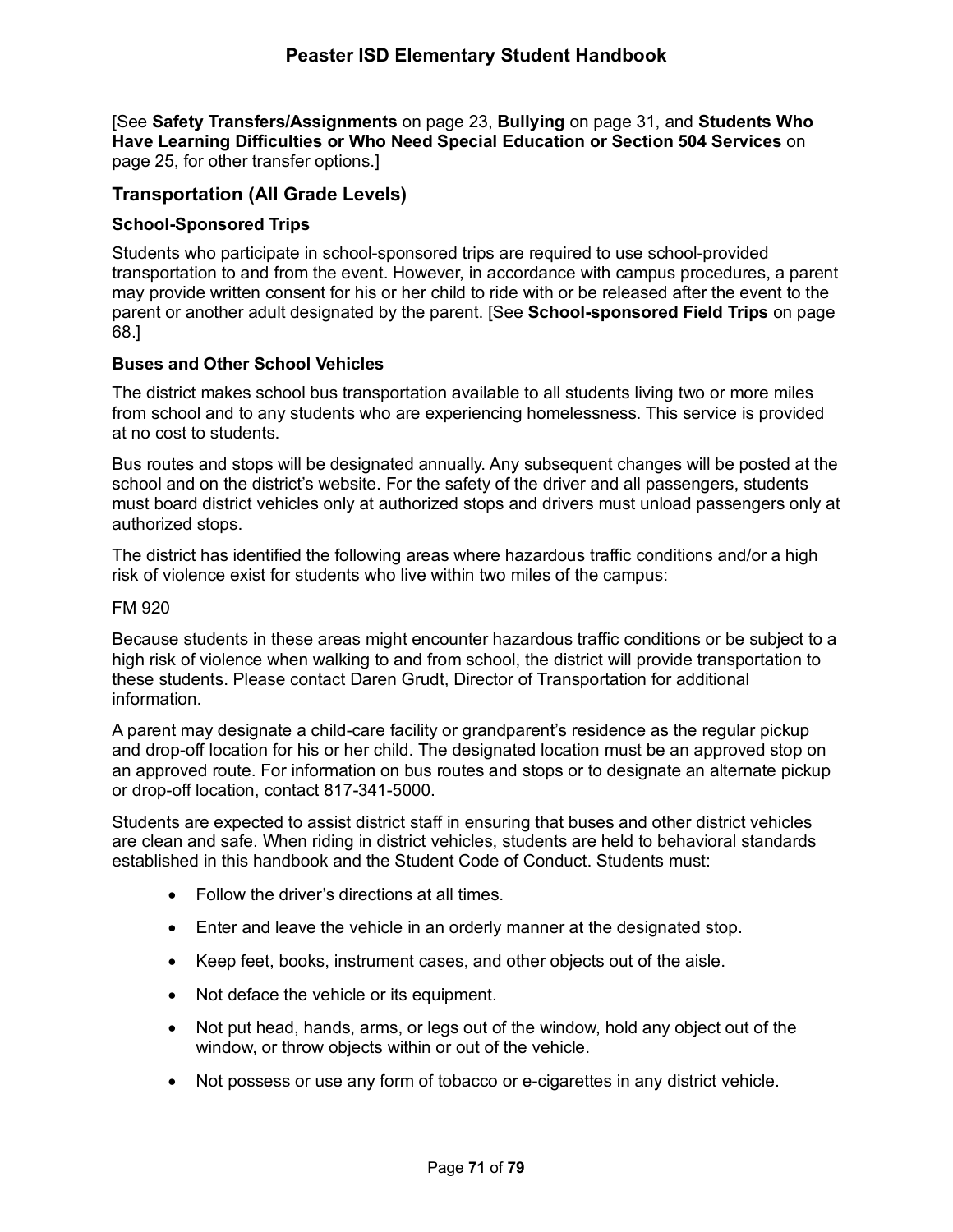- Observe all usual classroom rules.
- Be seated while the vehicle is moving.
- Fasten their seat belts, if available.
- Wait for the driver's signal upon leaving the vehicle and before crossing in front of the vehicle.
- Follow any other rules established by the operator of the vehicle.

Misconduct will be punished in accordance with the Student Code of Conduct, including loss of the privilege to ride in a district vehicle.

[See the Student Code of Conduct for provisions regarding transportation to the DAEP.]

## **Vandalism (All Grade Levels)**

Littering, defacing, or damaging school property is not tolerated. Students will be required to pay for damages they cause and will be subject to criminal proceedings as well as disciplinary consequences in accordance with the Student Code of Conduct.

## **Video Cameras (All Grade Levels)**

For safety purposes, the district uses video and audio recording equipment to monitor student behavior, including on buses and in common areas on campus. Students will not be told when the equipment is being used.

The principal will review the video and audio recordings as needed and document student misconduct. Discipline will be in accordance with the Student Code of Conduct.

In accordance with state law, a parent of a student who receives special education services, a staff member (as this term is defined by law), a principal or assistant principal, or the board may make a written request for the district to place video and audio recording equipment in certain self-contained special education classrooms. The district will provide notice before placing a video camera in a classroom or other setting in which a child receives special education services. For more information or to request the installation and operation of this equipment, speak with the principal or the assistant principal, who the district has designated to coordinate the implementation of and compliance with this law.

[See policy EHBAF(LOCAL) for more information.]

## **Visitors to the School (All Grade Levels)**

### **General Visitors**

Parents and others are welcome to visit district schools. For the safety of those within the school and to avoid disruption of instructional time, all visitors must first report to the main office and comply with all applicable district policies and procedures. All visitors should be prepared to show identification.

Individuals may visit classrooms during instructional time only with approval of the principal and teacher. Visitors may not interfere with instruction or disrupt the normal school environment.

All visitors are expected to demonstrate the highest standards of courtesy and conduct. Disruptive behavior will not be permitted.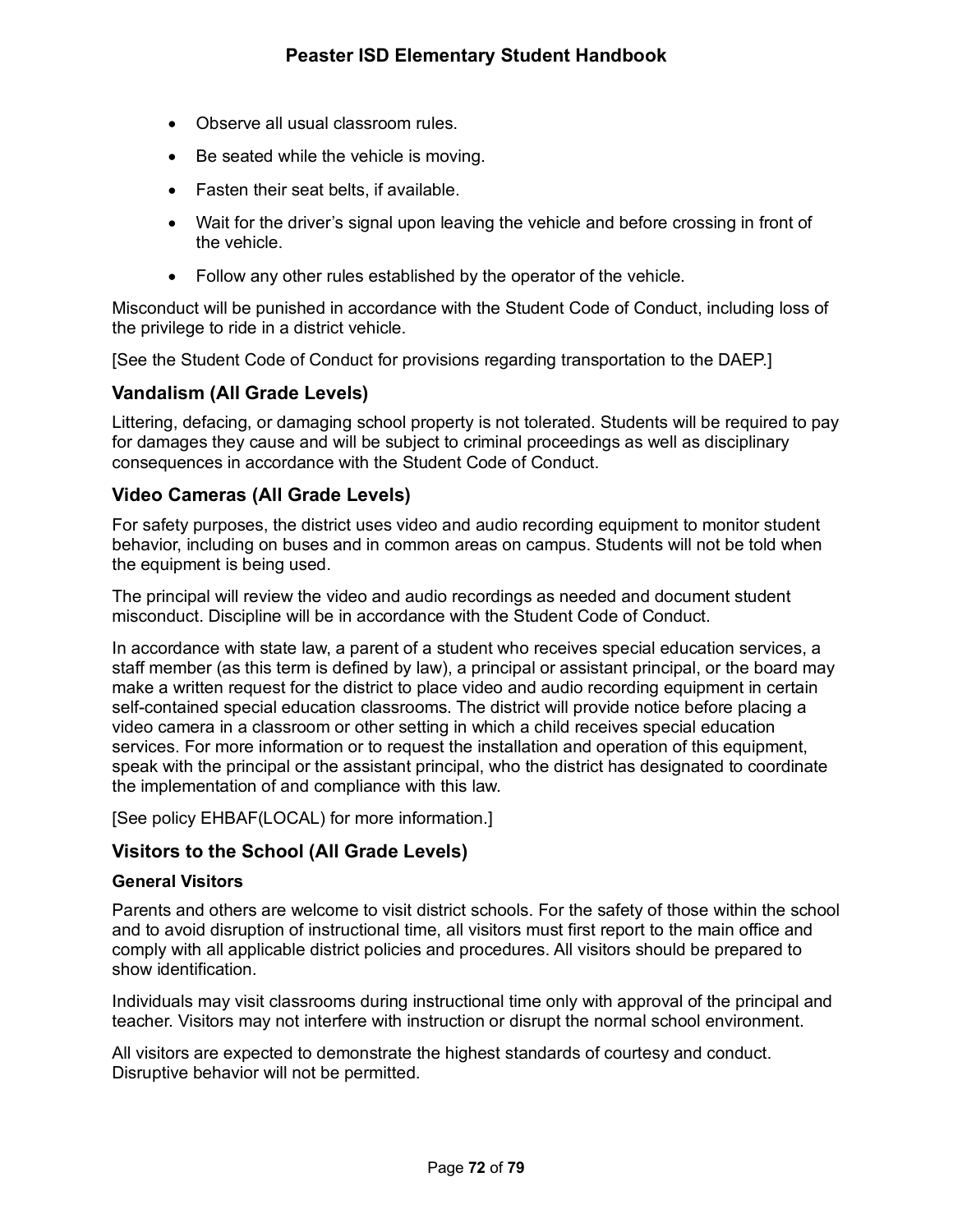### **Unauthorized Persons**

In accordance with Education Code 37.105, a school administrator, school resource officer (SRO), or district police officer has the authority to refuse entry to or eject a person from district property if the person refuses to leave peaceably on request and:

- The person poses a substantial risk of harm to any person; or
- The person behaves in a manner that is inappropriate for a school setting and persists in the behavior after being given a verbal warning that the behavior is inappropriate and may result in refusal of entry or ejection.

Appeals regarding refusal of entry or ejection from district property may be filed in accordance with policies FNG(LOCAL) or GF(LOCAL).

[See the Student Code of Conduct.]

### **Visitors Participating in Special Programs for Students**

### *Business, Civic, and Youth Groups*

The district may invite representatives from patriotic societies listed in Title 36 of the United States Code to present information to interested students about membership in the society.

## **Volunteers (All Grade Levels)**

The district invites and appreciates the efforts of volunteers who are willing to serve our district and students.

If you are interested in volunteering, please contact the campus office for more information and to complete an application.

The district does not require state criminal history background checks for volunteers who are parents, guardians, or grandparents of a child enrolled in the district.

Subject to exceptions in accordance with state law and district procedures, other volunteers will be subject to a state criminal history background check, and the volunteer must pay all costs for the background check.

## **Withdrawing from School (All Grade Levels)**

To withdraw a student under age 18 from school, the parent or guardian must submit a written request to the principal specifying the reasons for withdrawal and the final day the student will be in attendance. Withdrawal forms are available from the principal's office.

Please provide the school at least three days' notice of withdrawal so that records and documents may be prepared.

# **Glossary**

**Accelerated instruction** is an intensive supplemental program designed to help an individual student acquire the knowledge and skills required at his or her grade level. It is required when a student does not meet the passing standard on a state-mandated assessment.

**ACT**, or the American College Test, is one of the two most frequently used college or university admissions examinations. The test may be required for admission to certain colleges or universities.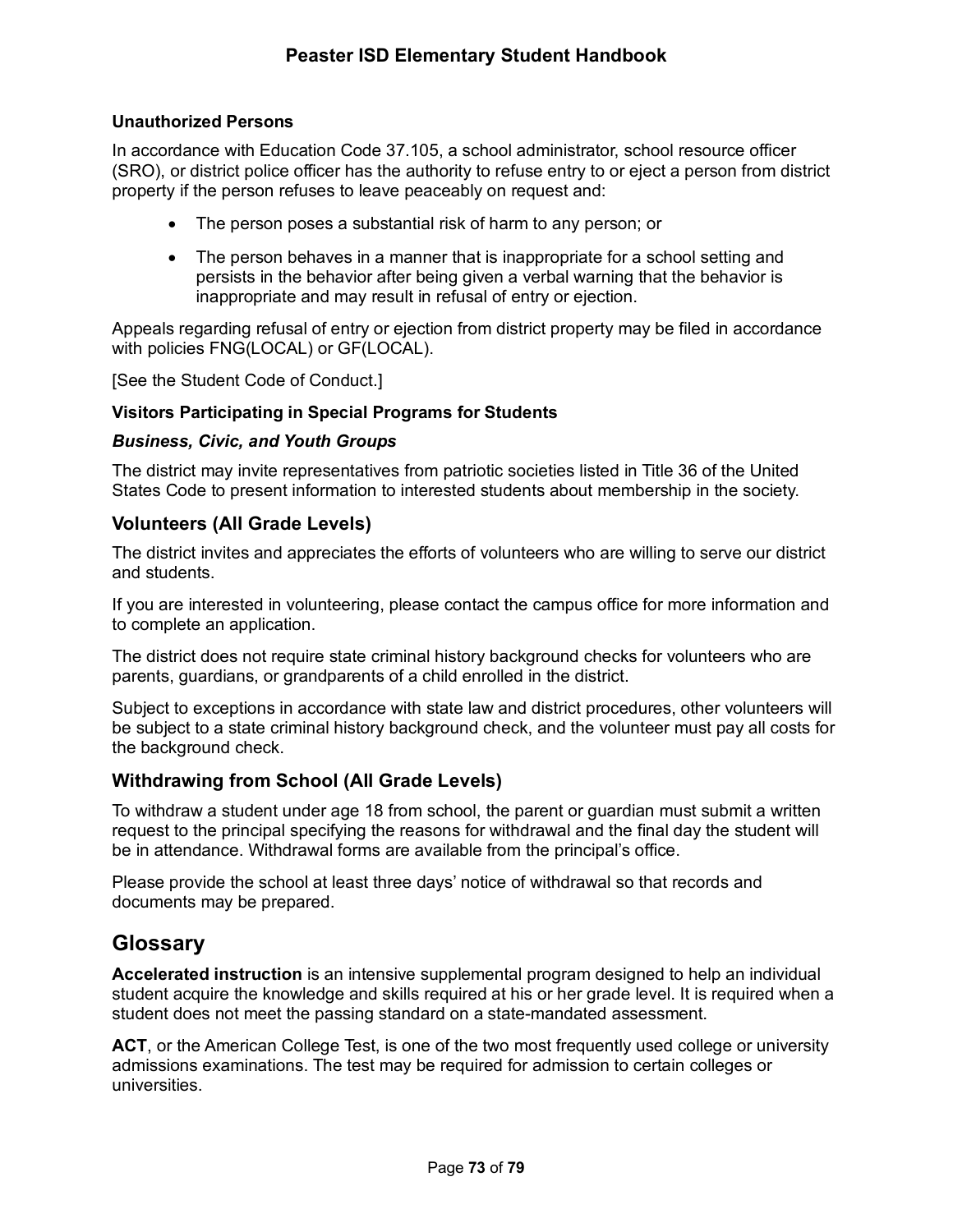**ACT-Aspire** is designed as a preparatory and readiness assessment for the ACT. This is usually taken by students in grade 10.

**ARD** stands for admission, review, and dismissal. The ARD committee convenes for each student who is identified as needing a full and individual evaluation for special education services. The eligible student and his or her parents are members of the committee.

**Attendance review committee** is responsible for reviewing a student's absences when the student's attendance drops below 90 percent, or in some cases 75 percent, of the days the class is offered. Under guidelines adopted by the board, the committee will determine whether there were extenuating circumstances for the absences and whether the student needs to complete certain conditions to master the course and regain credit or a final grade lost because of absences.

**CPS** stands for Child Protective Services.

**DAEP** stands for disciplinary alternative education program, a placement for students who have violated certain provisions of the Student Code of Conduct.

**DFPS** stands for the Texas Department of Family and Protective Services.

**DPS** stands for the Texas Department of Public Safety.

**EOC** (end-of-course) assessments are state-mandated and are part of the STAAR program. Successful performance on EOC assessments are required for graduation. These examinations will be given in English I, English II, Algebra I, Biology, and U.S. History.

**ESSA** is the federal Every Student Succeeds Act.

**FERPA** refers to the federal Family Educational Rights and Privacy Act, which grants specific privacy protections to student records. The law contains certain exceptions, such as for directory information, unless a student's parent or a student 18 years of age or older directs the school not to release directory information.

**IEP** stands for individualized education program and is the written record prepared by the ARD committee for a student with disabilities who is eligible for special education services. .

**IGC** is the individual graduation committee, formed in accordance with state law, to determine a student's eligibility to graduate when the student has failed to demonstrate satisfactory performance on no more than two of the required state assessments.

**ISS** refers to in-school suspension, a disciplinary technique for misconduct found in the Student Code of Conduct. Although different from out-of-school suspension and placement in a DAEP, ISS removes the student from the regular classroom.

**PGP** stands for personal graduation plan, which is required for high school students and for any student in middle school who fails a section on a state-mandated test or is identified by the district as not likely to earn a high school diploma before the fifth school year after he or she begins grade 9.

**PSAT** is the preparatory and readiness assessment for the SAT. It also serves as the basis for the awarding of National Merit Scholarships.

**SAT** refers to the Scholastic Aptitude Test, one of the two most frequently used college or university admissions examinations. The test may be required for admissions to certain colleges or universities.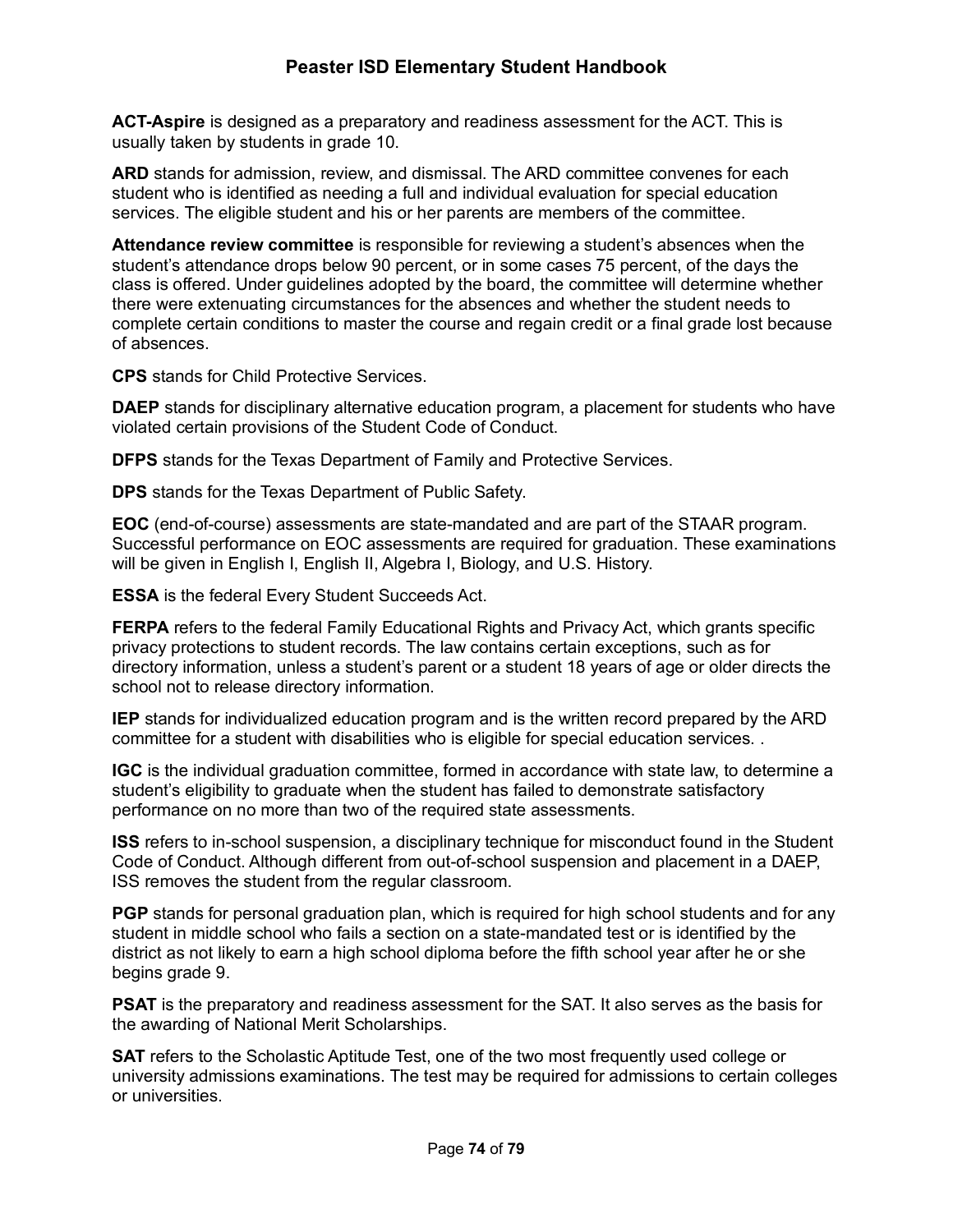**SHAC** stands for School Health Advisory Council, a group of at least five members, a majority of whom must be parents, appointed by the school board to help ensure that local community values and health issues are reflected in the district's health education instruction, as well as assist with other student and employee wellness issues.

**Section 504** is the federal law that prohibits discrimination against a student with a disability, requiring schools to provide opportunities for equal services, programs, and participation in activities. Unless the student is determined to be eligible for special education services under the Individuals with Disabilities Education Act (IDEA), general education with appropriate instructional accommodations will be provided.

**STAAR** is the State of Texas Assessments of Academic Readiness, the state's system of standardized academic achievement assessments.

**STAAR Alternate 2** is an alternative state-mandated assessment designed for students with severe cognitive disabilities receiving special education services who meet the participation requirements, as determined by the student's ARD committee.

**STAAR Spanish** is an alternative state-mandated assessment administered to eligible students for whom a Spanish version of STAAR is the most appropriate measure of their academic progress.

**State-mandated assessments** are required of students at certain grade levels and in specified subjects. Except under limited circumstances, students must perform successfully on some state-mandated assessments to be promoted and students must pass the STAAR EOC assessments to graduate. Students have multiple opportunities to take the tests, if necessary, for promotion or graduation.

**Student Code of Conduct** is developed with the advice of the district-level committee and adopted by the board and identifies the circumstances, consistent with law, when a student may be removed from a classroom, campus, or district vehicle; sets out the conditions that authorize or require the principal or another administrator to place the student in a DAEP; and outlines conditions for out-of-school suspension and for expulsion. The Student Code of Conduct also addresses notice to the parent regarding a student's violation of one of its provisions.

**TAC** stands for the Texas Administrative Code.

**TEA** stands for the Texas Education Agency, which oversees primary and secondary public education in Texas.

**TELPAS** stands for the Texas English Language Proficiency Assessment System, which assesses the progress that English learners make in learning the English language and is administered for those who meet the participation requirements in kindergarten–grade 12.

**TSI** stands for the Texas Success Initiative, an assessment designed to measure the reading, mathematics, and writing skills that entering college-level freshmen students should have if they are to be successful in undergraduate programs in Texas public colleges and universities.

**TXVSN** stands for the Texas Virtual School Network, which provides online courses for Texas students to supplement the instructional programs of public school districts. Courses are taught by qualified instructors and are equivalent in rigor and scope to a course taught in a traditional classroom setting.

**UIL** refers to the University Interscholastic League, the statewide, voluntary nonprofit organization that oversees educational extracurricular academic, athletic, and music contests.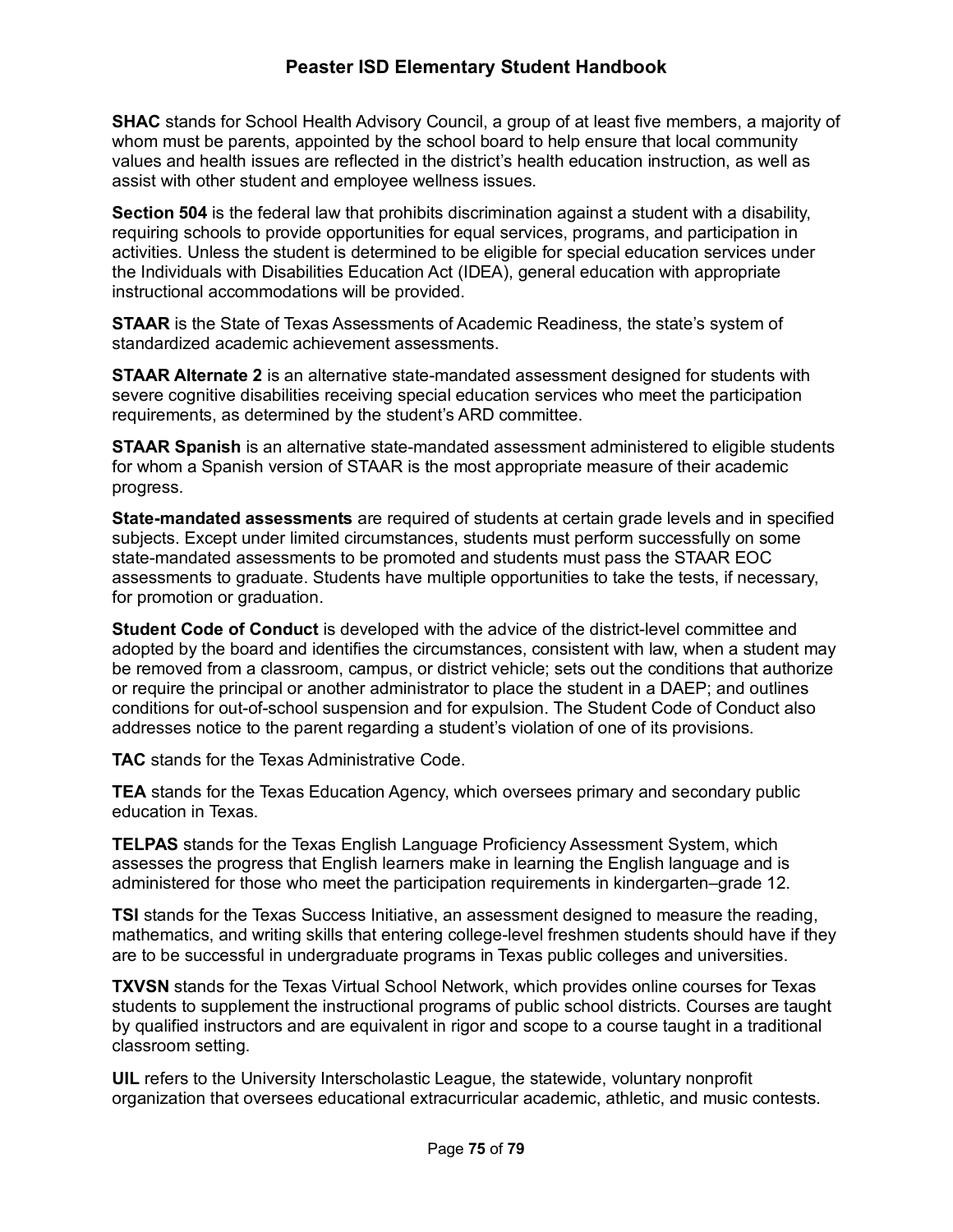# **Appendix: Freedom from Bullying Policy**

**Note:** School board policies may be revised at any time. For legal context and the most current copy of the local policy, visit https://pol.tasb.org/Policy/Code/987?filter=FFI. Below is the text of Peaster ISD's policy FFI(LOCAL) as of the date this handbook was finalized for this school year.

## **Student Welfare: Freedom from Bullying**

Policy FFI(LOCAL) adopted on 10/13/2017

Note: This policy addresses bullying of District students. For purposes of this policy, the term bullying includes cyber-bullying.

For provisions regarding discrimination and harassment involving District students, see FFH. Note that FFI shall be used in conjunction with FFH for certain prohibited conduct. For reporting requirements related to child abuse and neglect, see FFG.

### Bullying Prohibited

The District prohibits bullying, including cyberbullying, as defined by state law. Retaliation against anyone involved in the complaint process is a violation of District policy and is prohibited.

### **Examples**

Bullying of a student could occur by physical contact or through electronic means and may include hazing, threats, taunting, teasing, confinement, assault, demands for money, destruction of property, theft of valued possessions, name calling, rumor spreading, or ostracism.

#### **Retaliation**

The District prohibits retaliation by a student or District employee against any person who in good faith makes a report of bullying, serves as a witness, or participates in an investigation.

### **Examples**

Examples of retaliation may include threats, rumor spreading, ostracism, assault, destruction of property, unjustified punishments, or unwarranted grade reductions. Unlawful retaliation does not include petty slights or annoyances.

### False Claim

A student who intentionally makes a false claim, offers false statements, or refuses to cooperate with a District investigation regarding bullying shall be subject to appropriate disciplinary action.

### Timely Reporting

Reports of bullying shall be made as soon as possible after the alleged act or knowledge of the alleged act. A failure to immediately report may impair the District's ability to investigate and address the prohibited conduct.

#### Reporting Procedures

Student Report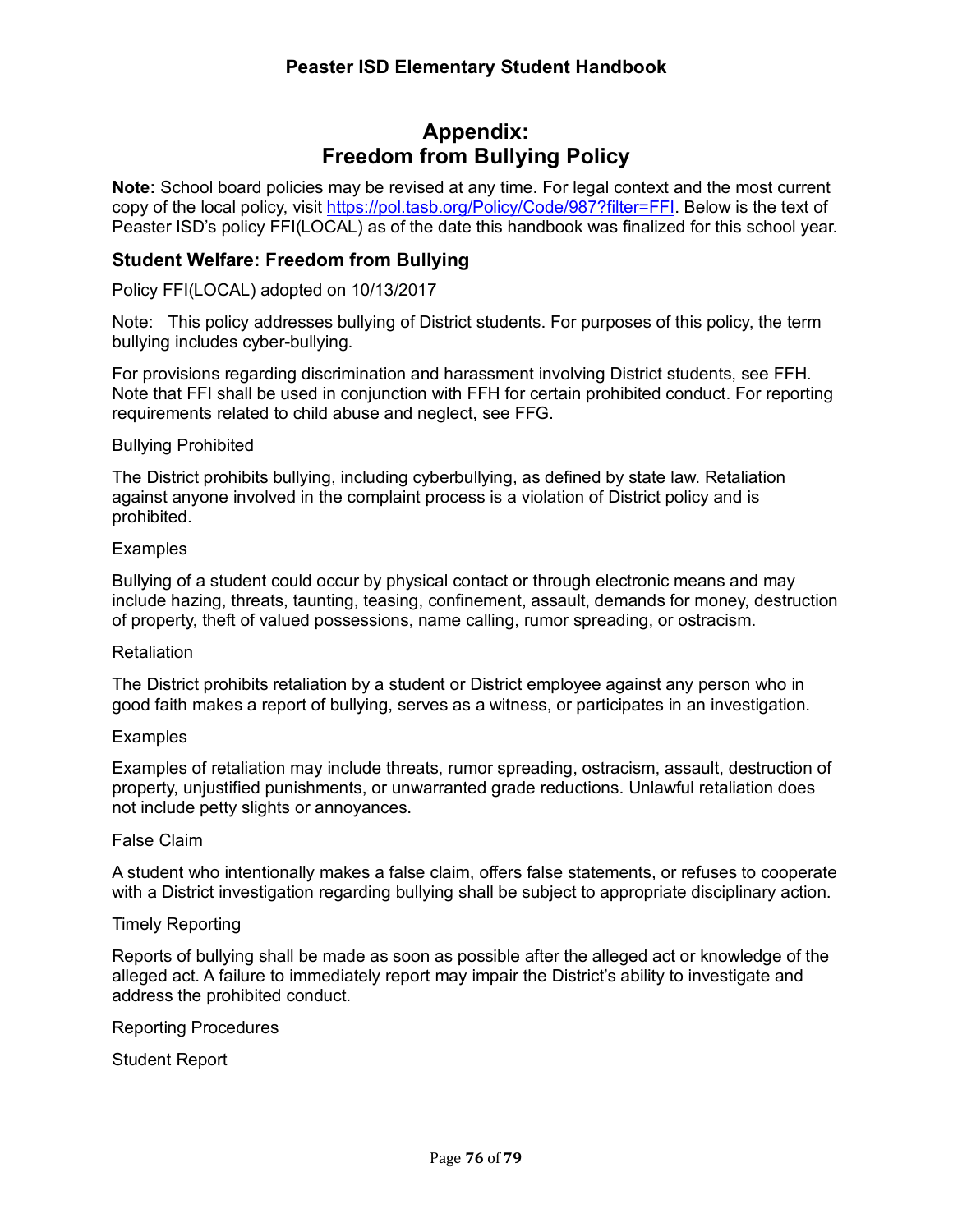To obtain assistance and intervention, any student who believes that he or she has experienced bullying or believes that another student has experienced bullying should immediately report the alleged acts to a teacher, school counselor, principal, or other District employee. The Superintendent shall develop procedures allowing a student to anonymously report an alleged incident of bullying.

### Employee Report

Any District employee who suspects or receives notice that a student or group of students has or may have experienced bullying shall immediately notify the principal or designee.

### Report Format

A report may be made orally or in writing. The principal or designee shall reduce any oral reports to written form.

### Notice of Report

When an allegation of bullying is reported, the principal or designee shall notify a parent of the alleged victim on or before the third business day after the incident is reported. The principal or designee shall also notify a parent of the student alleged to have engaged in the conduct within a reasonable amount of time after the incident is reported.

### Prohibited Conduct

The principal or designee shall determine whether the allegations in the report, if proven, would constitute prohibited conduct as defined by policy FFH, including dating violence and harassment or dis-crimination on the basis of race, color, religion, sex, gender, national origin, or disability. If so, the District shall proceed under policy FFH. If the allegations could constitute both prohibited conduct and bullying, the investigation under FFH shall include a determination on each type of conduct.

### Investigation of Report

The principal or designee shall conduct an appropriate investigation based on the allegations in the report. The principal or designee shall promptly take interim action calculated to prevent bullying during the course of an investigation, if appropriate.

### Concluding the Investigation

Absent extenuating circumstances, the investigation should be completed within ten District business days from the date of the initial report alleging bullying; however, the principal or designee shall take additional time if necessary to complete a thorough investigation.

The principal or designee shall prepare a final, written report of the investigation. The report shall include a determination of whether bullying occurred, and if so, whether the victim used reasonable self-defense. A copy of the report shall be sent to the Superintendent or designee.

### Notice to Parents

If an incident of bullying is confirmed, the principal or designee shall promptly notify the parents of the victim and of the student who engaged in bullying.

District Action

Bullying